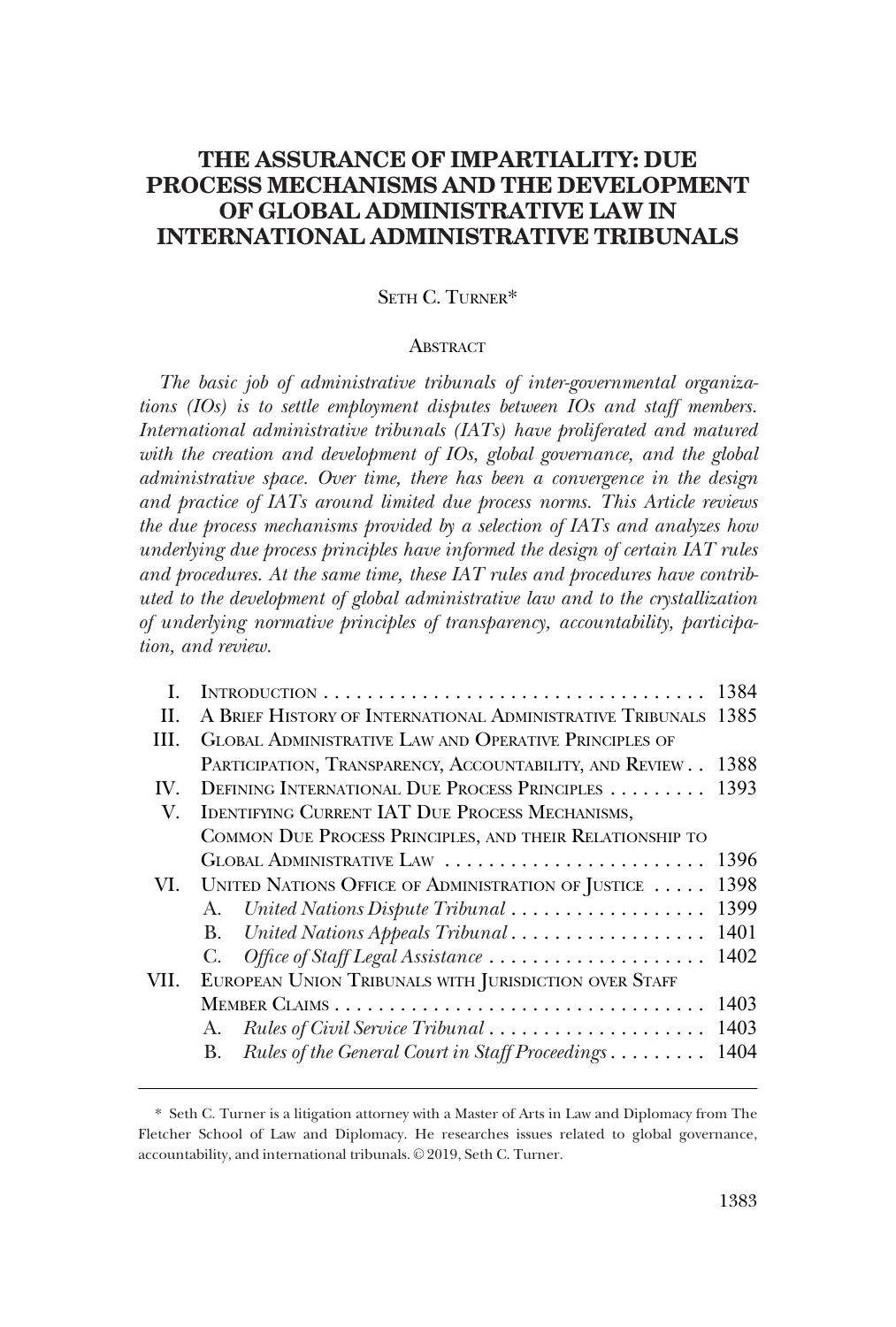<span id="page-1-0"></span>

|                |                                                             | C. Rules of the Court of Justice in Staff Proceedings                                    | 1406 |  |  |  |  |
|----------------|-------------------------------------------------------------|------------------------------------------------------------------------------------------|------|--|--|--|--|
| VIII.          | WORLD BANK ADMINISTRATIVE TRIBUNAL<br>1407                  |                                                                                          |      |  |  |  |  |
| IX.            | INTERNATIONAL MONETARY FUND ADMINISTRATIVE TRIBUNAL<br>1409 |                                                                                          |      |  |  |  |  |
| $\mathbf{X}$ . | <b>INTERNATIONAL LABOUR ORGANIZATION ADMINISTRATIVE</b>     |                                                                                          |      |  |  |  |  |
|                |                                                             |                                                                                          | 1411 |  |  |  |  |
| XI.            |                                                             | <b>IDENTIFYING COMMON DUE PROCESS PROCEDURES, AND KEY</b>                                |      |  |  |  |  |
|                | DIFFERENCES, IN INTERNATIONAL ADMINISTRATIVE TRIBUNALS 1412 |                                                                                          |      |  |  |  |  |
|                |                                                             | A. Procedures Guaranteeing an Independent, Impartial                                     |      |  |  |  |  |
|                |                                                             | $Tribunal \ldots \ldots \ldots \ldots \ldots \ldots \ldots \ldots \ldots \ldots \ldots$  | 1413 |  |  |  |  |
|                | В.                                                          | Procedures Requiring Tribunals to Issue Reasoned                                         |      |  |  |  |  |
|                |                                                             | $Decisions \ldots \ldots \ldots \ldots \ldots \ldots \ldots \ldots \ldots \ldots \ldots$ | 1414 |  |  |  |  |
|                | C.                                                          | Procedures Allowing for Public Proceedings.                                              | 1415 |  |  |  |  |
|                | D.                                                          | Procedures Allowing for Legal Representation                                             | 1416 |  |  |  |  |
|                |                                                             | E. Procedures Allowing for Additional Review or Right of                                 |      |  |  |  |  |
|                |                                                             | $Append. \ldots \ldots \ldots \ldots \ldots \ldots \ldots \ldots \ldots \ldots \ldots$   | 1417 |  |  |  |  |
| XII.           |                                                             | IAT DUE PROCESS AND GLOBAL ADMINISTRATIVE LAW                                            |      |  |  |  |  |
|                |                                                             |                                                                                          |      |  |  |  |  |
|                |                                                             |                                                                                          | 1423 |  |  |  |  |
|                |                                                             |                                                                                          |      |  |  |  |  |

### I. INTRODUCTION

It is generally accepted that international organizations have an obligation to provide judicial mechanisms to remedy employment disputes. These mechanisms traditionally take the form of internal administrative tribunals with jurisdiction to adjudicate claims against the organization by its staff members. Creation of these administrative tribunals is often a condition of the organizations' larger privileges and immunities. In practice, international organizations provide their staff with access to private tribunals to handle substantive employment disputes and these tribunals function with certain procedural guarantees. In fact, the procedures of the tribunals are an effort to provide additional due process to staff members with claims against the organization.

The question is then: what due process is provided? Once the general right of access to a court exists, what other traditional elements of due process are afforded to the employees of international organizations? Are there common principles of due process that are recognized and implemented within the internal justice framework of international organizations? If so, are these common principles connected to the larger framework of global administrative law, often defined as principles and practices that affect and promote the accountability of global administrative bodies?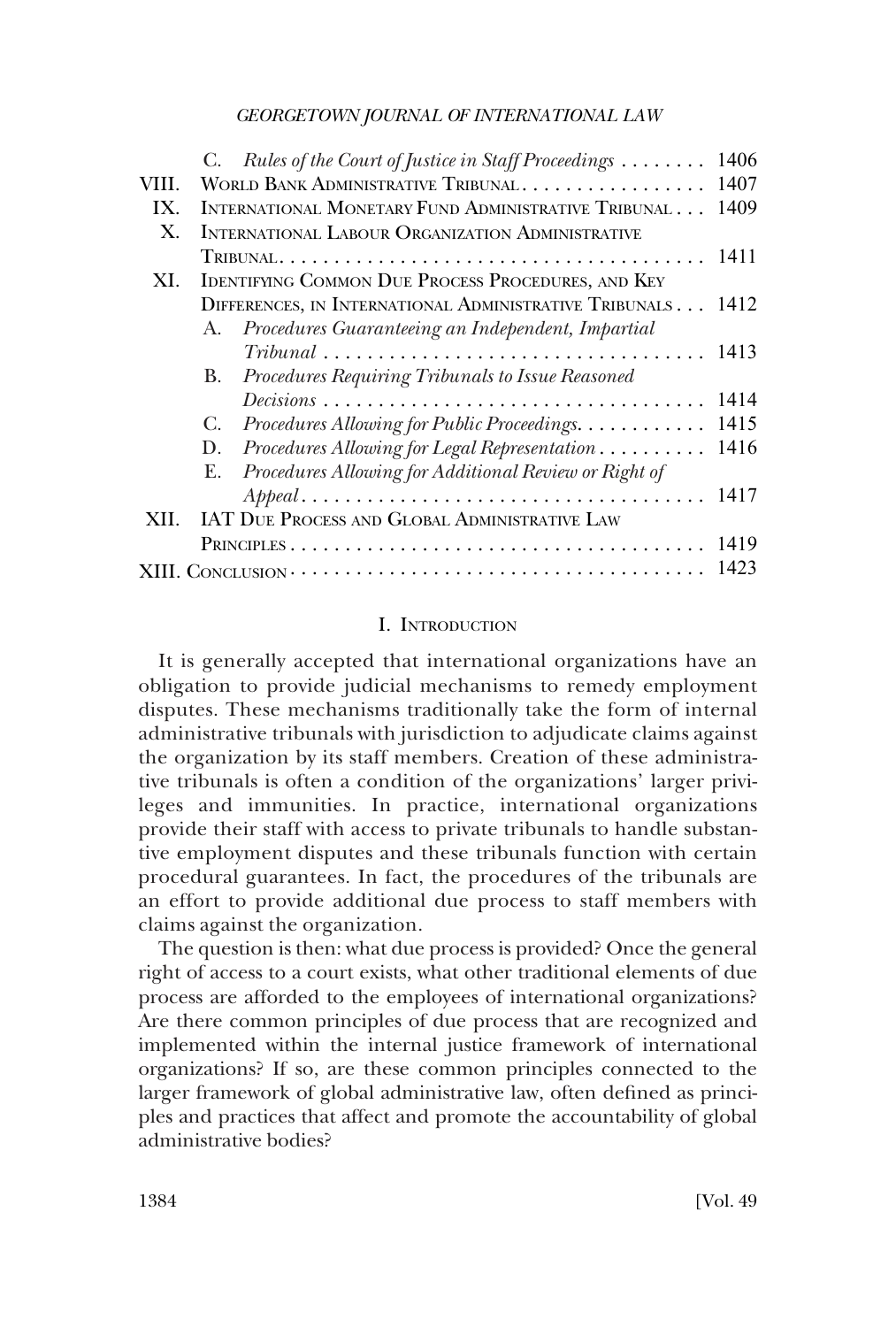<span id="page-2-0"></span>This Article will examine the procedures of five primary international administrative tribunals and their relationship to traditional principles of due process and global administrative law. It will first discuss the general right of staff access to courts within international organizations, followed by a review of global administrative law and its inclusion of normative principles of transparency, participation, accountability, and review. It will then address common principles of international due process, such as access to an independent, impartial judicial tribunal, an opportunity to be heard, and public hearings. With procedures that safeguard these due process principles in mind, the Article will provide a survey of the relevant rules and procedures of five administrative systems: The United Nations Office of Administration of Justice; the European Court of Justice and General Court; the International Monetary Fund Administrative Tribunal; the World Bank Administrative Tribunal; and the International Labour Organization Administrative Tribunal. It will then proceed to a discussion of due process procedures common to these systems, and the principles that underlie those procedures. The common due process rules and procedures of the reviewed international administrative tribunals promote normative concepts of transparency, accountability, participation, and review. In the field of global administrative law, these normative principles inform the rules, mechanisms, and procedures of global governance. Ultimately, due process procedures reflect the expansion of normative principles in the global administrative space and, as international administrative tribunals operate, their procedures contribute to the development of these normative principles. Thus, the design of the tribunals reflects the influence of certain normative principles on global governance, and in turn, the rules and procedures of the tribunals contribute to the international crystallization of those principles.

## II. A BRIEF HISTORY OF INTERNATIONAL ADMINISTRATIVE TRIBUNALS

Prior to the establishment of administrative tribunals, employment disputes between international organizations and their staff members were typically settled by some administrative decision of the organization's executive organ.<sup>1</sup> IOs began to establish internal courts to handle staff disputes and employment matters out of a "respect for human rights and the need to eliminate the interference of national courts."<sup>2</sup> To date, many IOs have established their own administrative tribunals

<sup>1.</sup> C.F. Amerasinghe, Principles of the Institutional Law of International Organizations 489 (Cambridge, 2d ed. 1996).

<sup>2.</sup> *Id*. at 494-95.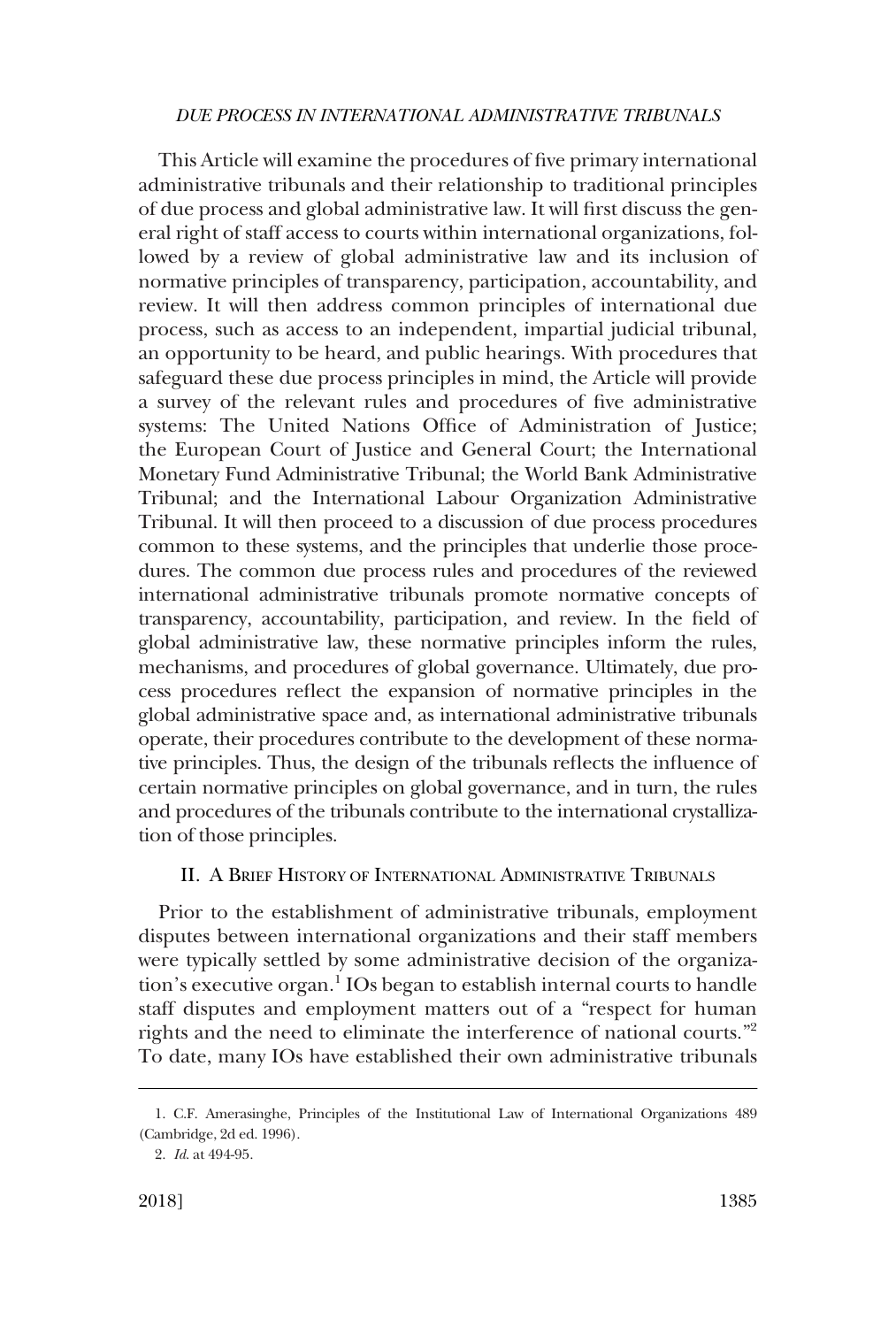or accepted the jurisdiction of other tribunals to resolve or dispose of staff member disputes.<sup>3</sup> Each tribunal is the result of a separate legislative act or instrument.

The jurisdiction of IATs is generally restricted to actions brought by staff members against their organization for employment related disputes.4 Most cases concern staff member contracts or service, or their terms of employment. For instance, in 2015, thirty-four percent of the applications received by the United Nations Office of Administration of Justice concerned separation from service, nineteen percent were appointment-related, and twenty-seven percent concerned benefits and entitlements.<sup>5</sup> Many of these cases involve familiar employment disputes: terms of the contract; qualifications for positions and applicant review processes; and the elimination of posts as UN missions wind down.

However, these employment disputes mask dynamic, intricate issues central to the international employer/employee relationship. The substantive matters underlying the disputes may be personal or political, not merely economic. At the core of many disputes is the question of what it means to have a functioning, independent, international civil service. For instance, in 1990, the now-defunct UN Administrative Tribunal rendered a decision in a case involving the denial of permanent UN appointments to three Chinese translators.<sup>6</sup> The translators did not want to return to China because they feared for their safety after speaking out against the Chinese government, and after refusing to accede to government demands for their salaries.<sup>7</sup> The administration refused to extend the appointments due to the wishes of the Chinese government.8 The Tribunal ruled in favor of the translators, noting that the administration's actions were arbitrary, its reasoning specious,

<sup>3.</sup> *Id*. at 495.

<sup>4.</sup> Some IAT statutes are more expansive that others, such as the provision in the International Labour Organization Administrative Tribunal (ILOAT) statute that gives it jurisdiction over contracts involving the ILOAT. The expansive jurisdiction of the General Court and Court of Justice of the European Union is another example, though these courts are not pure "administrative" tribunals. However, the General Court and Court of Justice have taken on the cases of the now dissolved European Civil Service Tribunal, which could be considered purely administrative as it was a specialized court created to handle EU employment disputes.

<sup>5.</sup> OFFICE OF ADMINISTRATION OF JUSTICE, NINTH ACTIVITY REPORT: 1 JAN. TO 31 DEC. 2015 (2016), [http://www.un.org/en/internaljustice/oaj/reports/Ninth%20OAJ%20Activity%20](http://www.un.org/en/internaljustice/oaj/reports/Ninth%20OAJ%20Activity%20Report%20FINAL%20with%20Rev1.pdf) [Report%20FINAL%20with%20Rev1.pdf.](http://www.un.org/en/internaljustice/oaj/reports/Ninth%20OAJ%20Activity%20Report%20FINAL%20with%20Rev1.pdf) All activity reports available at: [http://www.un.org/](http://www.un.org/en/internaljustice/oaj/activity-reports.shtml) [en/internaljustice/oaj/activity-reports.shtml](http://www.un.org/en/internaljustice/oaj/activity-reports.shtml).

<sup>6.</sup> *See* Qiu v. Secretary-General of the United Nations, Judgments U.N. Admin. Trib., No. 482 (1990).

<sup>7.</sup> *Id*. at 5-7.

<sup>8.</sup> *Id*. at 11.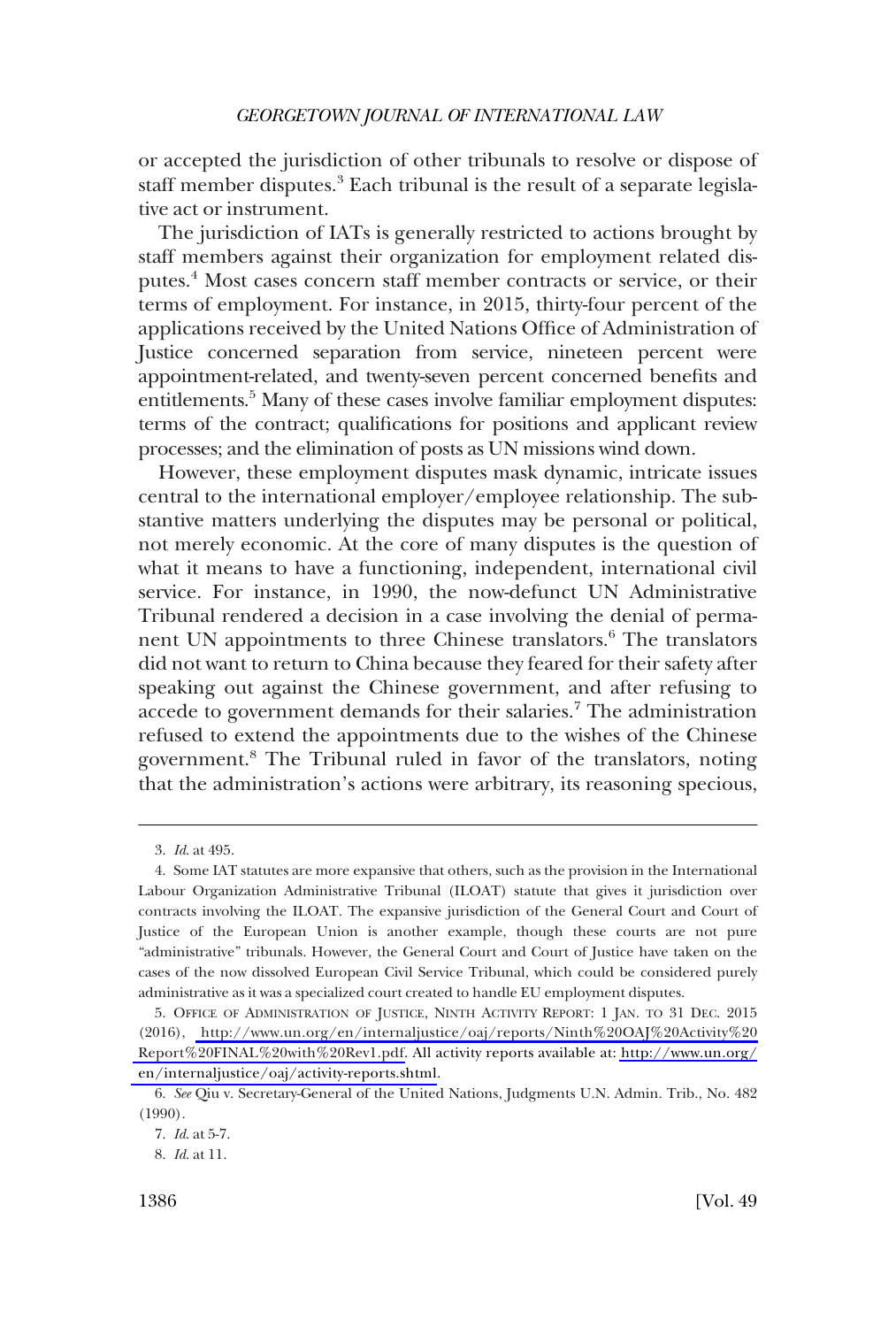and that, by allowing its decision-making to be influenced by the Chinese government, the administration "ignored the basic principles of international civil service."9 The administration failed to act in accordance with the standards of the UN Charter, putting the political interests of a member state over its obligations under the Charter and UN Staff Rules and Regulations. Without some means of administrative review, the fears of the translators may have been confirmed, and the UN administration would have license to succumb to the whims of member states in employment matters.

Additionally, IO administrative decisions can impact personal rights, with broader implications for human rights and accountability norms. Some cases involve allegations by an IO staff member of sexual harassment and the failure of the administration to investigate or adequately address those claims. For instance, one UN staff member alleged that the UN attempted to prevent a "fair and transparent investigation" into her allegations of harassment by a supervisor, including deliberate intimidating and humiliating acts both inside and outside the office.<sup>10</sup> Other cases involve possible criminal actions by staff members and allegations that the IO failed to follow proper disciplinary procedures, in effect relying on mere allegations of criminal conduct before responding with disciplinary action. The UN Appeals Tribunal routinely reviews cases where employees contest disciplinary decisions of the administration for all manner of misconduct, from sexual exploitation and abuse to bribery and corruption.<sup>11</sup> Other disciplinary matters involve allegations of dismissal and adverse employment actions in retaliation for whistleblowing.<sup>12</sup>

<sup>9.</sup> *Id*. at 24.

*See* Masylkanova v. Secretary-General of the United Nations, Judgments U.N. Appeals Trib. 10. No. 412, U.N. Doc. 2014-UNAT-412 (2014), [http://www.un.org/en/oaj/files/unat/judgments/](http://www.un.org/en/oaj/files/unat/judgments/2014-UNAT-412.pdf) [2014-UNAT-412.pdf.](http://www.un.org/en/oaj/files/unat/judgments/2014-UNAT-412.pdf)

*See* Diabagate v. Secretary-General of the United Nations, Judgments U.N. Appeals Trib. 11. No. 403, U.N. Doc. 2014-UNAT-403 (2014), [http://www.un.org/en/oaj/files/unat/judgments/](http://www.un.org/en/oaj/files/unat/judgments/2014-UNAT-403.pdf) [2014-UNAT-403.pdf;](http://www.un.org/en/oaj/files/unat/judgments/2014-UNAT-403.pdf) Massah v. Secretary-General of the United Nations, Judgments U.N. Appeals Trib. No. 301, U.N. Doc. 2012-UNAT-301 (2012), [http://www.un.org/en/oaj/files/unat/](http://www.un.org/en/oaj/files/unat/judgments/2012-unat-274.pdf) [judgments/2012-unat-274.pdf;](http://www.un.org/en/oaj/files/unat/judgments/2012-unat-274.pdf) Masri v. Secretary-General of the United Nations, Judgments U.N. Appeals Trib. No. 095, U.N. Doc. 2010-UNAT-095 (2010), [http://www.un.org/en/oaj/files/](http://www.un.org/en/oaj/files/unat/judgments/2010-unat-098.pdf)  [unat/judgments/2010-unat-098.pdf](http://www.un.org/en/oaj/files/unat/judgments/2010-unat-098.pdf).

<sup>12.</sup>  *See* Lee v. Secretary-General of the United Nations, Judgments U.N. Appeals Trib. No. 481, U.N. Doc. 2014-UNAT-481 (2014), [http://www.un.org/en/oaj/files/unat/judgments/2014-](http://www.un.org/en/oaj/files/unat/judgments/2014-UNAT-481.pdf) [UNAT-481.pdf](http://www.un.org/en/oaj/files/unat/judgments/2014-UNAT-481.pdf); Buscaglia v. Secretary-General of the United Nations, Judgments U.N. Appeals Trib. No. 206, U.N. Doc. 2011-UNAT-206 (2011), [http://www.un.org/en/oaj/files/unat/](http://www.un.org/en/oaj/files/unat/judgments/2012-unat-202.pdf) [judgments/2012-unat-202.pdf](http://www.un.org/en/oaj/files/unat/judgments/2012-unat-202.pdf).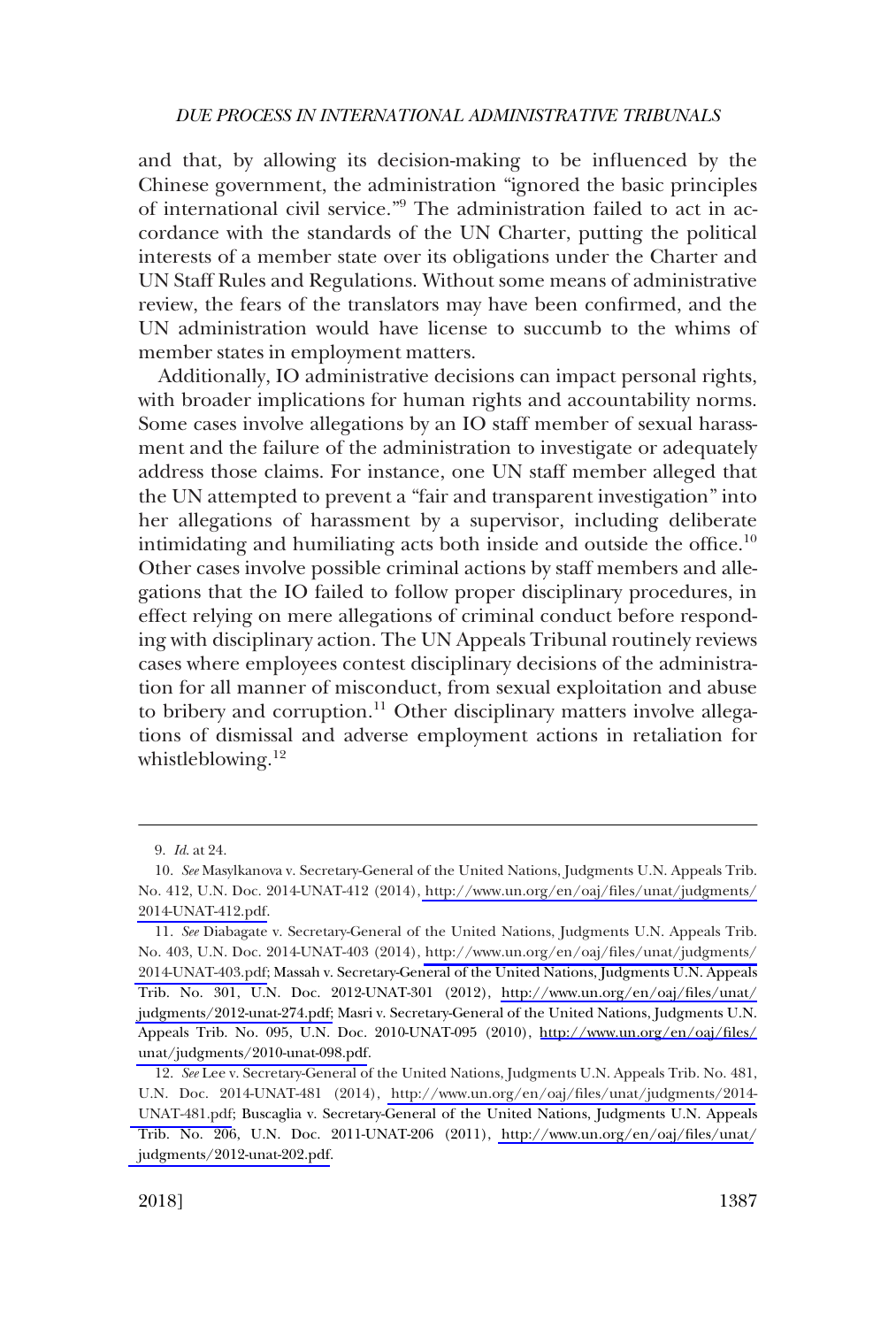<span id="page-5-0"></span>While most cases involve an examination of the employment relationship and administrative decisions regarding that relationship, the issues giving rise to the disputes are often sensitive and complex. An employee's right to receive fair compensation for labor, or the right to be free from harassment, or the duty to confront an organization's harmful practices may be at stake. Issues of this nature require a forum for review and resolution, as the judgments of IATs have broad impacts on the rights of IO staff members. Therefore, it is essential that staff members be provided with some guarantees of due process.

Importantly, the IAT is a forum only accessible by the staff member. In most cases, the privileges and immunities of IOs preclude staff members from seeking recourse in national courts. To resolve these disputes, whatever the basis, staff members must navigate the organization's internal system. All cases are brought by staff members (or by beneficiaries with derivative rights) against the organization. The staff member is always the plaintiff and the organization always the defendant. Nearly all actions in IATs are single-tier (with some notable exceptions, discussed *infra*); the judgment of the tribunal is final and there is no opportunity for appeal. Most IATs establish their own rules of procedure in accordance with statutory provisions or guidance. How these rules and statutory provisions incorporate and promote due process safeguards is the subject of this Article.

## III. GLOBAL ADMINISTRATIVE LAW AND OPERATIVE PRINCIPLES OF PARTICIPATION, TRANSPARENCY, ACCOUNTABILITY, AND REVIEW

The study of the emerging field of global administrative law (GAL), as conceptualized by Kingsbury, Krisch, and Stewart, is an unorganized body of rules and procedures that shapes patterns of global governance.13 The substantive content of those rules and practices is not the focus of GAL; instead the focus is the operation and application of accountability principles and procedural rules. Viewing much of modern global governance as a form of administrative action, GAL scholars have identified four principles for defining global institutional practices that work to promote administrative legitimacy: participation, transparency, accountability, and review.<sup>14</sup> Global administrative action is regulated by administrative law "principles, rules and mechanisms" that function based on these principles. As global administrative and

<sup>13.</sup> *See generally* Benedict Kingsbury et al., *The Emergence of Global Administrative Law*, 68 L. & CONTEMP. PROB. 15 (2005).

<sup>14.</sup> *Id. See also* Benedict Kingsbury & Lorenzo Casini, *Global Administrative Law Dimensions of International Organizations Law*, 6 INT'L ORG. L. REV. 319 (2009).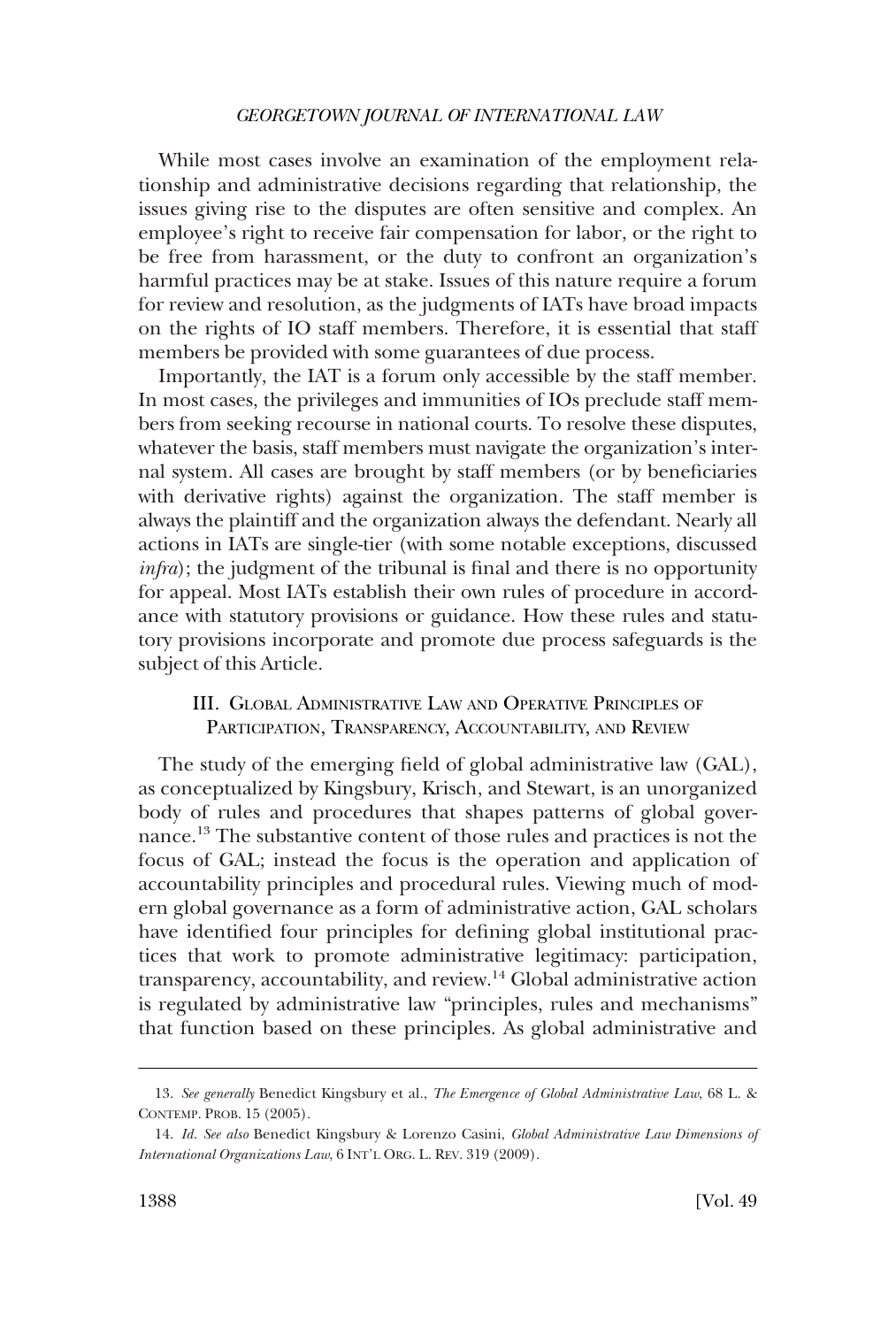regulatory systems evolve, demands for participation, transparency, accountability, and review increase. As Kingsbury writes, "[t]he sense that there is some unity of proper principles and practices across these issue areas is of growing importance to the strengthening, or eroding, of legitimacy and effectiveness in these different governance regimes."15 Across global governance regimes, practices founded on these normative principles develop and crystalize, leading to the emergence of global administrative law.

GAL is a nebulous concept, especially since it is an attempt to identify disparate procedures as law across governance regimes based on shared accountability principles.16 Some critiques of GAL focus on its narrow definition and exclusion of substantive content.17 For instance, B.S. Chimini argues that the strict separation of substance and procedure limits the potential of GAL "to further the cause of democracy and justice in the international justice system."18 Chimini, beginning from the premise that contemporary international law has an imperial character, suggests that the rule-making conception of GAL stems from a "dualistic understanding of international law" that does not directly address private entities and individuals.<sup>19</sup> It is possible to see the emergence of a nascent global state as nation-states and international institutions behave more like administrative agencies. Chimini argues that the existence of a global state requires consideration of global citizenship and global democratic accountability. Thus, Chimini prefers a broader definition of GAL that does not strictly separate substantive and administrative law because that separation may legitimize and heighten democratic deficits already in place in international institutions.20

That said, a more tailored procedural concentration that draws attention to authority and decision-making in the global administrative space can address substantive concerns. Eyal Benvenisti emphasizes in his own discussion of GAL and global governance the importance of "procedural justice": "[p]rocedural regularity enhances effectiveness, increases legitimacy and compliance, and ensures substantive outcomes. Because substantive justice is difficult to ascertain and to agree

<sup>15.</sup> Benedict Kingsbury, *The Concept of "Law" in Global Administrative Law*, 20 EUR. J. INT'L L. 23, 25 (2009).

<sup>16.</sup> For a discussion of a "workable concept of law" in GAL, *see* Kingsbury, *supra* note 15.

*See, e.g*., B.S. Chimini, *Cooption and Resistance: Two Faces of Global Administrative Law* (IILJ 17. Global Administrative Law Series, Working Paper 2005/16), [http://www.iilj.org/publications/](http://www.iilj.org/publications/cooption-and-resistance-two-faces-of-global-administrative-law/) [cooption-and-resistance-two-faces-of-global-administrative-law/.](http://www.iilj.org/publications/cooption-and-resistance-two-faces-of-global-administrative-law/)

<sup>18.</sup> *Id*. at 2-3.

<sup>19.</sup> *Id*. at 5-6.

<sup>20.</sup> *Id*.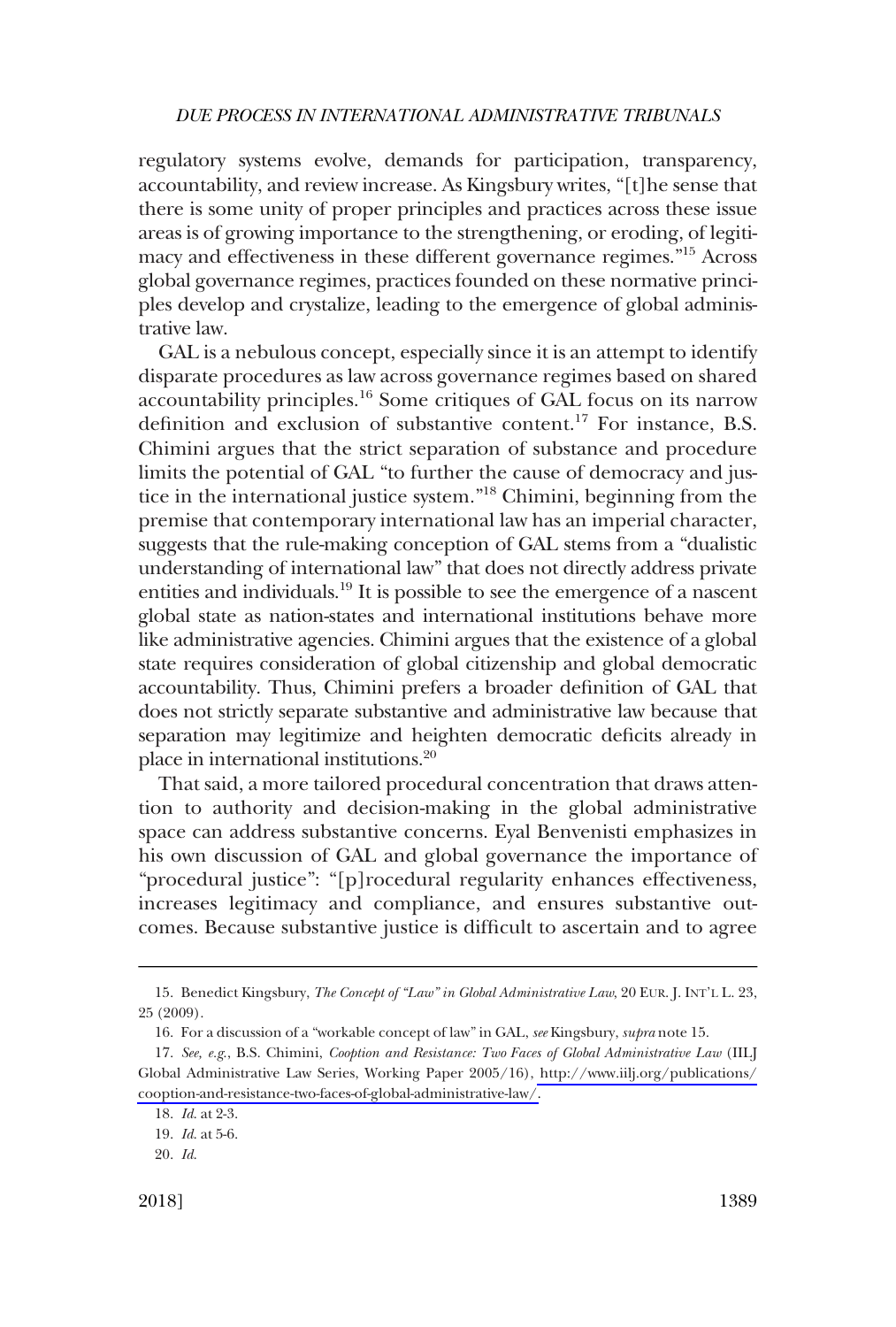upon, a carefully designated decision-making process that ensures that the decision-makers are impartial and skillful is likely to reach decisions that are substantively just.<sup>521</sup> Thus, procedural law that imposes constraints on the exercise of discretion enhances accountability in global governance and plays an important role in protecting substantive principles.

The focus on procedure is also a helpful method for discerning common normative goals. Procedural rules direct and constrain action while safeguarding normative principles. To date, most GAL scholarship looks at "regulatory" action by intergovernmental bodies and uses the identified normative principles to evaluate that action and associated mechanisms. GAL scholarship also recognizes the potential for the application of the principles of participation, transparency, accountability, and review to the internal structure and functioning of intergovernmental organizations. As Kingsbury and Casini note:

[S]ome normative demands and procedural principles are sufficiently common across diverse IOs to suggest a unified field may be discernable: transparency in rule-making; due process (in certain cases including notice, hearings, and reason-giving requirements) in decisions that directly affect private parties; review mechanisms to correct errors and ensure rationality and legality; and in addition to review, a variety of other mechanisms to promote accountability. These are among the key ideas in the exploration of a unified field of legal practice and study of global administrative law.<sup>22</sup>

If the GAL field is concerned with the existence and operation of these normative principles through procedural rules and other mechanisms, then, administratively speaking, the internal administration of IOs should provide some insight as to how pervasive these principles are.23 The practices of international organizations may influence international law, and their adoption of or adherence to certain principles

<sup>21.</sup> EYAL BENVENISTI, THE LAW OF GLOBAL GOVERNANCE 22 (2014).

<sup>22.</sup> Kingsbury & Casini, *supra* note 14, at 333.

<sup>23.</sup> Benedict Kingsbury & Richard B. Stewart, *Administrative Tribunals of International Organizations from the Perspective of the Emerging Global Administrative Law*, *in* THE DEVELOPMENT AND EFFECTIVENESS OF INTERNATIONAL ADMINISTRATIVE LAW 69, 80 (Olufemi Elias ed., 2012) ("These procedural elements are the most important elements of the developing global administrative law, although there are preliminary signs that certain common *substantive principles*, such as proportionality, fair and equitable treatment, and legitimate expectations, are emerging in the decisions of reviewing bodies.").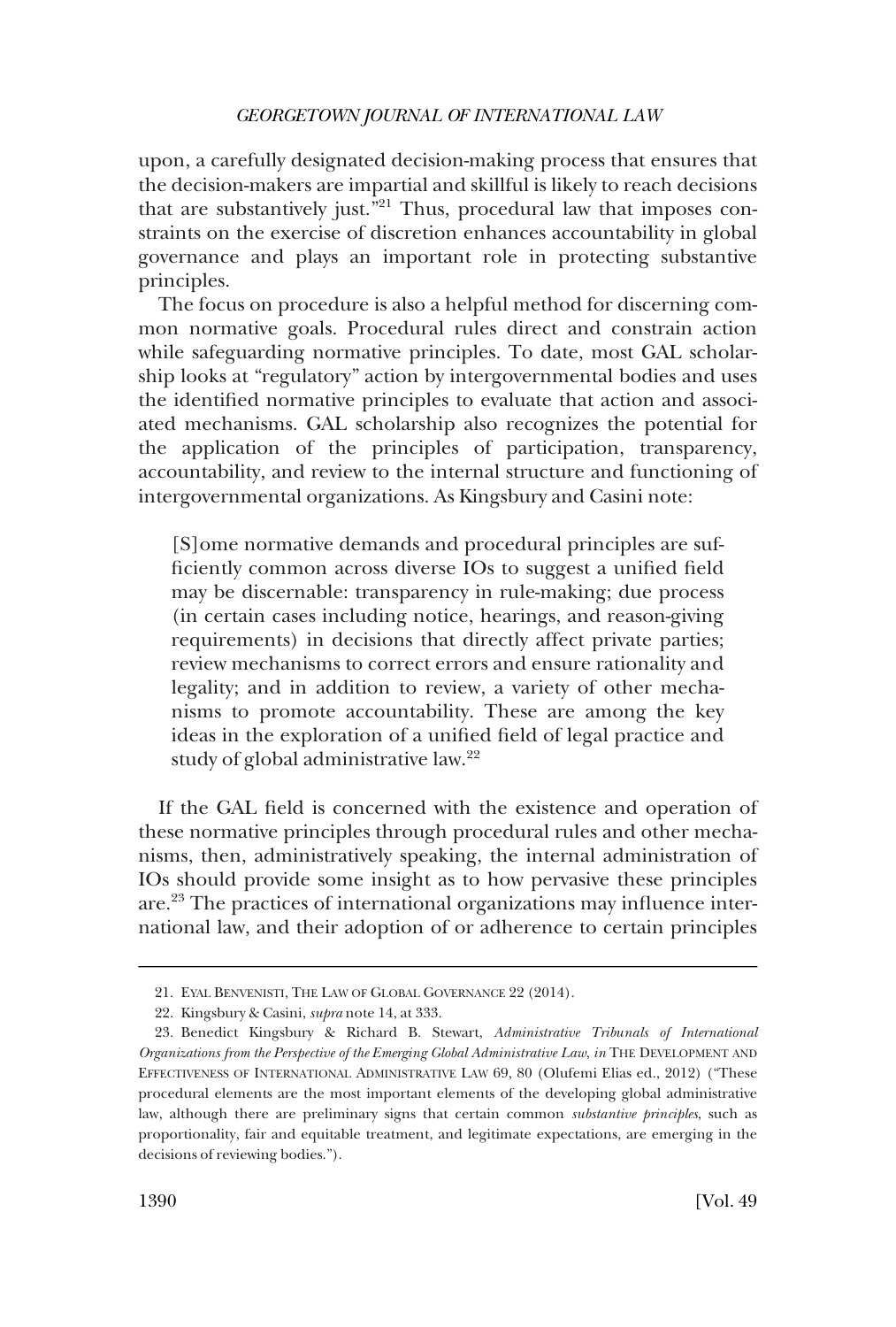can have implications for other global actors and private persons.<sup>24</sup> More than merely reflecting the law-making practices of states, IOs can draw attention to "widely acknowledged but not well-specified norms" through practice.25 Though it is generally understood that IOs are not seeking to enforce specific norms, their activities encourage debate and discourse, leading to the crystallization of hard law.<sup>26</sup> The process is not state-driven or the result of state consent, but rather a step removed as member states provide a general mandate for IO activity.

In the case of internal administrative practice, IOs effectively operate in a vacuum. States prefer not to engage directly with international civil servants, who, like their parent organizations, enjoy certain privileges and immunities.27 If staff disputes were litigated before national courts, a fragmented legal regime would result, with different protections provided to different nationals employed by the same  $IO.^{28}$  Instead, the employment relationships of these servants are governed by the constituent instruments of their respective IOs, not an overarching legal regime. Only IOs and their constituent IATs operate in this space. At best, the IOs received limited guidance from their member states and other legal authority.

For instance, the International Court of Justice in the *Effect of Awards Case* (upholding the legality of the creation of the UN Administrative Tribunal), stated that it would "hardly be consistent with the expressed aim of the Charter to promote freedom and justice for individuals . . . that [the United Nations] should afford no judicial or arbitral remedy to its own staff for the settlement of any disputes which may arise between it and them."29 Furthermore, national courts, when reviewing claims of immunity of IOs, are often guided by the availability of alternative dispute mechanisms within IOs. The European Court of Human Rights recognized that the right of an individual's access to court may be infringed by IO immunity unless mitigated by the availability of

<sup>24.</sup> Kingsbury & Casini, *supra* note 14, at 349. *See also* Ian Johnstone, *Law-Making Through the Operational Activities of International Organizations*, 40 GEO. WASH. INT'L L. REV. 87, 87 (2008).

<sup>25.</sup> *Id*. at 88.

<sup>26.</sup> *Id*.

<sup>27.</sup> Kingsbury & Stewart, *supra* note 23, at 90 ("The background threat of review in national courts drives pressure in international organizations for fair, effective and independent mechanisms for addressing employment grievances, lest the immunity from suit of the organization in question be lifted by national courts").

<sup>28.</sup> *See, e.g*., August Reinisch, *The Immunity of International Organizations and the Jurisdiction of Their Administrative Tribunals*, 7 CHINESE J. INT'L L. 285 (2008).

<sup>29.</sup> Effect of Awards of Compensation Made by the U.N. Administrative Tribunal, Advisory Opinion, 1954 I.C.J. Rep. 47, 57 (Jul. 13, 1954).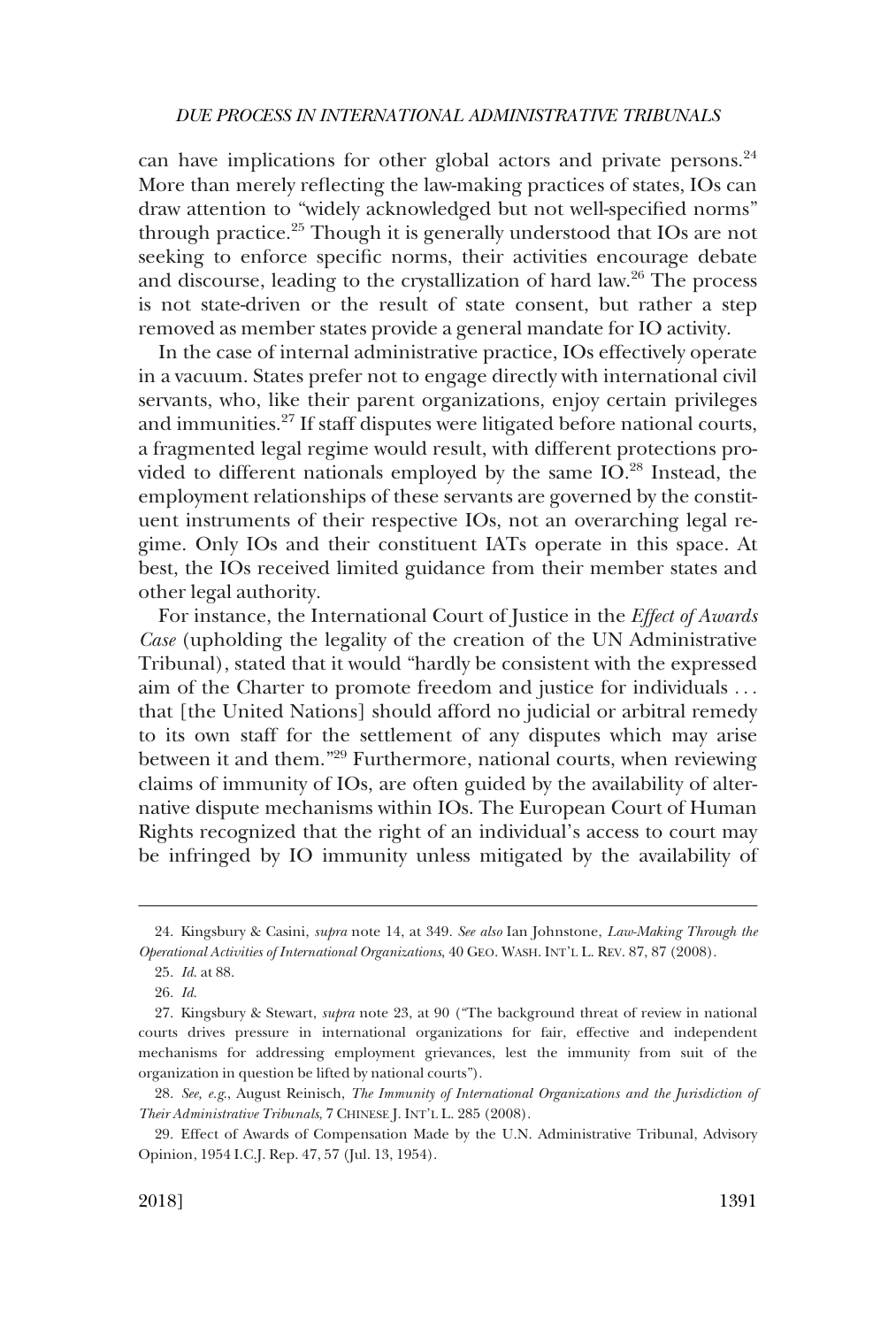some dispute resolution mechanism.<sup>30</sup> While many IOs may provide such mechanisms in the form of IATs to preserve their grants of immunity, the fact remains that it is the IOs and their constituent IATs that decide on the type of mechanism provided and any guarantees of due process.31

Thus, the internal operational activities of IOs may be shaping conceptions of international due process and contributing to the hardening of basic due process principles. The IOs, using IATs, operate solely in an international administrative space. The litigants are international actors, international civil servants on the one hand and the IOs themselves on the other. States only request that some process be provided, but it is left undefined *ex ante*. The IOs decide on and construct the machinery for dispute resolution and craft the rules and procedures that guarantee due process. Disputes arise, the employees navigate the systems of their respective IOs, and the judicial machinery of the IATs achieve resolution. The member states may, on rare occasions, review the process provided through their domestic courts, but only when reviewing claims of immunity and only enough to comment on the minimum process required. Regardless, the disparate IATs continue to operate separately within the global administrative space.

Acknowledged due process norms are at the root of this practice. In the context of international law, the activities of IATs shape these norms as the IOs codify rules and procedures to guarantee them. It makes sense to look to IOs to determine whether any conceivable hard law is developing in the larger global administrative space. As Kingsbury and Casini recognized, "An administrative perspective on the work of IOs enables analysis of practices already occurring in IOs (and insufficiently assimilated in international law scholarship) which reflect changing patterns in contemporary management practices and philosophies more generally."32 An examination of internal IO procedural mechanisms should reveal the extent to which these principles of

<sup>30.</sup> Waite v. Germany, App. No. 26083/94, 30 Eur. Ct. H.R. Rep. 261 (2000). *See also* August Reinisch & Andreas Weber, *In the Shadow of Waite and Kennedy*, 1 INT'L ORG. L. REV. 59, 59-110 (2004).

<sup>31.</sup> What is the source of law for IOs and IATs? Arguably, it is general principles of law, recognized in Article 38 of the Statute of the International Court of Justice. For instance, the International Labour Organization Administrative Tribunal held in 1957 that it was bound by general principles of law. Int'l Labour Org., 24 I.L.R. 752 (Int'l Lab. Org. Admin. Trib. 1957). The World Bank Administrative Tribunal has also cited general principles of law in its decisions. Mendaro v. Int'l Bank for Reconstruction & Dev., Decision No. 26, World Bank Admin. Trib. (1985).

<sup>32.</sup> Kingsbury & Casini, *supra* note 14, at 332.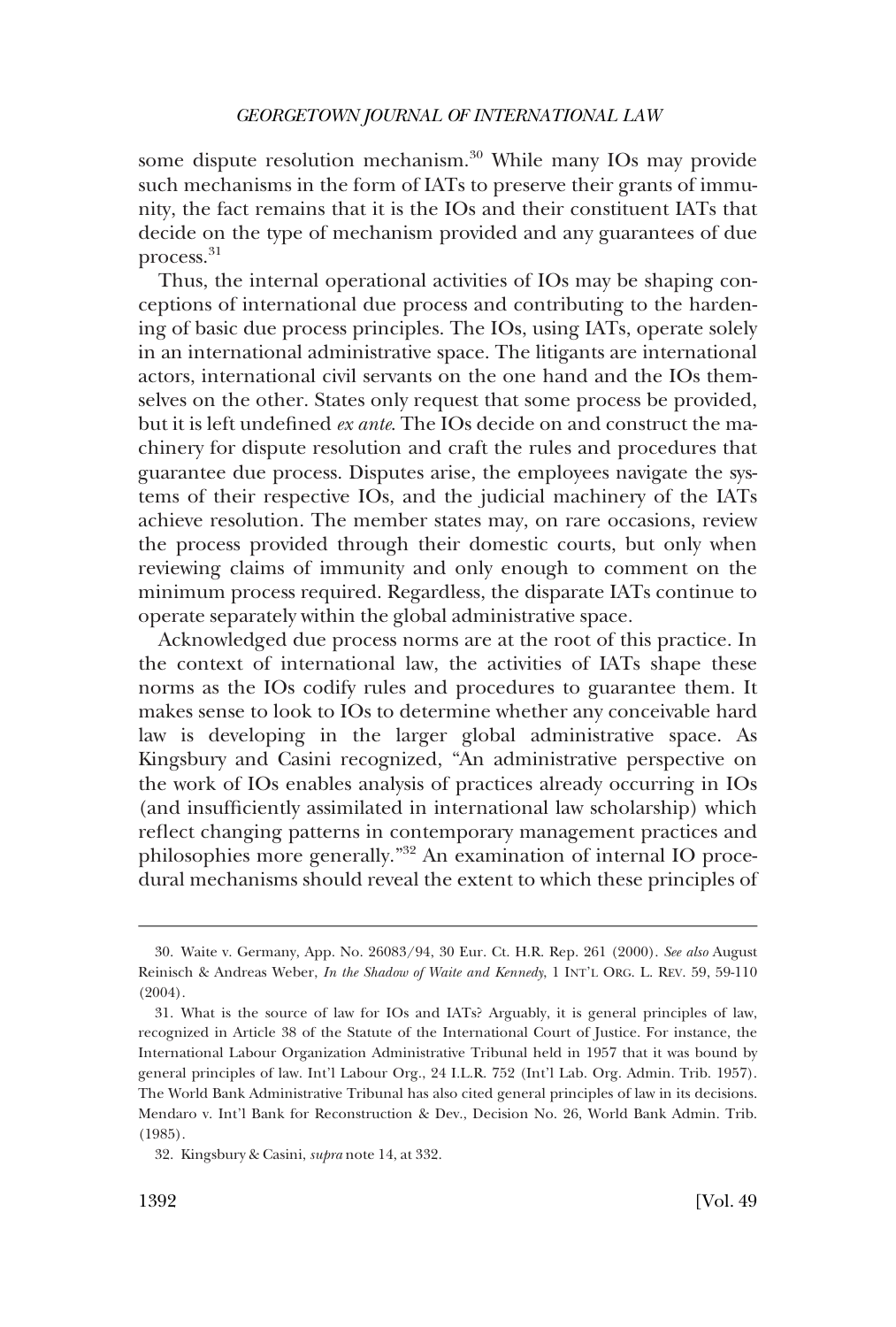<span id="page-10-0"></span>administrative law have affected the design and function of the internal IO regime.<sup>33</sup> In turn, should IO procedures reflect, promote, or enhance the GAL principles, that may suggest that internal IO mechanisms have impacted the development of GAL principles.

### IV. DEFINING INTERNATIONAL DUE PROCESS PRINCIPLES

What constitutes international due process? While a thorough empirical examination of due process standards and their theoretical underpinnings is beyond the scope of this Article, international due process must in some sense be defined in order to move forward with an examination of IAT procedures. Firstly, within the context of this Article, due process "rights" are equated with procedural rights.<sup>34</sup> It is recognized that, while due process rights are a part of most legal systems, the principles underlying those rights are not universal. And just as due process rights differ across legal systems, they differ within systems depending on context (e.g., criminal v. civil v. administrative). If domestic due process is difficult to define, international due process must be more nebulous. Nonetheless, as this Article is concerned with certain operating procedures of IATs, some foundation must be constructed so as to evaluate those procedures. A review of past scholarship identifies a few core principles most often associated with due process and provides a starting point for the review of IAT procedures.

The identification of international due process begins with Article 38 of the Statute of the International Court of Justice. One recognized source of international law therein is "general principles of law recognized by civilized nations."35 As a source of international law, general principles encompass "the positive, private laws of all national judicial systems, distilled to their base norms by a deductive and then comparative analysis."36 While the specific procedures employed by various nations differ, the underlying general principles and "customs inherent in international practice" help identify international minimum

<sup>33.</sup> Kingsbury & Stewart, *supra* note 23, at 103 ("[T]he design, work and future evolution of international administrative tribunals is both subject to, and a creative influence on the development of, global administrative law. In addition to the practical work of helping address and resolve particular staff situations, these tribunals have constructed an ever-growing body of specific jurisprudence on staff issues in international institutions, and they enrich the growing general jurisprudence of global administrative law . . . .").

<sup>34.</sup> *See generally* Matthieu Waechter, *Due Process Rights at the United Nations: Fairness and Effectiveness in Internal Investigations*, 9 INT'L ORG. L. REV. 339 (2012).

<sup>35.</sup> Statute of the International Court of Justice, art. 38 (April 18, 1946).

<sup>36.</sup> Charles T. Kotuby, Jr., *General Principles of Law, International Due Process, and the Modern Role of Private International Law*, 23 DUKE J. COMP. & INT'L L. 411, 421 (2013).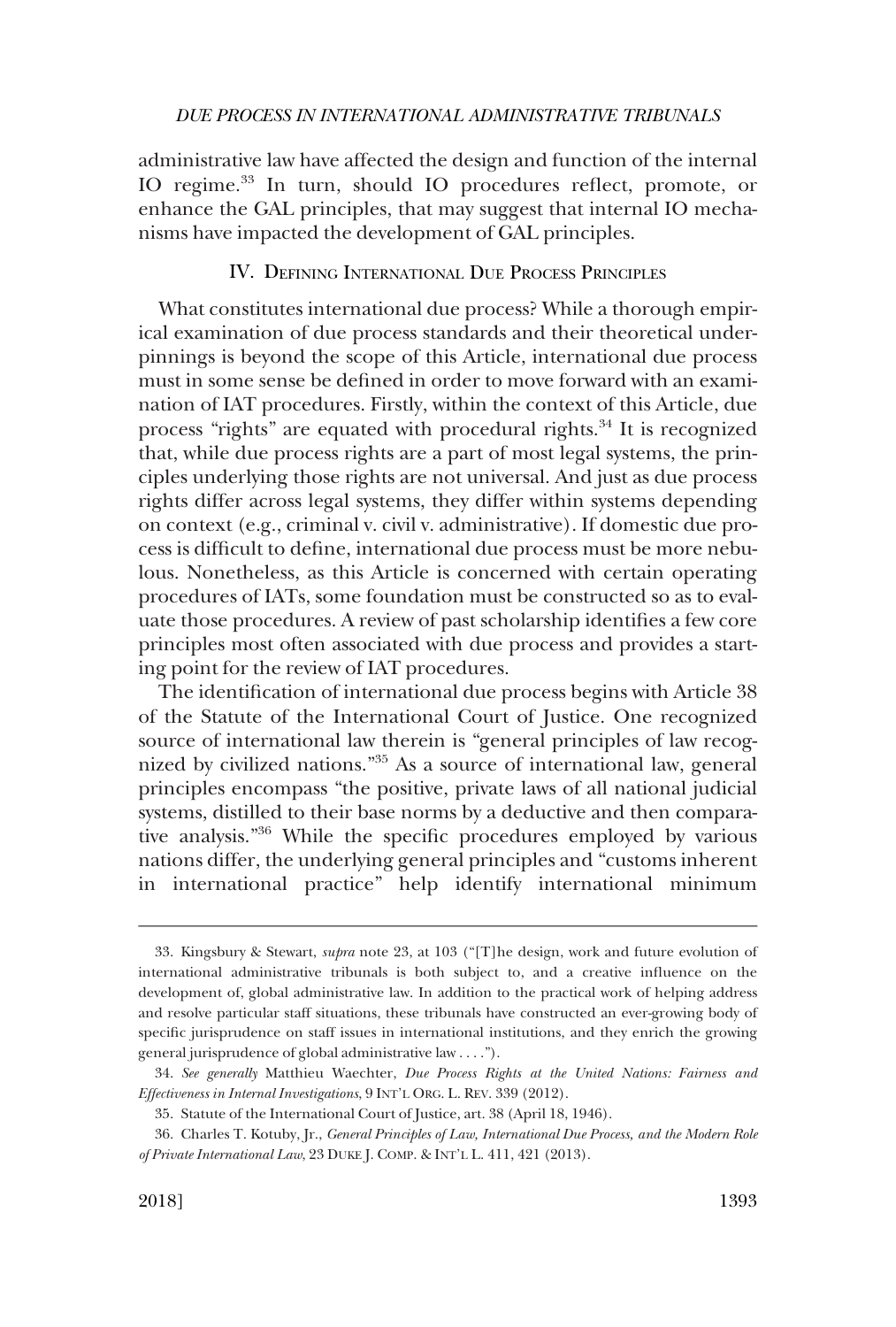standards of due process.<sup>37</sup> Early twentieth century conceptions of international due process focused on principles designed to prevent the "denial of justice."38 Characterized in terms of rights, these principles take the following form: "Everyone has the right to have his criminal and civil liabilities and his rights determined without undue delay by fair public trial and by a competent tribunal before which he has had the opportunity for a full hearing."<sup>39</sup>

Later scholarship attempted to parse and refine these general principles as modern international law matured. In Wolfgang Friedmann's analysis of general principles and the development of international law, he concluded that due process consists of "certain minimum standards in the administration of justice of such elementary fairness and general application in the legal systems of the world that they have become international legal standards."40 He determined that the basic procedural principles of due process at least consisted of access to a judicial tribunal and an opportunity to be heard. $41$ 

Likewise, Charles Kotuby, in a more recent analysis of general principles of law, examined how general principles may coalesce around one minimum standard of treatment. For instance, U.S. courts, addressing issues of comity, have noted several elements "that undergird the 'international concept of due process.'"42 These include the opportunity for a fair trial before a competent court; regular, not ad hoc, procedures; due notice to the defendant (or voluntary appearance); a system of impartial administration of justice; assurances against fraud in the proceedings; access to counsel, evidence, and witnesses; and access to appeal or review.43 These basic elements of due process, based in positive domestic systems, may be considered "core concepts of international due process . . . directly traced to the general principles of law."44

However, the application of these basic principles is not limited to domestic courts. Even in Friedmann's time, new branches of international law were developing in non-traditional fora like the practices of

<sup>37.</sup> *See* Quincy Wright, *Due Process and International Law*, 40 AJIL 398 (1946).

<sup>38.</sup> *Id*.

<sup>39.</sup> *Id*., quoting *Statement of Essential Human Rights by a Committee Representing Principal Cultures of the World Appointed by the American Law Institute*, art. 7 (1945).

<sup>40.</sup> Wolfgang Friedmann, *The Uses of 'General Principles' in the Development of International Law*, 57 AJIL 279, 290 (1963).

<sup>41.</sup> *Id*. at 291. ("[T]hese minimum standards of due process enjoy a degree of, at least, theoretical universal support among the nations . . . .").

<sup>42.</sup> Kotuby, *supra* note 36, at 426.

<sup>43.</sup> *Id*. at 426-27 (citations omitted).

<sup>44.</sup> *Id*. at 427.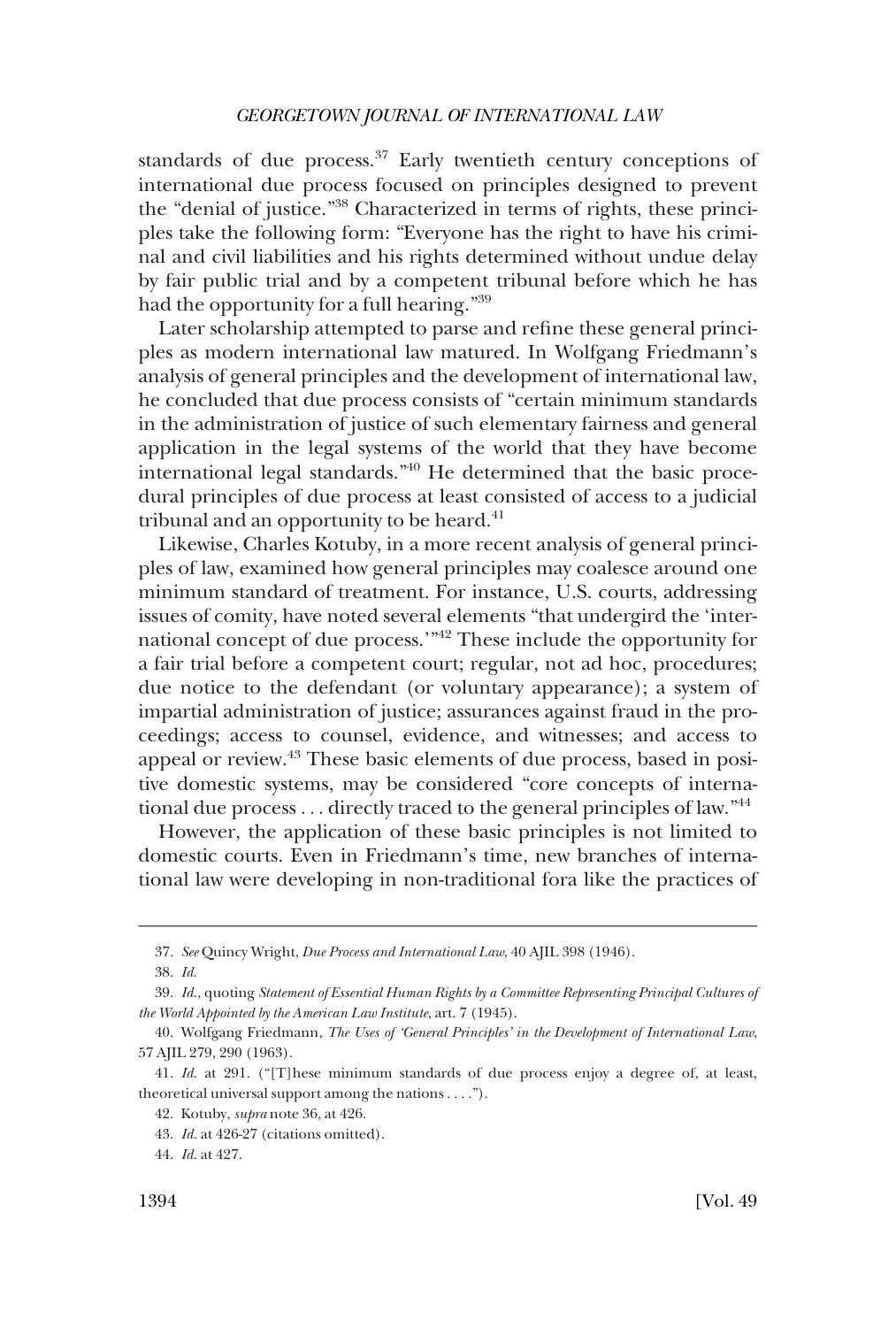international administrative agencies and organizational tribunals.<sup>45</sup> International practice as evidenced by awards of arbitral tribunals and treaties "usually provide for due process of law in the litigation, civil or criminal, to which the respective citizens of the contracting states are parties, by stipulating for free access to courts, formal charges, an opportunity to be heard, to employ counsel, to examine witnesses and evidence, and a guaranty of essential safeguards against denial of justice."46

Common principles of access to an impartial tribunal, and general fairness, evidenced by an opportunity to be heard and examine evidence, have clearly emerged. At the very least, international due process seems to require access to an independent, impartial judicial (i.e., professional) tribunal, an opportunity to be heard, and public proceedings. Each principle, and the actual procedures that guarantee them, appear essential to ensuring access to fair proceedings, which in turn acts as a "safeguard against denial of justice." Rules and procedures that promote these core principles will serve as the starting point for an analysis of IAT due process. In addition, reasoned decisions, a right to additional review or appeal, and access to legal representation will also be examined within the context of IAT procedures. These principles have some basis in domestic and international due process procedures independent of the core principles listed above but are undoubtedly related to those core principles (for instance, a requirement of reasoned decisions and the right to appeal may serve as additional safeguards of judicial impartiality while access to counsel is related to the opportunity to be heard). $47$ Thus, as a starting point, this Article will examine what IAT mechanisms and procedures exist to guarantee an aggrieved staff member's access to an impartial judicial tribunal that provides him or her an opportunity for a public hearing. This includes rules and procedures

<sup>45.</sup> *See* Friedmann, *supra* note 40, at 281.

<sup>46.</sup> Wright, *supra* note 37, at 403, quoting EDWIN M. BORCHARD, DIPLOMATIC PROTECTION OF CITIZENS ABROAD 100 (1915).

<sup>47.</sup> Access to evidence and witnesses, while of paramount importance, is such an integral part of modern trial and dispute resolution procedure that an entire body of law and discovery practice has developed domestically, and perhaps internationally (a question for another day). In order to narrow the scope of this Article, discovery procedures regarding access to evidence and the questioning of witnesses will not be addressed. Thus, the overall fairness of the proceedings, measured by the equality of the parties before the court, will not be studied. The focus remains on the access of a single party, specifically an IO staff member, to an independent, impartial tribunal, for purposes of challenging an adverse administrative act or decision. This aligns nicely with an examination of GAL accountability and transparency principles.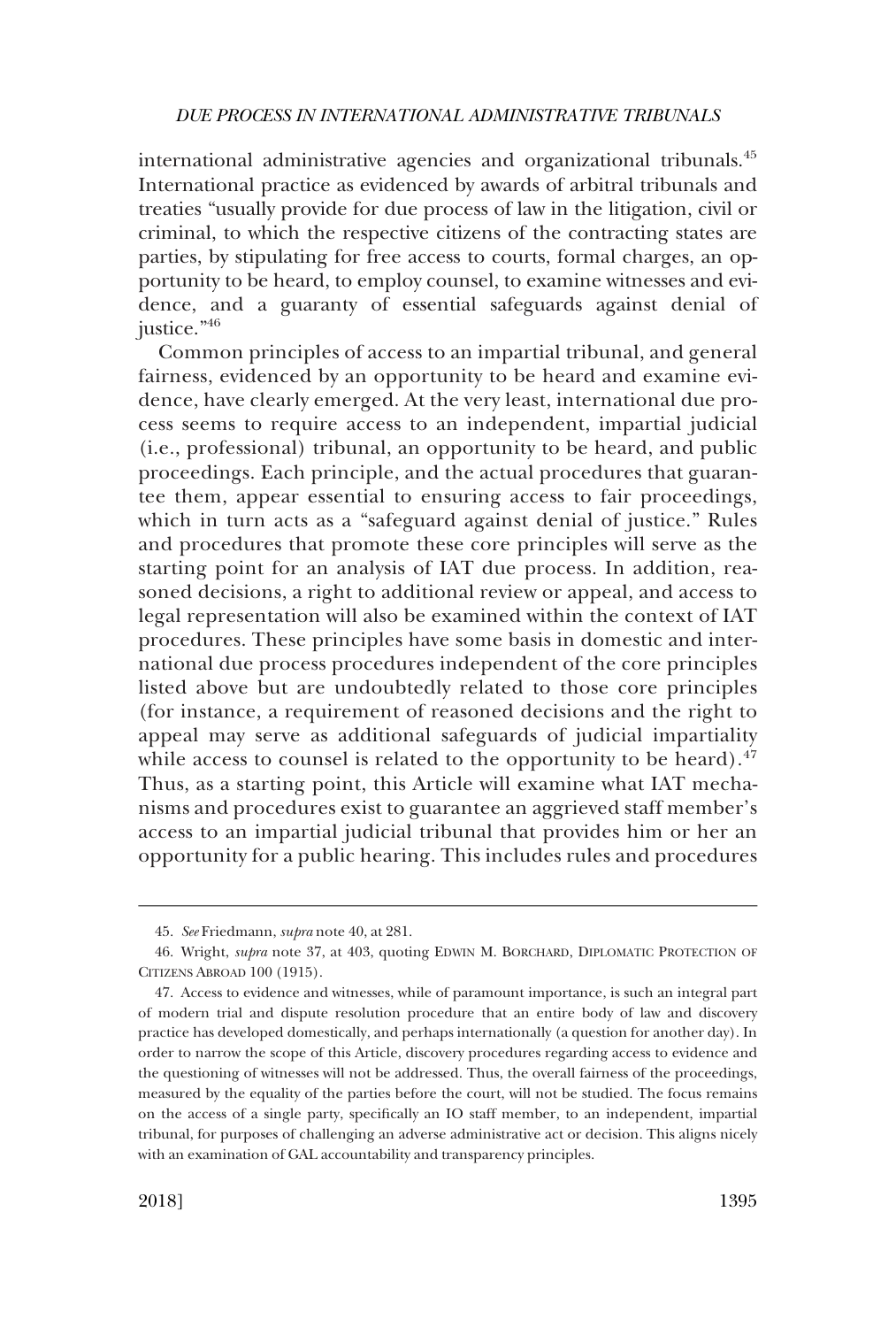<span id="page-13-0"></span>ensuring the impartiality of tribunal judges, the independence and qualifications of judges (a professional tribunal), the allowance and conduct of public hearings, the issuance and publication of tribunal decisions, the potential for review of judicial decisions, and access to legal representation.

## V. IDENTIFYING CURRENT IAT DUE PROCESS MECHANISMS, COMMON DUE PROCESS PRINCIPLES, AND THEIR RELATIONSHIP TO GLOBAL ADMINISTRATIVE LAW

To date, most GAL scholarship relating to IATs has focused on standards for the design of tribunals. It is prescriptive in nature, e.g., tribunals should be designed to function with independence and impartiality, or to promote legitimacy. For instance, Novak and Reinisch, after reviewing domestic case law, argue that certain "desirable standards" should guide IOs in the design of their administrative tribunals. Those desirable standards are closely related to GAL principles: independence and impartiality, which depend on the "mode of appointment or the duration of the mandate of the tribunal's members" and the "possibility to challenge the individual members of an administrative tribunal;" an employee complaints mechanism that "guarantees a judicial, organized procedure" – something established by law that guarantees access and the competence of the tribunal with public hearings and published decisions.<sup>48</sup> These standards must be maintained in order to uphold an IO's immunity from domestic judicial review.

Likewise, Kingsbury and Stewart suggest that GAL principles "can help to define, and to specify the criteria for securing institutional practices that can serve to promote legitimacy, such as participation, transparency, due process, reason-giving, review mechanisms, accountability, and respect for basic public law values including rule of law."49 In arguing that the design and operation of IATs should be considered by references to issues of accountability, administration, publicness, and legal theory, Kingsbury and Stewart discussed the reformed appointment procedures for judges of the UNAT. They correctly identified procedures for appointment and concluded that those procedures progressed GAL

<sup>48.</sup> Novak & Reinisch, *Desirable Standards for Administrative Tribunals*, THE DEVELOPMENT AND EFFECTIVENESS OF INTERNATIONAL ADMINISTRATIVE LAW, 273-302, 301-02 (Olufemi Elias, ed,, 2012).

<sup>49.</sup> Kingsbury & Stewart, *supra* note 23, at 103.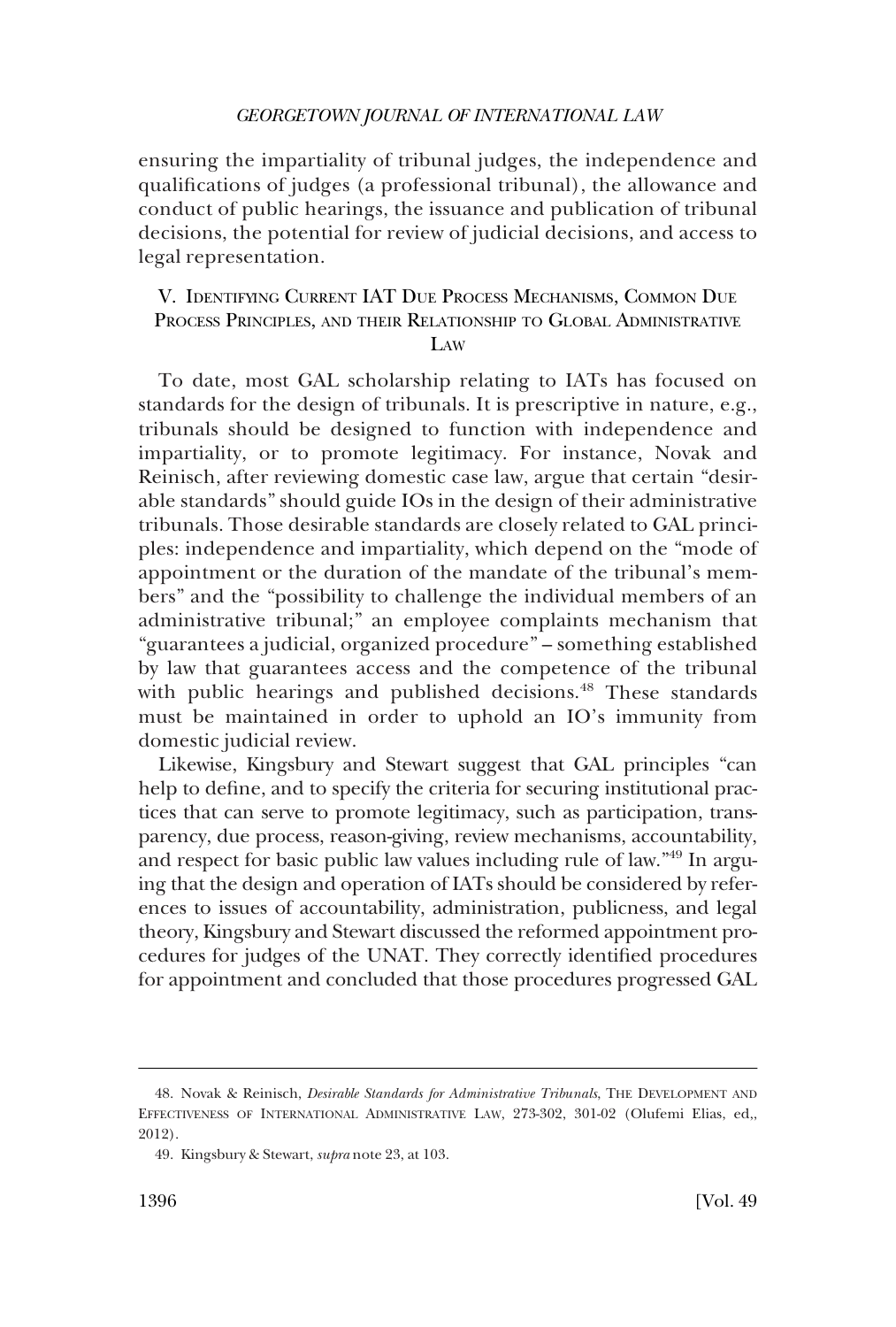aims by raising standards of transparency and accountability.<sup>50</sup> These procedures for appointment, such as judicial qualifications, also act as due process guarantees of judicial independence and impartiality.

Of note is Kingsbury and Stewart's inclusion of "due process," not specifically identified as a GAL principle but certainly a concept related to transparency, accountability, participation, and review. The phrase "due process" weaves in and out of GAL scholarship with some frequency, particularly in discussions about institutional mechanisms and human rights.<sup>51</sup> It is often left undefined in GAL literature though it seems to be cited as a collection of procedural principles affecting private parties.<sup>52</sup> Given the difficulty of actually defining "due process" or an international or universal conception thereof, coupled with the incorporation of the more basic GAL principles in the most common understandings of "due process," this loose usage is understandable. But, legally speaking, "due process" is more than procedures that ensure transparency, promote accountability, or encourage participation. Due process rights involve procedures that prevent the denial of justice and are nearly always invoked when action that will affect an individual's rights has or will be taken. It is best then to view due process as legally guaranteed procedures that safeguard certain normative principles in cases of adverse action affecting the rights of another. This conforms to Kingsbury and Stewart's liberal and rights-oriented normative conception of global administrative law: "administrative law protects the rights of individuals and other civil society actors, mainly through their participation in administrative procedures and through the availability of review to ensure legality of a decision."53

While a discussion of how IATs should be designed is important, the state of the law, or the robustness of GAL principles, can only be discerned by examining how the IATs are actually designed. In particular, a focus on due process procedures and mechanisms within various IAT regimes should reveal what institutional practices and procedures are provided to guarantee GAL principles. Thus, it is necessary to identify IAT rules and procedures that protect the due process rights of IO staff members, note common rules and key differences between the

<sup>50.</sup> *Id*. at 91-93.

<sup>51.</sup> *See, e.g*., Kingsbury, *supra* note 14, at 444; Carol Harlow, *Global Administrative Law: The Quest for Principles and Values*, 17 EJIL 187, 190-195 (2006).

<sup>52.</sup> *See, e.g*., Harlow, *supra* note 51, at 204-07; Kingsbury & Casini, *supra* note 14, at 332-34; Kingsbury, *supra* note 15, at 33-37.

<sup>53.</sup> Kingsbury & Stewart, *supra* note 23, at 87. Other normative conceptions are internal administrative accountability, focused on securing accountability of the subordinate/peripheral components of a regime to its legitimating center, and the promotion of democracy. *Id*. at 86-87.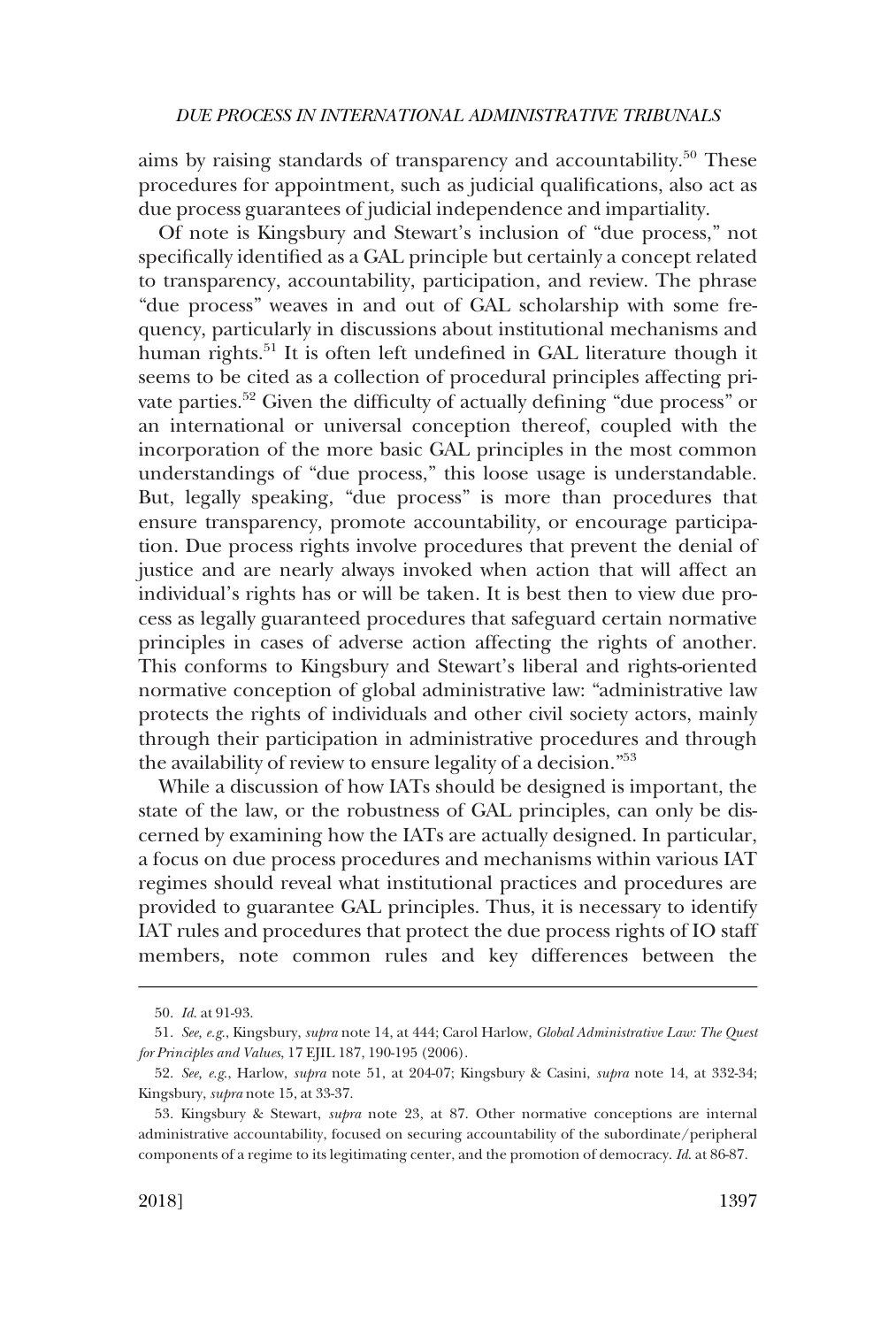<span id="page-15-0"></span>tribunals, and analyze the relationship between those rules and GAL principles.

The IAT due process procedures identified below all guarantee in some fashion access to an impartial judicial tribunal and the opportunity for a public hearing. These rules and procedures include professional judicial qualifications, judicial oaths of office and codes of conduct, fixed term lengths, rules governing conflicts of interest, the requirement of reasoned decisions, public proceedings, open hearings, the publication of decisions and judgments, access to legal representation, and the opportunity for the appeal or review of judicial decisions. Once relevant rules and procedures are identified in the individual IATs, commonalities emerge and provide the foundation for a constructive analysis of IAT due process and GAL principles of transparency, participation, accountability, and review.

## VI. UNITED NATIONS OFFICE OF ADMINISTRATION OF JUSTICE

Prior to 2009, the United Nations operated with an internal justice system that was inherited from the League of Nations. That system remained in place and unchanged for approximately sixty years. The system was based on "a protracted peer review system to produce nonbinding recommendations subject to appeal to the United Nations Administrative Tribunal whose members did not need to be judges or even legally qualified."54 In 1995, the Secretary-General proposed that the system be overhauled and transformed into a fully professional system. In 2005, the General Assembly instructed the Secretary-General to form a panel of external experts to consider a redesign of the internal justice system so that the new system would be "independent, transparent, effective, efficient, and adequately resourced and ensure managerial accountability."55 In 2006, the panel submitted its report describing the old system as "outmoded, dysfunctional, ineffective and lacking in independence."56 As a result, the General Assembly decided

to establish a new, independent, transparent, professionalized, adequately resourced and decentralized system of administration of justice consistent with the relevant rules of international law and the principles of the rule of law and due process to

<sup>54.</sup> Internal Justice Council, Rep. of the Internal Justice Council on the Administration of Justice at the United Nations, A/65/304 (Aug. 16, 2010), at para. 1.

<sup>55.</sup> *Id*. at para. 8.

<sup>56.</sup> *Id*. at para. 1.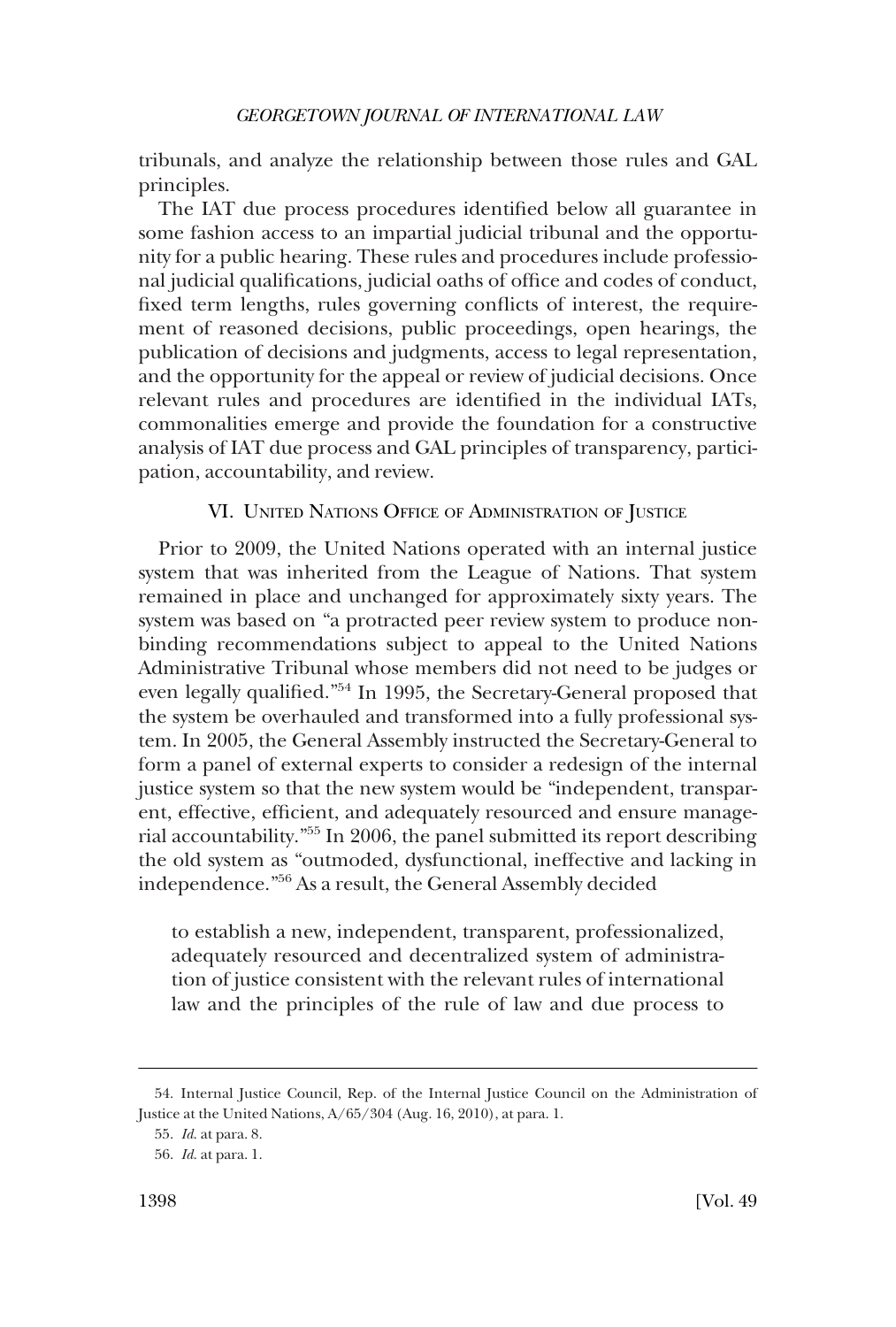<span id="page-16-0"></span>ensure respect for the rights and obligations of staff members and the accountability of managers and staff members alike.<sup>57</sup>

In 2008, the General Assembly approved the framework of a new, two-tiered, professional internal justice system composed of trial and appellate chambers (The United Nations Dispute Tribunal and Appeals Tribunal, respectively). The new system for handling internal disputes and disciplinary matters, which emphasizes the resolution of disputes through informal means before resorting to formal litigation, became operational on July 1, 2009.

## A. *United Nations Dispute Tribunal*

The Statute of the United Nations Dispute Tribunal (UNDT) comprehensively defines the qualifications for appointment to UNDT judicial office. All judges are appointed by the General Assembly on the recommendation of the Internal Justice Council (IJC).<sup>58</sup> To be eligible for appointment, candidates must be "of high moral character and impartial."59 UNDT judges must have at least ten years of judicial experience and may be appointed to one non-renewable seven-year term.<sup>60</sup> Former judges of the United Nations Appeals Tribunal are ineligible for appointment to the UNDT. $^{61}$  Following the expiration of their term, UNDT judges are ineligible for any United Nations appointment other than a judicial post for a period of five years.<sup>62</sup> While in office, UNDT judges enjoy full independence and may only be removed by the General Assembly due to misconduct or incapacity.63 Appointed judges must avoid conflicts of interest, and any judge that has, or appears to have a conflict, must recuse him or herself from relevant

<sup>57.</sup> G. A. Res. 61/261 (April 30, 2007).

<sup>58.</sup> G.A. Res. 63/253, Statute of the United Nations Dispute Tribunal, art. 4.2 (Dec. 24, 2008) [hereinafter UNDT Statute]. The Internal Justice Council, established by the General Assembly on March 1, 2008, consists of five members, including one staff representative, one management representative, and two external jurists, and is chaired by a distinguished jurist chosen by consensus of the four other members. The IJC provides its views and recommendations to the General Assembly for UNDT and UNAT vacancies, drafts the judicial code of conduct, and provides its views on the implementation of the UN system of justice. *See* G.A. Res. 62/228 (Feb. 6 2008).

<sup>59.</sup> UNDT Statute, *supra* note 58, art. 4.3. The UNDT Statute employs the term "judge" of the tribunal, not member.

<sup>60.</sup> *Id*. arts. 4.3, 4.4.

<sup>61.</sup> *Id*. art. 4.4.

<sup>62.</sup> *Id*. art. 4.6.

<sup>63.</sup> *Id*. arts. 4.8, 4.10.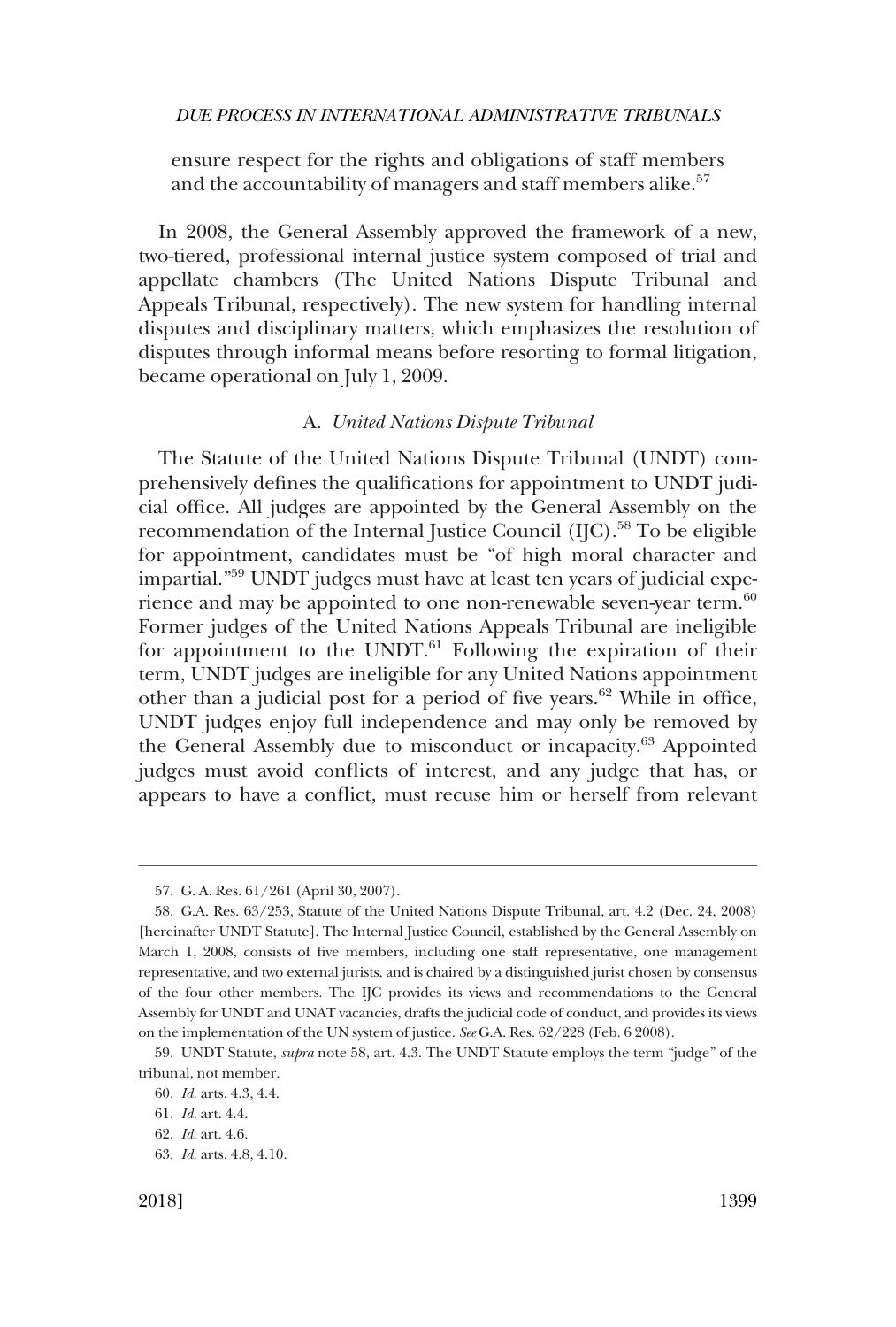cases.64 The UNDT Rules of Procedure also address judicial conflicts of interest and recusal.65

Appointed judges must adhere to a judicial code of conduct drafted by the IJC and adopted by the General Assembly.<sup>66</sup> The code of conduct is based on principles of independence, impartiality, integrity, propriety, transparency, fairness in proceedings, and competence and diligence. Judges must uphold the independence and integrity of the internal justice system and "must act independently in the performance of their duties, free from any inappropriate influence, indictments, pressures, or threats, from any party or quarter."67 Judges also have the positive obligation to "take all reasonable steps" to ensure that no person or party interferes with the Tribunals.<sup>68</sup> Furthermore, judicial independence must be accompanied by impartiality, meaning that the judges must act without "fear, favor, or prejudice" and avoid conflicts of interest and the appearance thereof. $69$  Judges are also required to disclose "any matter that could reasonably be perceived to give rise to an application for recusal in a particular matter."70 The code of conduct also underscores the importance of open proceedings, reasoned decisions, and a professional, engaged, and accountable tribunal.<sup>71</sup>

UNDT procedure provides for oral hearings that are open to the public unless exceptional circumstances require closure.72 All judgments of the UNDT must be in writing and state the facts and law on which they are based.<sup>73</sup> Judgments are sent to the parties and published.<sup>74</sup> Parties may apply to the UNDT for revision or interpretation of a judgment, and judgments of the UNDT are reviewable by the United Nations Appeals Tribunal (UNAT).75

<sup>64.</sup> *Id*. art. 4.9. A party to the case may also request recusal, and the decision is made by the President of the Dispute Tribunal.

<sup>65.</sup> G.A. Res. 64/119, Rules of Procedure of the United Nations Dispute Tribunal, arts. 27-28 (Dec. 16 2009) [hereinafter UNDT Rules of Procedure].

<sup>66.</sup> *See* G.A. Res. 66/106 (Dec. 9, 2011).

<sup>67.</sup> *Id*. at 1(a).

<sup>68.</sup> *Id*. at 1(b).

<sup>69.</sup> *Id*. at 2(a).

<sup>70.</sup> *Id*. at 2(e).

<sup>71.</sup> *See, e.g*., *id*. at 5-7.

<sup>72.</sup> UNDT Statute, *supra* note 58, art. 9.3.

<sup>73.</sup> *Id*. art. 11.1.

<sup>74.</sup> *Id*. arts. 11.5, 11.6.

<sup>75.</sup> *Id*. arts 11.3, 12.1. *See also* UNDT Rules of Procedure, *supra* note 65, arts. 29-31; G.A. Res. 63/253, Statute of the United Nations Appeals Tribunal, art. 2 (March 17, 2009) [hereinafter UNAT Statute].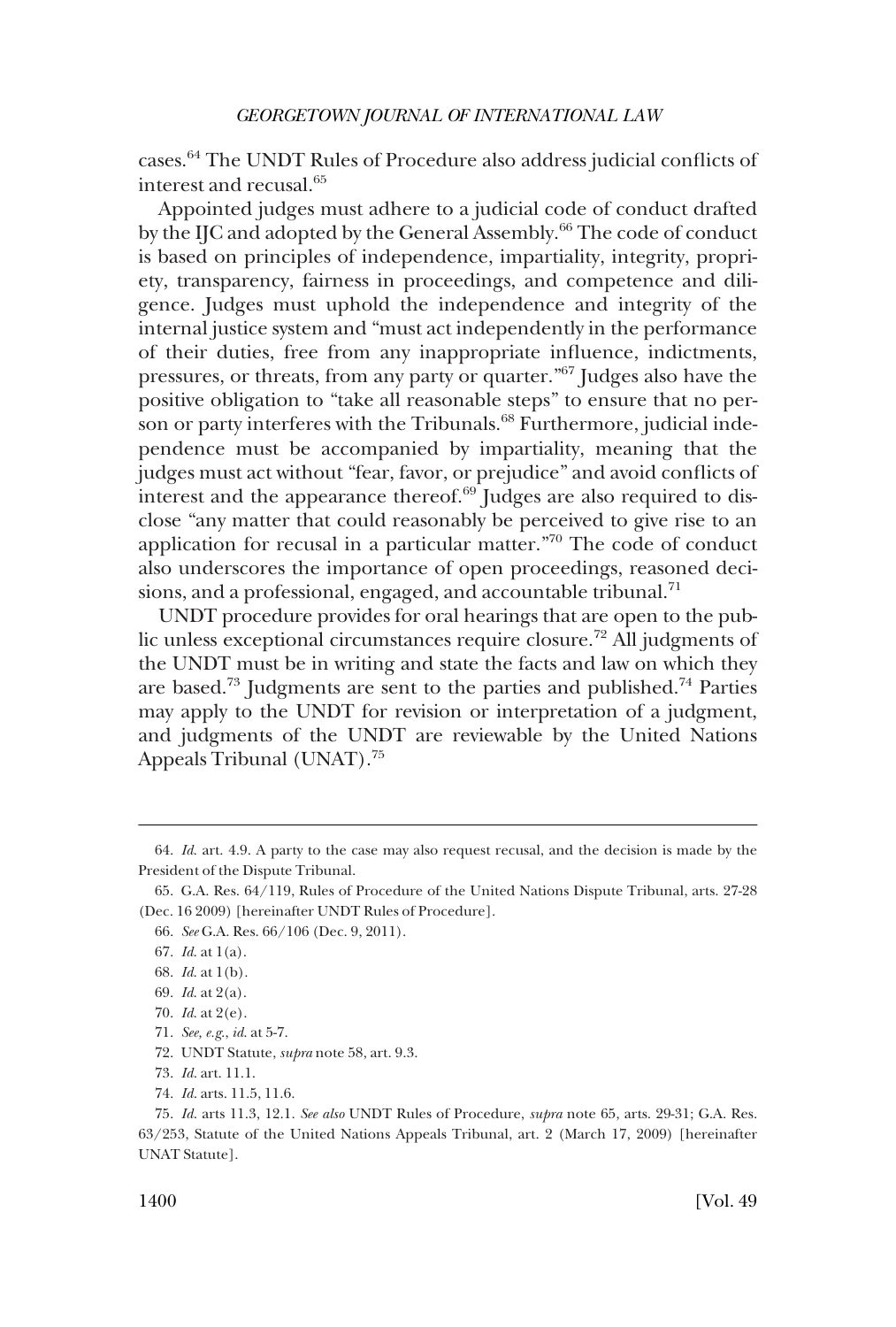## B. *United Nations Appeals Tribunal*

<span id="page-18-0"></span>Like UNDT judges, judges of the UNAT are appointed by the General Assembly on the recommendation of the IJC.<sup>76</sup> According to the provisions of the Statute of the UNAT, candidates must be "of high moral character and impartial," must have fifteen years of judicial experience, and are appointed to one, non-renewable, seven-year term.<sup>77</sup> A current or former judge of the UNDT is not eligible to serve on the UNAT.<sup>78</sup> After leaving office, a judge of the UNAT is not eligible for any UN appointment, except another judicial post, for a period of five years.79 Like UNDT judges, UNAT judges enjoy full independence and may only be removed by the General Assembly in the case of misconduct or incapacity.<sup>80</sup> UNAT judges must recuse themselves from cases where there is a conflict of interest or the appearance of a conflict. $81$ Finally, UNAT judges are subject to the same code of judicial conduct as UNDT judges.

The UNAT has competence to "hear and pass judgment on" judgments of the UNDT in cases where the UNDT has: exceeded its jurisdiction or competence; failed to exercise jurisdiction vested in it; erred on a question of law; committed an error in procedure, such as to affect the decision of the case; or erred on a question of fact, resulting in a manifestly unreasonable decision.<sup>82</sup> Oral hearings are not required and UNAT judges have discretion to determine their necessity.<sup>83</sup> If held, oral proceedings are public unless "exceptional circumstances" require privacy.84 All judgments must be in writing and state the reasons, facts, and law on which they are based.<sup>85</sup> UNAT judgments are archived,

82. UNAT Statute, *supra* note 75, art. 3.9; UNDT Statute, *supra* note 58, art. 2.1. The UNAT may also review decisions of the United Nations Joint Staff Pension Board Standing Committee. *Id.* art. 2.5. In addition, it may review decisions of specialized agencies "brought into relationship with the United Nations" in accordance with Articles 57 and 63 of the Charter, or any other international organization or entity "established by treaty and participating in the common system of conditions of service" where a special agreement has been concluded between the organization and the Secretary-General accepting the jurisdiction of the UNAT. *Id*. art. 2.10.

<sup>76.</sup> UNAT Statute, *supra* note 75, art. 3.2. The UNAT Statute also employs the term "judge."

<sup>77.</sup> *Id*. arts. 3.3, 3.4.

<sup>78.</sup> *Id*. art. 3.4.

<sup>79.</sup> *Id*. art. 3.6.

<sup>80.</sup> *Id*. art. 3.10.

<sup>81.</sup> *Id*. art. 3.9. A party to the case may also request recusal, and the decision is made by the President of the Appeals Tribunal. *Id. See, also*, Rules of Procedure of the United Nations Appeals Tribunal arts. 22, 23 (Dec. 16, 2009) [hereinafter UNAT Rules].

<sup>83.</sup> *Id*. art. 8.3.

<sup>84.</sup> *Id*. art. 8.4.

<sup>85.</sup> *Id*. art. 10.3.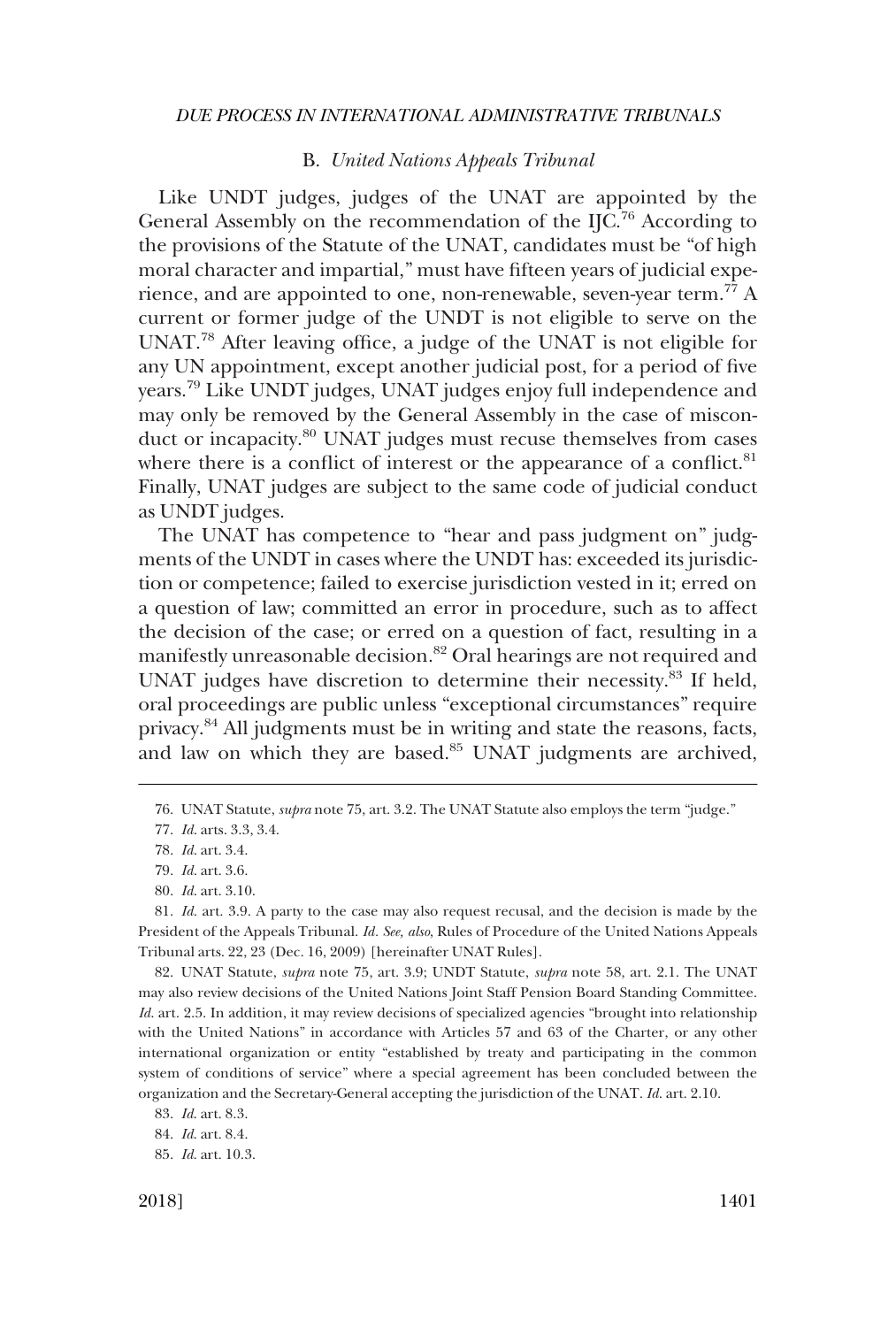<span id="page-19-0"></span>published to the parties, and generally made available for inspection and review.86 While the UNAT is a tribunal of last resort, parties may make applications for the revision and interpretation of judgments per the Statute and Rules of Procedure.<sup>87</sup>

## C. *Office of Staff Legal Assistance*

The General Assembly determined that "professional legal assistance is critical for the effective and appropriate utilization of the available mechanism within the system of administration of justice."88 As such, the General Assembly created the Office of Staff Legal Assistance (OSLA) as a professional legal staff tasked with assisting "staff members and their volunteer representatives in processing claims through the formal system of administration of justice."89 UN staff members involved in litigation before the UNDT or UNAT have access to free legal assistance via OSLA. While part of the OAJ, OSLA functions independently and is staffed by qualified legal officers who provide confidential legal advice and may represent staff members before the OAJ tribunals. The OSLA code of conduct provides guidance to OSLA legal officers when dealing with client staff and contains provisions assuring the OSLA legal officer's competence and independence. The duty of OSLA counsel is primarily to the client staff member "within the framework of the Charter of the United Nations, and of its existing laws, the principles of justice, and legal ethics."<sup>90</sup> While all staff members (present and former) are entitled to the assistance of counsel, OSLA counsel may "decline to advise or act in any matter ...."<sup>91</sup> However, once counsel has agreed to act in a matter, he or she may only withdraw for "good cause."92 Thus, all staff members have access to free, confidential legal advice with respect to their administrative employment claims. Should the legal officers in OSLA determine that the staff member has an actionable case, that staff member also has access to professional legal representation before the tribunals, free of charge.

<sup>86.</sup> *Id*. arts. 8.7, 10.9.

<sup>87.</sup> *Id*. arts. 11.1, 11.3. *See also* UNAT Rules, *supra* note 81, arts. 24-26.

<sup>88.</sup> G.A. Res. 62/228 (6 February 2008), ¶ 12.

<sup>89.</sup> G.A. Res. 63/253, ¶ 12.

<sup>90.</sup> Office of Staff Legal Assistance, Guiding Principles of Conduct for Office of Staff Legal Assistance (OSLA) Affiliated Counsel in the United Nations 2 (2010) [hereinafter OSLA Guiding Principles], [http://www.un.org/en/internaljustice/pdfs/osla\\_consel\\_code\\_of\\_conduct.pdf.](http://www.un.org/en/internaljustice/pdfs/osla_consel_code_of_conduct.pdf)

<sup>91.</sup> *Id*. at 10.

<sup>92.</sup> *Id*. at 11. "Good cause" includes, but is not limited to, a course of action inconsistent with counsel's duties under UN staff rules and regulations, the law and legal ethics, as well as failure of the client to cooperate and a breach of confidentiality or trust between client and counsel.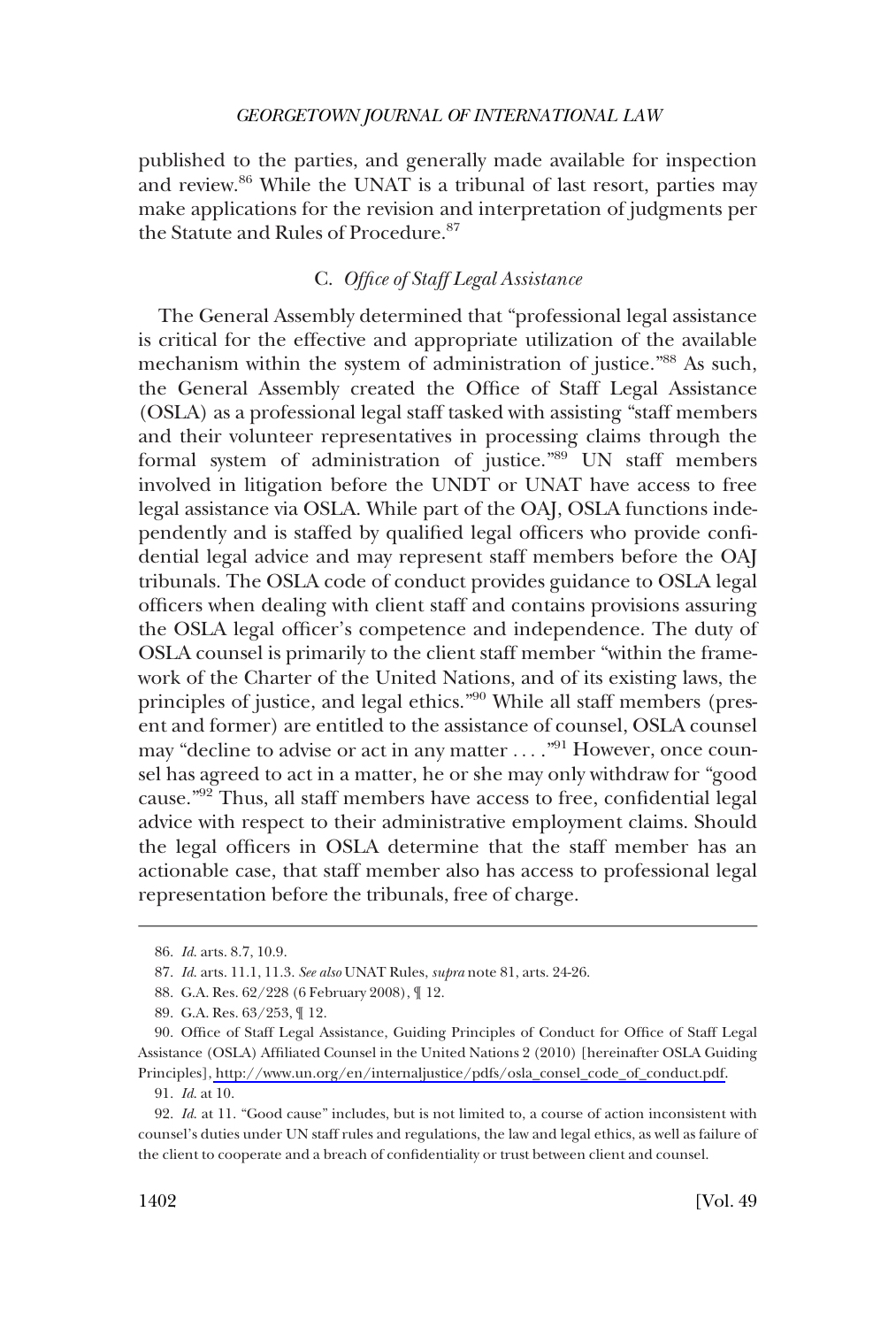## <span id="page-20-0"></span>VII. EUROPEAN UNION TRIBUNALS WITH JURISDICTION OVER STAFF MEMBER **CLAIMS**

EU administrative law, with respect to staff claims, may be in a state of flux. The Civil Service Tribunal (CST), originally established in November 200493 with jurisdiction to hear EU staff member claims as the court of first instance, was dissolved in September 2016.<sup>94</sup> The EU General Court now has jurisdiction over pending CST cases and will act as the court of first instance for staff claims going forward. The restructuring seems to result from an increase in litigation and the length of CST proceedings, and the preferred solution was to expand the number of judges on the General Court instead of retaining a specialized tribunal dedicated to staff claims.<sup>95</sup> In fact, the primary impetus may have been the desire to remedy perceived problems with the General Court rather than modify the CST.<sup>96</sup> Given the transition, this article will examine the former procedures of the CST for indicia of international due process standards, and review the similar General Court rules and procedures to the extent that new GC staff claim procedures have been proposed or codified.

### A. *Rules of Civil Service Tribunal*

Judges of the CST were appointed by unanimous decision of the European Council after consultation of a committee of seven independent persons. The committee was to give its "opinion on the candidates' suitability" to perform the duties of a judge.<sup>97</sup> Criteria for judges was found in Article 225a of the Treaty of the European Community, requiring judges "whose independence is beyond doubt and who possess the ability required for appointment to judicial office."98

<sup>93.</sup> Council Decision 2004/752/EC, 2004 O.J. (L333/7).

<sup>94.</sup> Commission Regulation 2016/1192, 2016 O.J. (L 200/137).

*See History of the European Civil Service Tribunal*, EUR. COURT OF JUSTICE, [http://curia.europa.](http://curia.europa.eu/jcms/jcms/T5_5230/en/) 95. [eu/jcms/jcms/T5\\_5230/en/](http://curia.europa.eu/jcms/jcms/T5_5230/en/) (last visited Sept. 23, 2018). A more substantive analysis of IATs and whether the due process guarantees function as intended should investigate and examine the reasons for the dissolution of the CST.

*See* Steve Peers, *Reform of the EU's Court System: Why a more accountable – not a larger – Court is*  96. *the way forward*, EU LAW ANALYSIS (June 16, 2015), [http://eulawanalysis.blogspot.com/2015/06/](http://eulawanalysis.blogspot.com/2015/06/reform-of-eus-court-system-why-more.html) [reform-of-eus-court-system-why-more.html.](http://eulawanalysis.blogspot.com/2015/06/reform-of-eus-court-system-why-more.html)

<sup>97.</sup> The committee was comprised of seven former members of the Court of Justice, the Court of First Instance, and "lawyers of recognized competence." Council Decision 2005/49/EC, 2005 O.J. (L 21).

<sup>98.</sup> Consolidated Version of the Treaty Establishing the European Community, art. 225a, 2002 O.J. (OJ C 325) 33.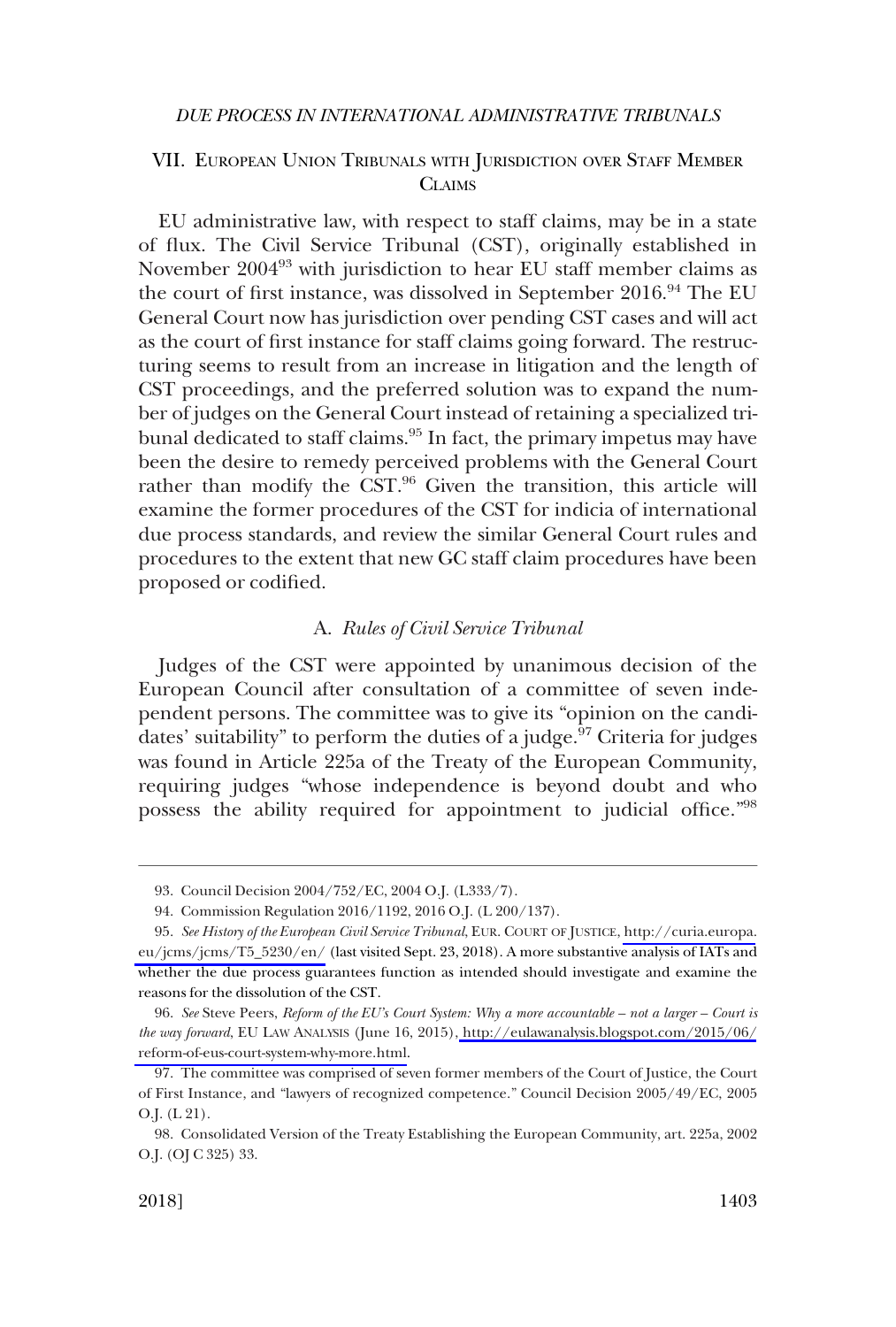<span id="page-21-0"></span>CST judges were appointed for six-year terms. $99$ 

The principle of judicial impartiality was confirmed by the oath of office and accompanying signed declaration required by the CST Rules of Procedure: "I swear that I will perform my duties impartially and conscientiously, I swear that I will preserve the secrecy of the deliberations of the Court."100 Though deliberations were secret, each CST judge taking part in deliberations was required to state his opinion and the reasons for it.<sup>101</sup> Each judgment of the CST was delivered in open court, contained the names of the participating judges, a summary of the facts of the case, and the grounds for the decision of the Tribunal.<sup>102</sup> All parties were required to be served with certified copies of the judgment by the CST Registrar.103 Likewise, copies of all orders were served on all parties and "reasoned" orders were required to contain a summary of the underlying facts and grounds for the decision.<sup>104</sup>

CST parties, while required to have legal representatives, were entitled to legal aid to cover, "in whole or in part, the costs involved in legal assistance and representation by a lawyer in proceedings before the Tribunal."105 CST procedure required oral hearings, with opportunity for the parties (through their representatives) to be heard and engage the Tribunal.<sup>106</sup> Minutes were kept for each hearing and the parties were provided access.<sup>107</sup> Rights of appeal to the General Court on points of law were guaranteed by the Statute of the Court of Justice of the European Union.<sup>108</sup>

## B. *Rules of the General Court in Staff Proceedings*

Similar procedures have been preserved in current practice before the General Court, which now acts as the court of first instance in

<sup>99.</sup> Paul Mahoney, *Activity of the Civil Service Tribunal in 2005*, at 159, (citing arts. 2(2) and (3) of Annex I to the Statute of the Court of Justice), [https://curia.europa.eu/jcms/upload/docs/](https://curia.europa.eu/jcms/upload/docs/application/pdf/2008-09/fp2005_2008-09-29_11-48-37_2.pdf)  [application/pdf/2008-09/fp2005\\_2008-09-29\\_11-48-37\\_2.pdf.](https://curia.europa.eu/jcms/upload/docs/application/pdf/2008-09/fp2005_2008-09-29_11-48-37_2.pdf)

<sup>100.</sup> Rules of Procedure of the European Civil Service Tribunal, art. 3, 2007 O.J. (L 225) 1 (amendments omitted).

<sup>101.</sup> *Id*. art. 27.4.

<sup>102.</sup> *Id*. arts. 79-80.

<sup>103.</sup> *Id*. art. 80.2.

<sup>104.</sup> *Id*. arts. 81.

<sup>105.</sup> *Id*. art. 95-98.

<sup>106.</sup> *Id*. arts. 48.1, 53.

<sup>107.</sup> *Id*. art. 53.

<sup>108.</sup> Consolidated Version of the Statute of the Court of Justice of the European Union, Annex I, arts. 9-12 (2016), [https://curia.europa.eu/jcms/upload/docs/application/pdf/2016-](https://curia.europa.eu/jcms/upload/docs/application/pdf/2016-08/tra-doc-en-div-c-0000-2016-201606984-05_00.pdf)  [08/tra-doc-en-div-c-0000-2016-201606984-05\\_00.pdf.](https://curia.europa.eu/jcms/upload/docs/application/pdf/2016-08/tra-doc-en-div-c-0000-2016-201606984-05_00.pdf)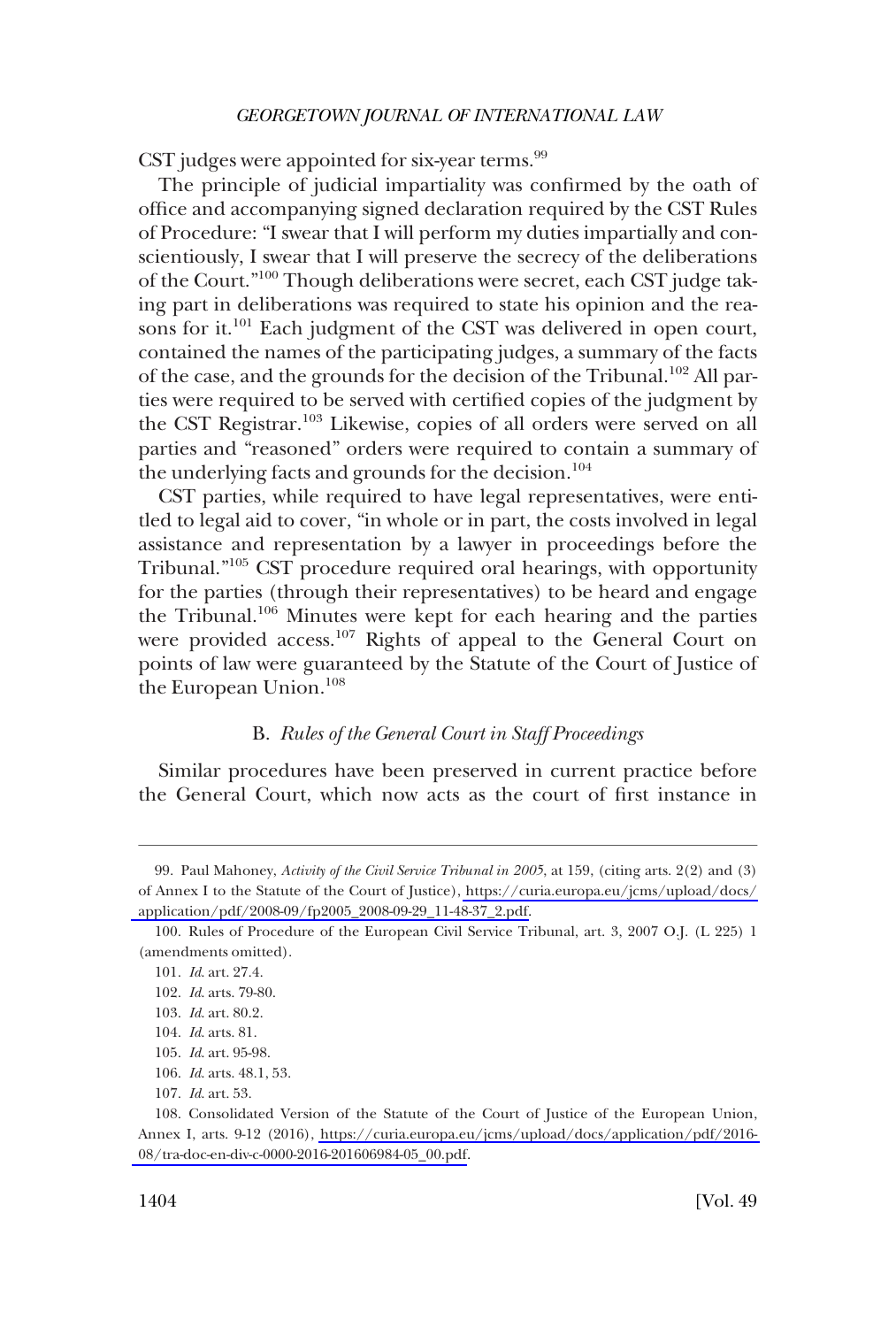employment proceedings.<sup>109</sup> The Treaty on the Functioning of the European Union requires judicial independence, mandating that judges of the General Court "shall be chosen from persons whose independence is beyond doubt and who possess the ability required for appointment to high judicial office. $110$  Each judge is appointed for a three-year term and an independent panel is employed "to give an opinion on candidates' suitability to perform the duties ... ."111 Appointed judges must abide by the Code of Conduct adopted by the Court of Justice of the European Union.<sup>112</sup> Judges must conduct themselves with independence, impartiality, and integrity, and the provisions of the code require the disclosure of personal interests and conflicts of interest.113 A judge may be removed from office "if, in the unanimous opinion of the Judges and Advocates General of the Court of Justice, he no longer fulfills the requisite conditions or meets the obligations arising from his office."114

Judges, once appointed, must provide reasoned decisions pursuant to the Rules of the General Court; each judgment and order must include a summary of the facts and the grounds for the decision.<sup>115</sup> The reasoned decisions of General Court judges may be challenged or reviewed according to certain procedures. The Rules of Procedure provide that parties may move for the rectification, interpretation, or revision of judgments and orders.<sup>116</sup> These rules constitute written procedures for international institutional review of orders and judgments by the General Court itself. For instance, Article 164 provides the General Court with the opportunity to rectify clerical errors or "obvious mistakes" with input from the parties.<sup>117</sup> Furthermore, these procedures reduce the potential for ambiguity or confusion when interpreting a judgment or order. If the "meaning or scope of a judgment or order is in doubt," the General Court is required to "construe" it on the

<sup>109.</sup> Consolidated Version of the Treaty on the Functioning of the European Union, art. 256, Oct. 26, 2012, 2012 O.J. (C 326) 47 [hereinafter TFEU].

<sup>110.</sup> *Id*. art. 254. Again, the term "judges" is employed.

<sup>111.</sup> *Id*. art. 255. The panel consists of former members of the Court of Justice and the General Court, as well as members of national supreme courts and qualified lawyers.

<sup>112.</sup> Court of Justice of the European Union, Code of Conduct for Members and Former Members of the Court of Justice of the European Union, 2016 O.J. (C 483) 1.

<sup>113.</sup> *Id*.

<sup>114.</sup> Consolidated Version of the Statute of the Court of Justice of the European Union, *supra*  note 108, art. 6.

<sup>115.</sup> Rules of Procedure of the General Court, arts. 117, 119, 2015 O.J. (L 105) 1.

<sup>116.</sup> *Id*. arts. 164, 168, 169.

<sup>117.</sup> *Id*. art. 164.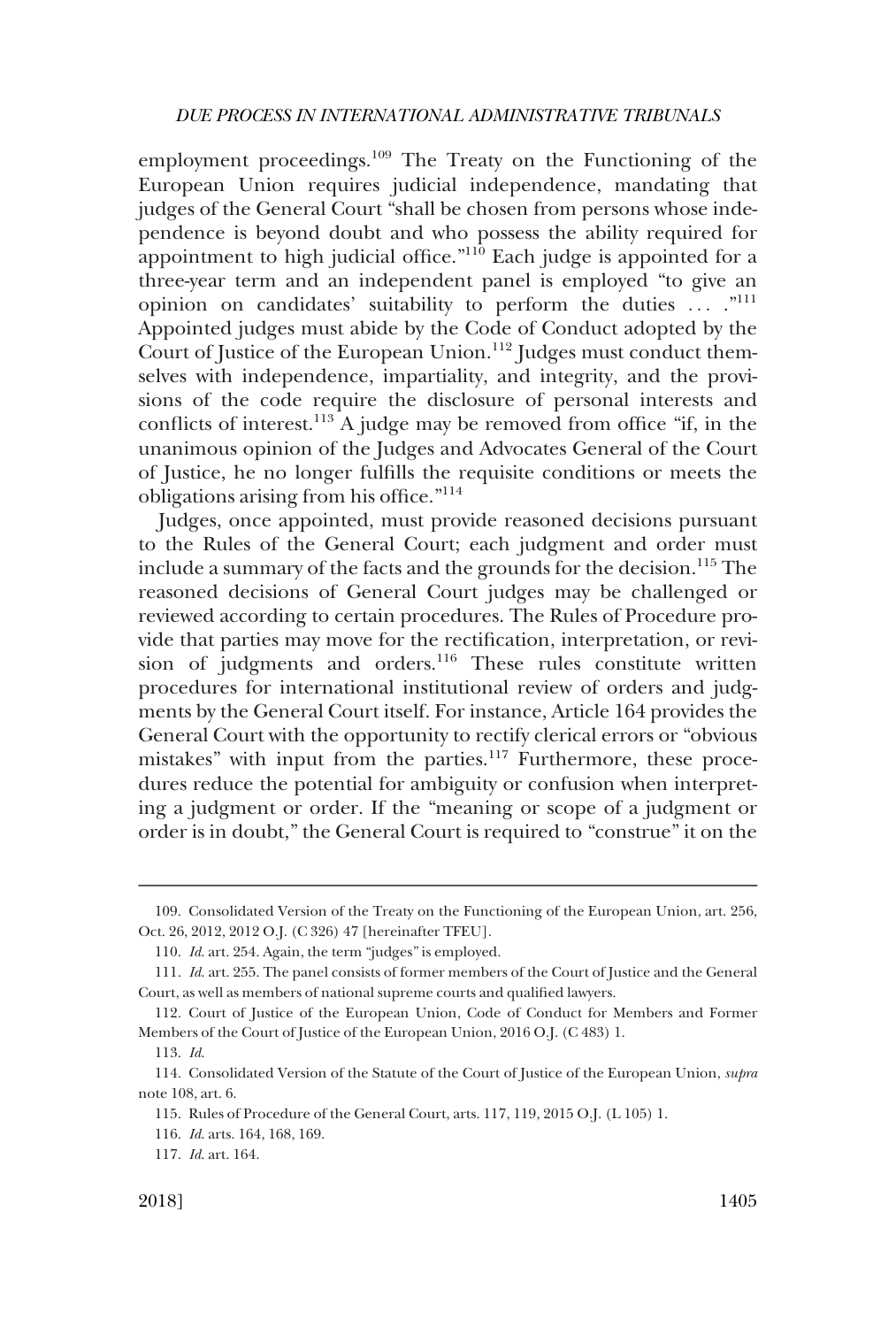<span id="page-23-0"></span>application of any party or institution of the Union establishing an interest in the judgment or order, while also providing an opportunity for each party to submit written observations regarding the proper interpretation.<sup>118</sup> Finally, the Rules of Procedure provide that a decision of the court may be revised "on discovery of a fact which is of such a nature as to be a decisive factor, and which . . . was unknown to the General Court and to the party claiming revision."119 All parties to the decision are also provided with the opportunity to submit written observations regarding the substance of the application for revision.<sup>120</sup> Finally, as the current court of first instance for staff decisions, final decisions of the General Court are appealable to the Court of Justice on points of law.121

General Court procedure requires oral hearings, provided for by rule.<sup>122</sup> Parties are only allowed to address the tribunal through their representative.123 Like the parties before the former CST, parties before the General Court have access to legal aid. Article 146 of the Rules of Procedure provides that any person "who, because of his financial situation is wholly or partly unable to meet the costs of proceedings shall be entitled to legal aid."124 The rules address both the application process for legal aid, and the court's decision to grant or deny aid.<sup>125</sup>

## C. *Rules of the Court of Justice in Staff Proceedings*

Pursuant to the Treaty on the Functioning of the European Union, judges of the Court of Justice shall be "chosen from persons whose independence is beyond doubt and who possess the qualifications for appointment to highest judicial office in their respective countries or who are juriconsuls of recognized competence" and are appointed to six-year terms.126 Again, an Article 255 independent panel is employed "to give an opinion on candidates' suitability to perform the duties" of office.127 The judges are also required to take an oath to perform the duties of office impartially and conscientiously and must adhere to the

<sup>118.</sup> *Id*. art. 168.1, 168.4, 168.5.

<sup>119.</sup> *Id*. art. 169.1.

<sup>120.</sup> *Id*. art. 169.4, 169.5.

<sup>121.</sup> Consolidated Version of the Statute of the Court of Justice of the European Union, *supra*  note 108, art. 56 (2016). *See* TFEU arts. 256 and 270 for staff decision jurisdiction.

<sup>122.</sup> Rules of Procedure of the General Court of 4 March 2015, *supra* note 115, art. 106.1.

<sup>123.</sup> *Id*. art. 110.2.

<sup>124.</sup> *Id*. art. 146.1

<sup>125.</sup> *Id*. arts. 147, 148.

<sup>126.</sup> TFEU art. 253.

<sup>127.</sup> *Id*. art. 255.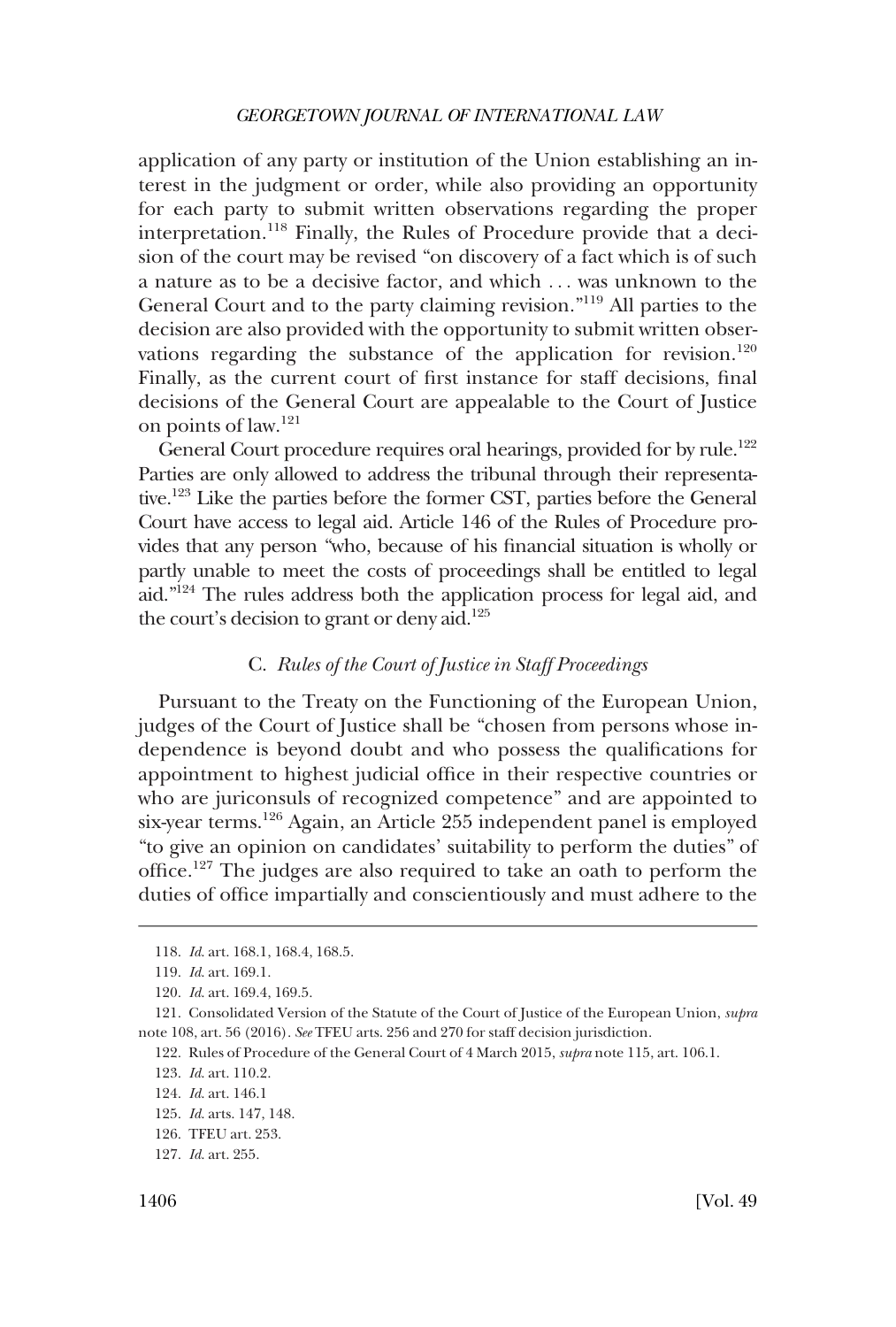<span id="page-24-0"></span>Code of Conduct for Members and former Members of the Court of Justice of the European Union.<sup>128</sup>

The Court of Justice reviews final decisions of the General Court in staff litigation cases for errors of law.129 Statutorily, Court of Justice procedure consists of two parts, written and oral.<sup>130</sup> Oral proceedings involve a public hearing (unless the court decides otherwise for "serious reasons"), while written procedures require the communication of case documents and pleadings to the parties.<sup>131</sup> In cases involving an appeal against a decision of the General Court (such as staff member employment cases), the court may dispense with the oral hearing if it feels the written pleadings are sufficient to render a decision.<sup>132</sup> Judgments of the court must "state the reasons on which they are based" and must contain the names of the judges who took part in the deliberations.<sup>133</sup> If the meaning or scope of a judgment is in doubt, the Court of Justice may construe or interpret the judgment on application of any party to the judgment or institution of the EU establishing an interest.<sup>134</sup> Applications for the revision of judgments are allowed "only on discovery of a fact which is of such a nature as to be a decisive factor" which was unknown to the applicant and the court at the time the judgment was given.<sup>135</sup>

## VIII. WORLD BANK ADMINISTRATIVE TRIBUNAL

The World Bank Administrative Tribunal (WBAT) was established by the World Bank Board of Governors in 1980 and was designed to settle disputes involving World Bank staff matters. Prior to the creation of the tribunal, World Bank employees were provided with an elementary

<sup>128.</sup> Consolidated Version of the Statute of the Court of Justice of the European Union, *supra*  note 108, art. 2; Code of Conduct for Members and Former Members of the Court of Justice of the European Union, *supra* note 112.

<sup>129.</sup> Consolidated Version of the Statute of the Court of Justice of the European Union, *supra*  note 108, art. 56; TFEU art. 270.

<sup>130.</sup> Consolidated Version of the Statute of the Court of Justice of the European Union, *supra*  note 108, art. 20.

<sup>131.</sup> *Id*. arts. 20, 31.

<sup>132.</sup> *Id*. art. 59; Consolidated Version of the Rules of Procedure of the Court of Justice, 2012 O.J. (L 265), as amended on 18 June 2013, 2013 O.J. (L 173) 65, and on 19 July 2016, 2016 O.J. (L 217) 69.

<sup>133.</sup> Consolidated Version of the Rules of Procedure of the Court of Justice, *supra* note 132, art. 36; Consolidated Version of the Statute of the Court of Justice of the European Union, *supra*  note 108, art. 36.

<sup>134.</sup> Consolidated Version of the Statute of the Court of Justice of the European Union*, supra*  note 108, arts. 43, 158

<sup>135.</sup> *Id*. art. 159.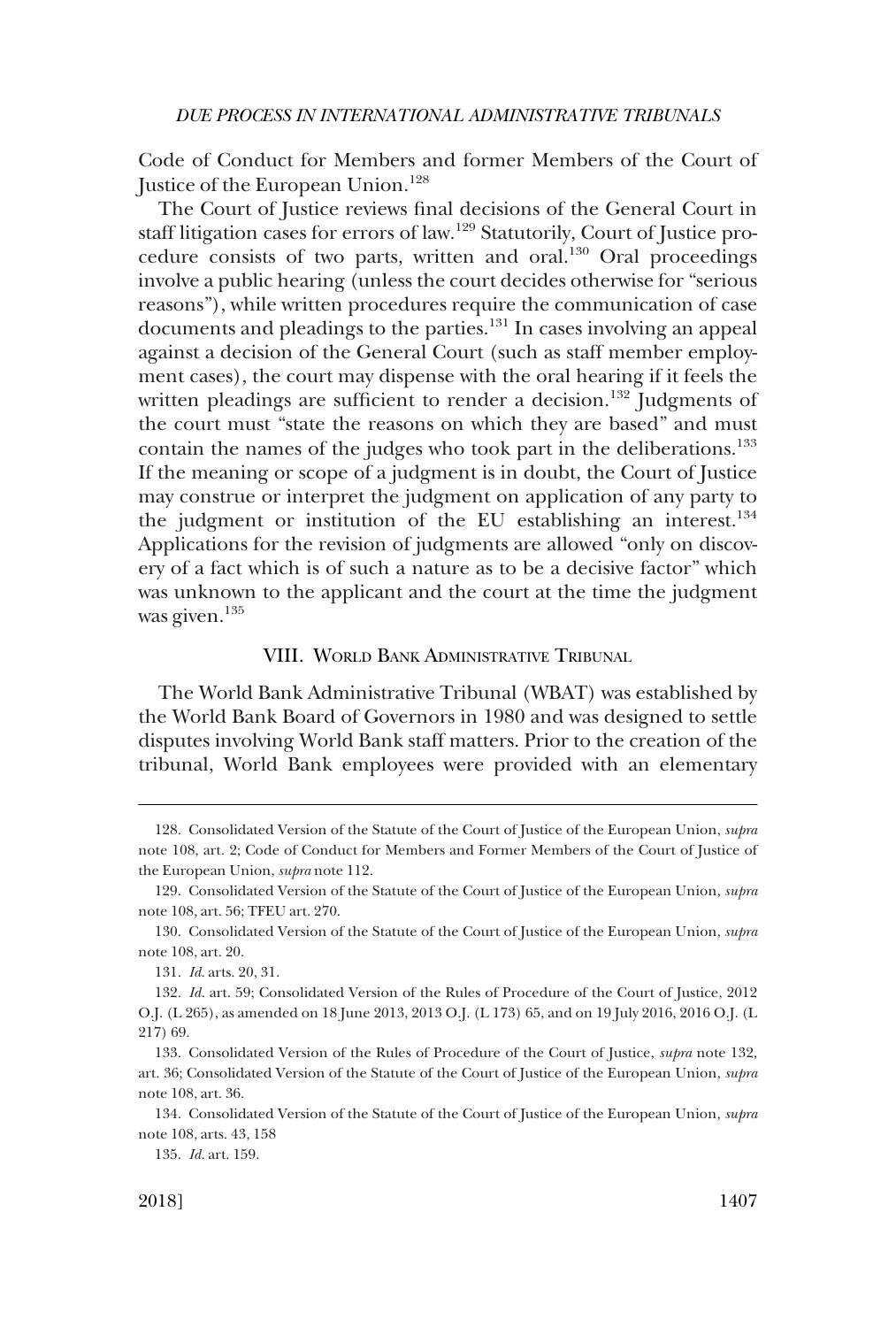appeals procedure within the Bank that gave staff members the right to challenge management decisions before an Appeal Committee.<sup>136</sup> Committee members were not professional jurists and were instead chosen from among the staff. The committee had no authority to overturn decisions—its competence was limited to making recommendations in cases of discriminatory action to certain Bank officers with the sole right to render a final decision.<sup>137</sup> Under this system, there was little recourse available to staff members adversely affected by administrative decisions. This situation was remedied in 1980 with the creation of the WBAT, which undoubtedly improves Bank staff members' access to an independent, impartial tribunal.

The WBAT is a statutory judicial body that functions independently of the World Bank management.<sup>138</sup> According to the WBAT Statute, the "independence of the Tribunal shall be guaranteed and respected" at all times.139 Tribunal members must be "of high moral character and must possess the qualifications required for appointment to high judicial office or be jurisconsults of recognized competence in relevant fields such as employment relations, international civil service and international organization administration."140 Thus a candidate need not be a judge to be qualified to sit on the tribunal. However, if not qualified for appointment to high judicial office, an eligible candidate must be a legal expert with relevant professional experience. Members are appointed to five-year terms with the possibility of one renewal, and current and former World Bank staff are ineligible.<sup>141</sup> The WBAT Statute and Rules do not address judicial conflicts of interest or recusal.

The Statute and Rules of the WBAT provide for oral hearings and reasoned decisions. Oral hearings are at the discretion of the tribunal but, if held, the hearings must be public unless "exceptional circumstances" require private hearings.<sup>142</sup> Litigants may address the tribunal directly or through a representative, but access to counsel is not

<sup>136.</sup> C.F. Amerasinghe, THE WORLD BANK ADMINISTRATIVE TRIBUNAL, 31 INT'L & COMP. L. Q. 748, 749 (1982).

<sup>137.</sup> *Id*.

<sup>138.</sup> Statute of the World Bank Administrative Tribunal, art. I.2. (as amended 18, June, 2009), <https://webapps.worldbank.org/sites/wbat/Pages/Statute.aspx/>.

<sup>139.</sup> *Id*.

<sup>140.</sup> *Id*. art. IV.1. The WBAT Statute employs the term "members" not judges, though candidates must have professional legal backgrounds.

<sup>141.</sup> *Id*. art. IV.1, IV.3.

*Id*. art. IX. *See also* Rules of the World Bank Administrative Tribunal, Rule 17, [https://](https://webapps.worldbank.org/sites/wbat/Pages/Rules.aspx/) 142. [webapps.worldbank.org/sites/wbat/Pages/Rules.aspx/](https://webapps.worldbank.org/sites/wbat/Pages/Rules.aspx/) (last visited Sept. 25, 2018).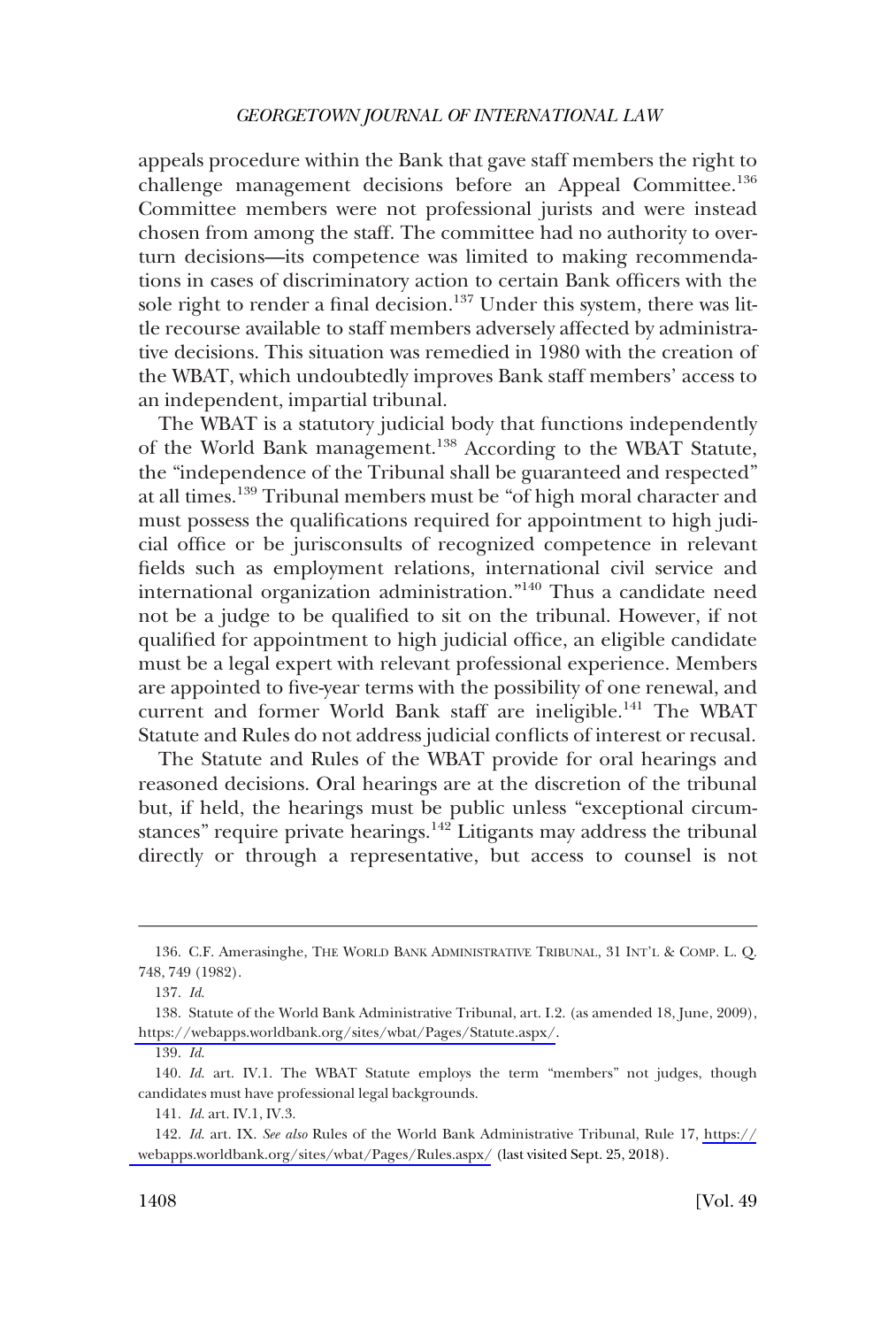<span id="page-26-0"></span>guaranteed in cases of indigence.<sup>143</sup> While all WBAT judgments are final and no right of appeal to another independent tribunal exists, all judgments must state the reasons on which they are based.<sup>144</sup> Requests to revise a judgment are permitted "in the event of the discovery of a fact which by its nature might have had a decisive influence on the judgment of the Tribunal" so long as the fact was unknown to the requesting party and the Tribunal at the time the judgment was delivered.<sup>145</sup> All judgments must be archived, delivered to the parties, and made available to interested persons.146

IX. INTERNATIONAL MONETARY FUND ADMINISTRATIVE TRIBUNAL

The International Monetary Fund Administrative Tribunal (IMFAT) was established in 1994 and serves as an independent judicial forum with jurisdiction to hear IMF staff challenges against legality of any individual or regulatory decision of the IMF affecting the staff member.<sup>147</sup> Members of the IMFAT must possess qualifications for appointment to high judicial office or be juriconsultants of recognized competence.<sup>148</sup> Like the WBAT, IMFAT candidates need not be judges but must be recognized legal experts. Members are appointed to four-year terms with the option for renewal for two additional terms.<sup>149</sup> Members are completely independent in the exercise of their duties and may not have any prior or present employment relationship with IMF.150 Serving judges are not eligible for IMF employment at the end of their terms.<sup>151</sup> Any member of the IMFAT with a conflict of interest in the case before the tribunal must recuse him or herself.152 Members of the tribunal must also adhere to the IMFAT's Code of Judicial Conduct and its provisions on independence, impartiality, integrity, propriety, and competence and diligence.<sup>153</sup> The code requires members to act with independence and "take all reasonable steps" to ensure no one

<sup>143.</sup> Rules of the World Bank Administrative Tribunal, *supra* note 142, Rule 16.1.

<sup>144.</sup> Statute of the World Bank Administrative Tribunal, *supra* note 138, art. XI.

<sup>145.</sup> *Id*. art. XIII.

<sup>146.</sup> *Id*. art. XIV; Rules of the World Bank Administrative Tribunal, *supra* note 142, Rule 30.

<sup>147.</sup> Statute of the Administrative Tribunal of the International Monetary Fund, art. II, <https://www.imf.org/external/imfat/statute.htm/>(last visited Sept. 25, 2018).

<sup>148.</sup> *Id*. art. VII. Again, the Statute uses the term "member" not "judge."

<sup>149.</sup> *Id*.

<sup>150.</sup> *Id*. art. VII.

<sup>151.</sup> *Id*. art. VIII.

<sup>152.</sup> *Id*. art. VII.3.

*See* International Monetary Fund Administrative Tribunal, *Code of Judicial Conduct* (2012), 153. [https://www.imf.org/external/imfat/pdf/IMFATConduct.pdf.](https://www.imf.org/external/imfat/pdf/IMFATConduct.pdf)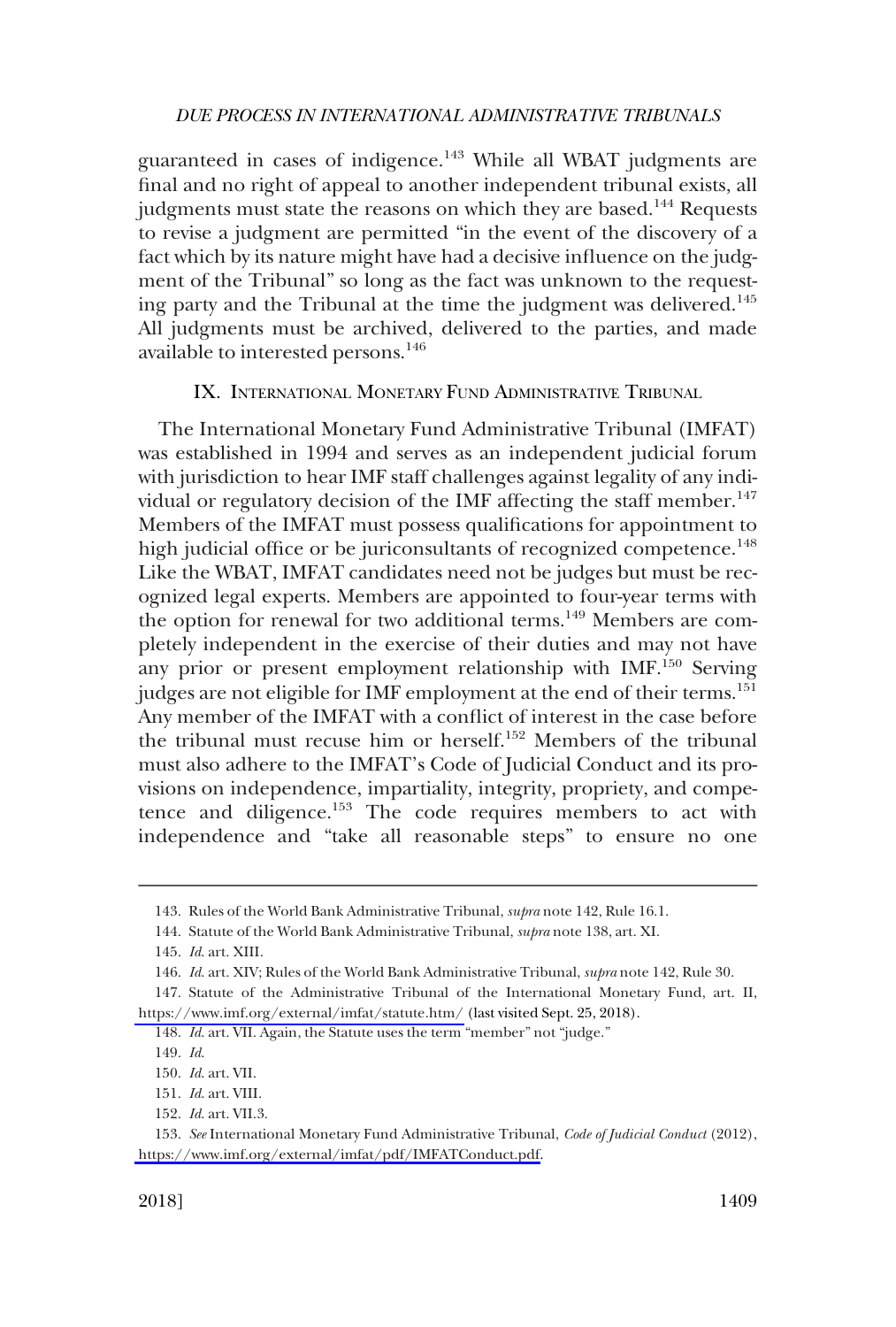interferes with the work of the IMFAT.154 Other provisions require that members act without bias, conduct themselves in a professional manner, avoid conflicts of interest (or the appearance of favoritism or partiality), and observe and uphold the law.155

The tribunal decides in each case whether oral proceedings are warranted.156 However, all oral proceedings must be public and open to interested persons unless the tribunal "decides exceptional circumstances require that they be held in private."157 Judgments of the IMFAT must be made in writing and state the reasons on which they are based.158 In addition, judgments must be published and made available to all interested parties.<sup>159</sup> IMFAT judgments are final and without appeal, but the statute and rules allow for applications for revision and interpretation.160 In addition, the tribunal "may interpret or correct any judgment whose terms appear obscure or incomplete, or which contains a typographical or arithmetical error."161 The commentary to the IMFAT rules make clear that the tribunal may correct judgments on its own initiative or by application of the parties.<sup>162</sup> Furthermore, the commentary indicates that the IMFAT should be able to interpret its own judgments upon request of the party if the terms were in some respect unclear or incomplete.163

With respect to access to counsel, the Statute of the IMFAT provides that any party "may be assisted in the proceedings by counsel of his choice . . . ."164 However, staff members are responsible for the costs of legal representation.<sup>165</sup> In certain cases, the tribunal may award costs to

157. *Id*.

159. Id. art. XVIII; Rules of Procedure of the Administrative Tribunal of the International Monetary Fund, art. XVIII,<https://www.imf.org/external/imfat/rules.htm/> (last visited Sept. 25, 2018).

160. Rules of Procedure of the Administrative Tribunal of the International Monetary Fund, *supra* note 159, arts. XIX, XX.

161. Statute of the Administrative Tribunal of the International Monetary Fund, *supra* note 147, art. XVII.

162. Commentary on the Statute of the Administrative Tribunal of the International Monetary Fund, art. XVII, [https://www.imf.org/external/imfat/report.htm#commentary\\_XVIII/](https://www.imf.org/external/imfat/report.htm#commentary_XVIII/) (last visited Sept. 25, 2018). IMFAT Rules of Procedure, art. XVII comment.

163. *Id*. The commentary refers to similar codified powers of the European Court of Justice.

164. Statute of the Administrative Tribunal of the International Monetary Fund, *supra* note 147, art. X.3.

165. *Id*.

<sup>154.</sup> *Id*.

<sup>155.</sup> *Id*.

<sup>156.</sup> Statute of the Administrative Tribunal of the International Monetary Fund, *supra* note 147, art. XII.

<sup>158.</sup> *Id*. art. XIII.3.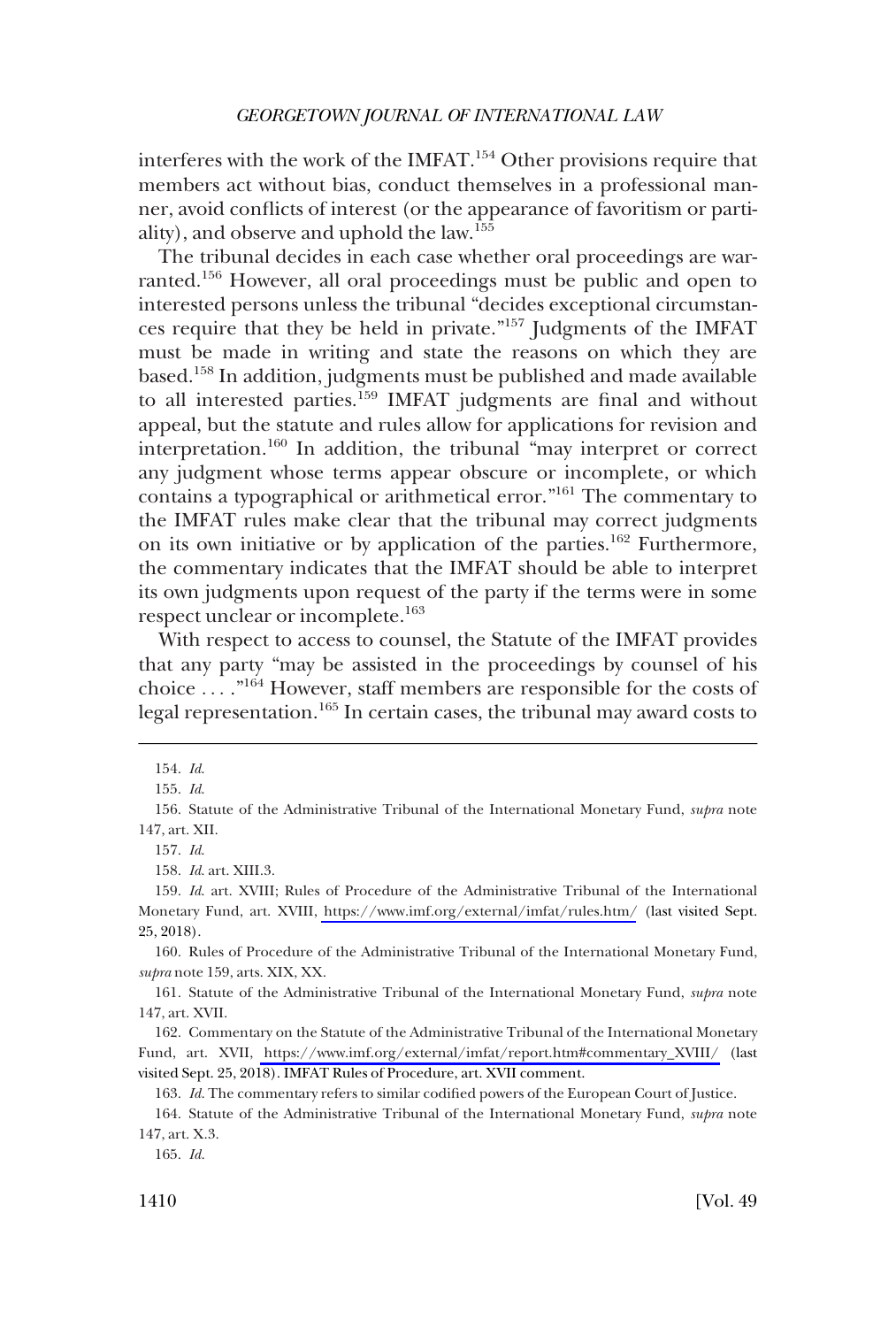<span id="page-28-0"></span>a prevailing staff member, including the cost of counsel.166 However, in cases where the staff member does not prevail and certain circumstances are present (e.g., the claim was brought in bad faith or with the intent to harass the IMF, its officers, or employees) the tribunal may assess costs against the staff member, requiring him or her to reimburse the IMF for the costs of defending the action.<sup>167</sup> There is no provision in the IMFAT Statute or Rules that provides for legal aid to staff members, indigent or otherwise.

## X. INTERNATIONAL LABOUR ORGANIZATION ADMINISTRATIVE TRIBUNAL

The International Labour Organization Administrative Tribunal (ILOAT) was established on October 9, 1946, "in the frame of the International Labour Conference" and replaced the Administrative Tribunal of the League of Nations. With the winding up of the League of Nations, its administrative tribunal was transferred to the International Labour Organization when the ILO became a specialized agency of the UN (becoming the ILO Administrative Tribunal).<sup>168</sup>

International organization staff complaints are receivable by the ILOAT if the IO meets certain conditions. First, the IO must be "intergovernmental in character."169 If not intergovernmental in character, the IO must fulfill the following conditions: be clearly international in character; not be required to apply national law in its relations with its officials; enjoy immunity from legal process as evidenced in a headquarters agreement with the host country; be "endowed with functions of a permanent nature at the international level"; and be offered "sufficient guarantees as to its institutional capacity to carry out such functions as well as guarantees of compliance with the Tribunal's judgments."<sup>170</sup>

ILOAT judges are appointed by the International Labour Conference to three-year terms.<sup>171</sup> Unlike the other primary administrative tribunals, the ILOAT Statute and Rules are silent on judicial

<sup>166.</sup> *Id*. art. XIV.4.

<sup>167.</sup> *Id*. art. XV.

For additional history of the ILOAT, see [https://www.ilo.org/tribunal/about-us/lang–](https://www.ilo.org/tribunal/about-us/lang--en/index.htm)  168. [en/index.htm.](https://www.ilo.org/tribunal/about-us/lang--en/index.htm) *See also* FRANK GUTTERIDGE, "The ILO Administrative Tribunal," INTERNATIONAL ADMINISTRATION: LAW AND MANGEMENT PRACTICES IN INTERNATIONAL ORGANISATIONS (Chris De Cooker, ed., 1990).

<sup>169.</sup> Statute and Rules of the Administrative Tribunal of the International Labour Organization, as amended, "Annex to the Statute of the Administrative Tribunal" (Oct. 9, 1946).

<sup>170.</sup> *Id*.

<sup>171.</sup> *Id*. art. III, ¶ 2 (the Statute uses the term "judge").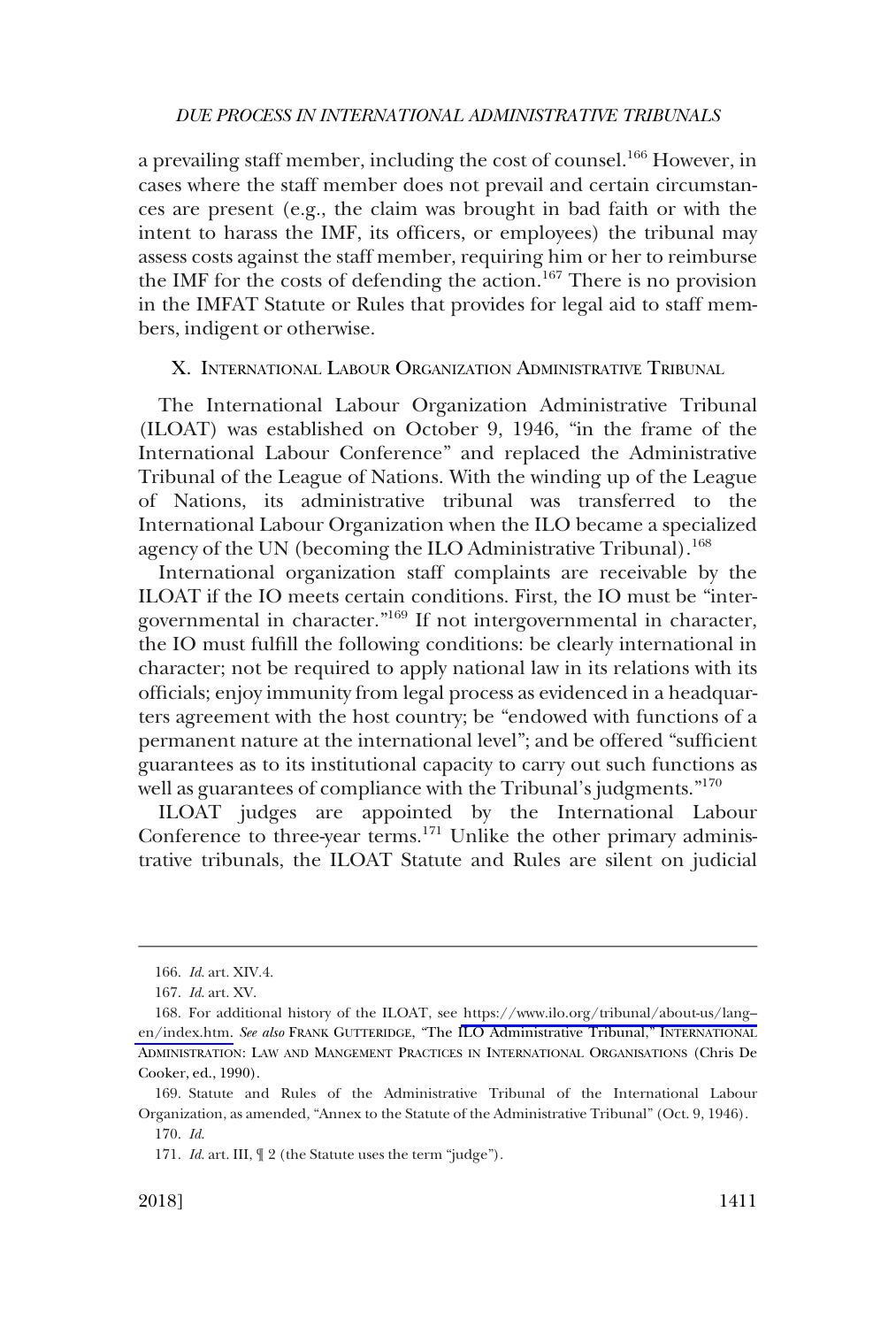<span id="page-29-0"></span>qualifications, conflicts of interest, and recusal.<sup>172</sup> With respect to hearings, the ILOAT decides whether to hold an oral hearing in any given case and whether that hearing will be public or *in camera*. 173 ILOAT judgments are final and without appeal, though the reasons for a judgment must be stated.<sup>174</sup> Judgments must be published, communicated to the parties, archived, and made available for inspection by any "person concerned."175 Parties may apply to the tribunal for review, interpretation, or execution of a judgment.176 Parties before the tribunal may plead their own case or employ a representative.<sup>177</sup> No accommodations are made for those that cannot afford legal representation.

XI. IDENTIFYING COMMON DUE PROCESS PROCEDURES, AND KEY DIFFERENCES, IN INTERNATIONAL ADMINISTRATIVE TRIBUNALS<sup>178</sup>

The due process afforded to IO staff members begins with access to the tribunal as a dispute settlement mechanism.179 Each IO has established a professional tribunal with specific jurisdiction to review staff complaints. The IATs themselves are due process mechanisms, created independently from the administrative bodies of their respective IOs, and used to safeguard the rights of employees by providing an independent check on adverse administrative decisions. More telling are the accompanying rules and procedures. While access to a court is a principle of due process, the quality of the court is equally important. Therefore, procedures that ensure the right to be heard by an impartial tribunal, one that gives reasoned decisions with an opportunity for

<sup>172.</sup> For a general discussion of the ILOAT and standards of an independent and impartial judiciary, see Ian Seiderman, *ILOAT Reform: Does the ILO Administrative Tribunal Meet the Standards of an Independent and Impartial Judiciary?* INTERNATIONAL LABOUR ORGANIZATION (Nov. 12, 2002), [http://www.ilo.org/public/english/staffun/info/iloat/seiderman.htm.](http://www.ilo.org/public/english/staffun/info/iloat/seiderman.htm)

<sup>173.</sup> Statute and Rules of the Administrative Tribunal of the International Labour Organization, *supra* note 169, art. V.

<sup>174.</sup> *Id*. art. VI, ¶ 1-2.

<sup>175.</sup> *Id*. art. VI, ¶ 3.

<sup>176.</sup> *Id*. art. VI, ¶ 1.

<sup>177.</sup> Statute and Rules of the Administrative Tribunal of the International Labour Organization, art. V.

<sup>178.</sup> See Chart 1 on page 44 for a quick visual reference to common due process procedures across IATs.

<sup>179.</sup> It is important to note that all the reviewed IOs may be considered "Western" and are arguably dominated and influenced by Western states and their interests. Expanding the scope of this review beyond these core Western IOs and including organizations such as the Administrative Tribunal of the African Development Bank, African Union and the Asian Development Bank, is a recommendation for further research.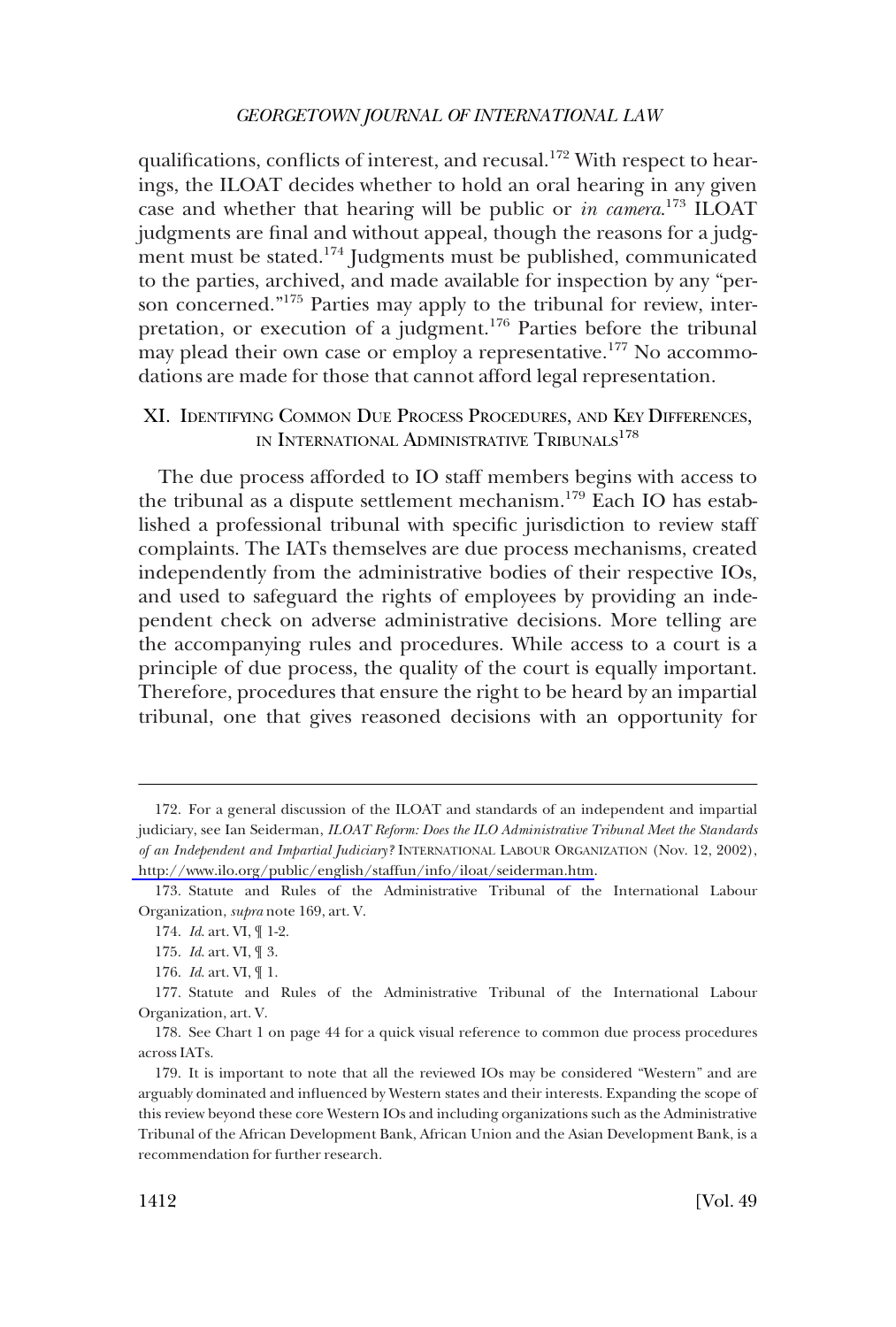<span id="page-30-0"></span>review, function as the true guarantees of due process in the IAT system.

## A. *Procedures Guaranteeing an Independent, Impartial Tribunal*

An impartial tribunal is a core principle of due process. Several procedures in the statutes and rules of the IATs above work to safeguard the impartiality of the tribunal and its members. Judicial oaths and rules requiring that tribunal members behave impartially, as well as terms of fixed length, are obvious and basic methods of guaranteeing adherence to the principle of impartiality. These methods, at the very least, pay lip service to the principle of impartiality, with a promise to review cases without favor or prejudice, and an opportunity to remove a biased or compromised member at the end of the term. However, these are minimal procedural guarantees. These methods may be heightened by the imposition of a code of judicial conduct. The UN, EU, and IMFAT have implemented such codes, which go beyond promises of independence and impartiality and require tribunal members to disclose conflicts of interest and, in some cases, recuse themselves. These codes, particularly the EU code, are real procedural safeguards that seek to guarantee judicial independence and impartiality.

A more thorough procedural safeguard is to require specific qualifications for service on the tribunal and develop procedures for the evaluation of those qualifications. Qualifications may be both positive and negative: for instance, an applicant must have a certain number of years of judicial experience, or be a qualified lawyer in his or her place of nationality, and must not be a former tribunal member or IO staff member. Particular professional requirements narrow the field of applicants and enhance the probability that the tribunal will be composed of experienced professionals who value impartiality and can act independently. This was a primary motivation for the UN's move away from the old administrative tribunal and to the reformed OAJ tribunals. To guarantee impartiality, the UN tribunal statutes impose strict professional qualifications, require impartiality, and impose term limits. In addition, those qualifications are reviewed by two separate bodies, the IJC (which reviews all applicants and makes recommendations), and the General Assembly (which makes the final appointment decision). Furthermore, OAJ tribunal members are removable during their terms by the General Assembly in cases of misconduct or incapacity.

Similar procedural safeguards are present in the EU tribunals (defined qualifications, defined terms, use of an independent panel to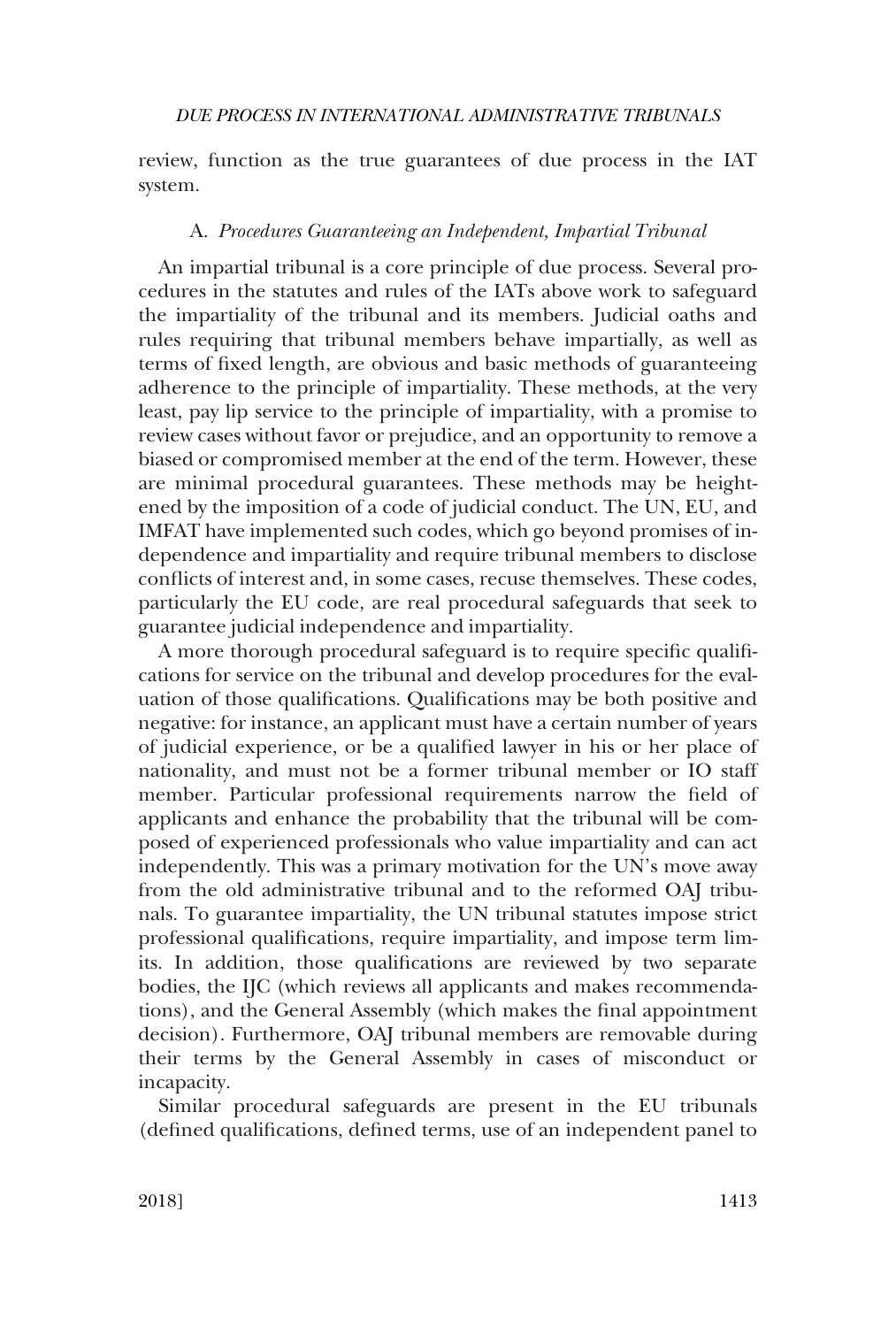<span id="page-31-0"></span>review applicants' qualifications), the WBAT (defined qualifications and terms, term limits), and the IMFAT (defined qualifications and terms, term limits). Only the ILOAT, the oldest tribunal, does not have defined qualifications. While ILOAT judges serve three-year terms, its statute and rules are silent on additional term limits and whether former judges may be employed by the ILOAT in some other capacity following the expiration of their term.

Guarantees of judicial impartiality do not end with judicial qualifications. These safeguards operate in the absence of pending litigation. However, tribunal rules of procedure may also promote impartiality by addressing conflicts of interest and judicial recusal (much like judicial codes of conduct). In any given case, some tribunal judges are required by rule to disclose conflicts of interest, and, in certain circumstances, recuse themselves from the case.180 Other procedural rules allow for litigants to move for recusal based on a disclosed or apparent conflict.<sup>181</sup> Overall, procedures designed to ensure impartiality are common to all IATs reviewed. Some procedures may be more robust, or more developed than others. Regardless, access to an impartial, independent tribunal is a core component of due process, particularly in the context of IO employment disputes.

## B. *Procedures Requiring Tribunals to Issue Reasoned Decisions*

Reasoned decisions function as a mechanism for preserving judicial impartiality and independence. When judges are required to state in writing both the facts and law that support their decisions, they are required to commit to a reasoning that is open to interpretation, attack, revision, and often, review. A statement of reasons underlying a judgment also curbs arbitrary decision-making by the tribunal. Some rationale must serve as the basis for tribunal decisions. That rationale must be communicated to the affected parties, thus creating the opportunity to question those decisions. If those decisions are based on a biased interpretation of the facts or a reading of the law that cannot withstand scrutiny, it suggests that the tribunal may have been improperly influenced or its impartiality compromised. The statute of every reviewed IAT requires its respective tribunal to issue reasoned decisions. If

<sup>180.</sup> *See* Code of Conduct for Members and Former Members of the Court of Justice of the European Union, *supra* note 112, art. 5; G.A. Res. 64/119, Rules of Procedure of the United Nations Dispute Tribunal, arts. 22-23 (Dec. 16, 2009); G.A. Res. 63/253, Statute of the U.N. Appeals Tribunal, art. 3, ¶ 9 (Dec. 24, 2008).

<sup>181.</sup> *See* Rules of Procedure of the United Nations Dispute Tribunal, *supra* note 180, arts. 27-28.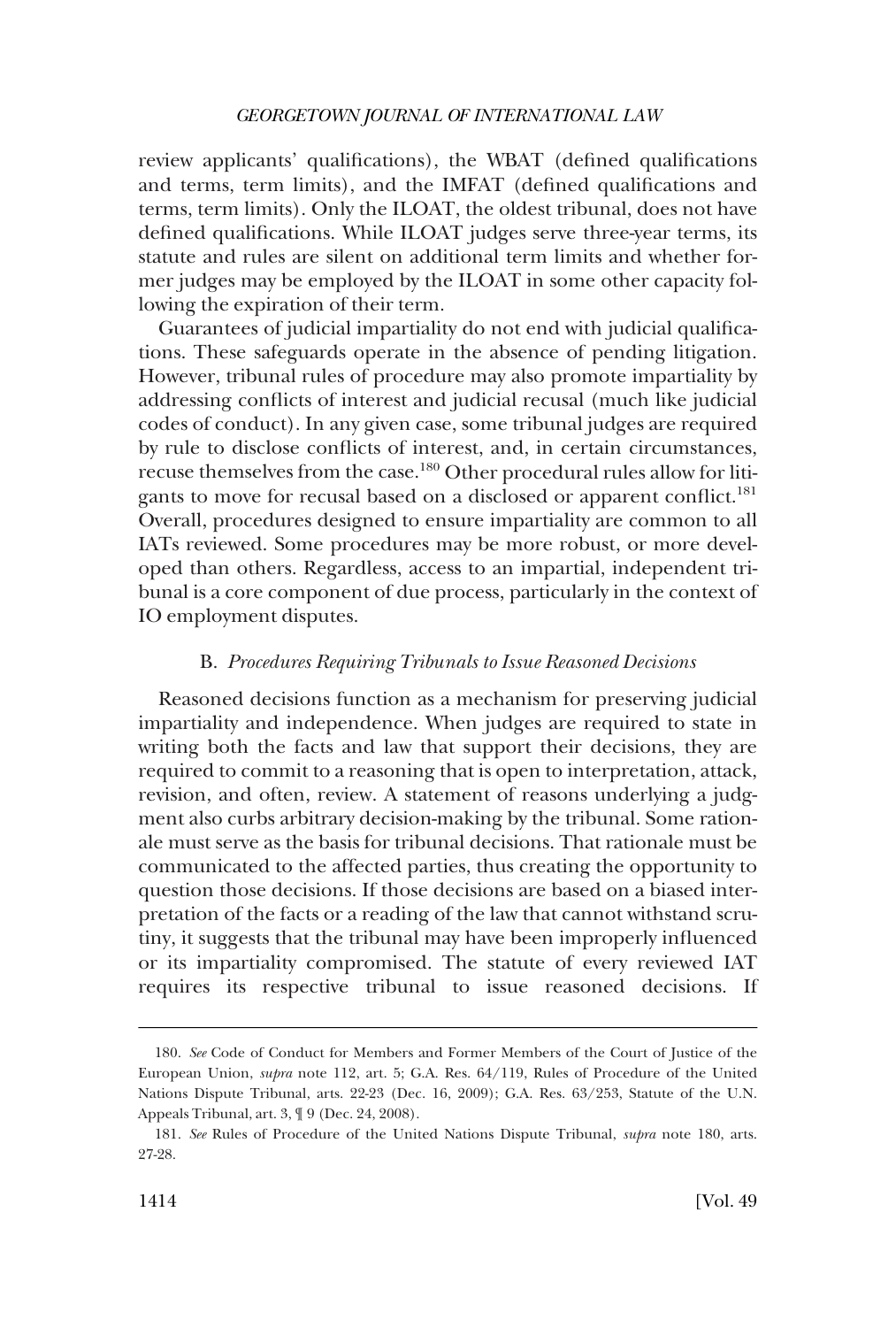<span id="page-32-0"></span>international due process is made up of procedures that promote fairness and prevent the denial of justice, the procedural requirement of reasoned decisions may very well be a core component.

### C. *Procedures Allowing for Public Proceedings*

Each IAT has some procedure or rule that preserves the public nature of the proceedings. This does not mean that each IAT will hold public hearings or that its decision-making is open to the public. Instead, final decisions of the tribunal are published, archived, and may be accessed by the public (or at least "interested" persons), but the deliberations that lead to those decisions remain confidential. When it comes to public proceedings, due process principles are not the only concern. Ensuring the confidentiality of deliberations is a means of preserving judicial independence— judges can review and consider the evidence in private (after the parties have had the opportunity to be heard, either orally or in writing), free from external influence, and need not worry that statements made during deliberations will be used against them or their colleagues in the future.<sup>182</sup> Of course, when a decision is made, it should be reasoned and well-founded, and that decision should be subject to public review. The balancing of competing due process principles leads to a system of confidential deliberations and publicly-accessible, reasoned decisions.

The other dimension of public proceedings is open hearings. Here all reviewed IATs defer to the discretion of the tribunal. Only the European Court of Justice statute lists oral hearings as part of the court's procedure.<sup>183</sup> However, when the matter involves an appeal against a decision of the General Court, the court may dispense with the oral procedure in accordance with the Rules of Procedure if it considers the written pleadings sufficient for it to give a ruling.<sup>184</sup> Those oral hearings must be public unless the Court decides that "serious reasons" require confidentiality.<sup>185</sup> Thus, in staff member employment cases, which, by necessity, are appeals from decisions of the General

<sup>182.</sup> Statute of the Administrative Tribunal of the International Monetary Fund, *supra* note 147, art. XIIII (4); Consolidated Version of the Statute of the Court of Justice of the European Union, *supra* note 108, art. 2.

<sup>183.</sup> Court procedure consists of two parts, written and oral. Consolidated Version of the Statute of the Court of Justice of the European Union, *supra* note 108, art. 20.

<sup>184.</sup> *Id*. art. 59; Consolidated Version of the Rules of Procedure of the Court of Justice, *supra*  note 132, art. 69.

<sup>185.</sup> Consolidated Version of the Statute of the Court of Justice of the European Union, *supra*  note 108, art. 31.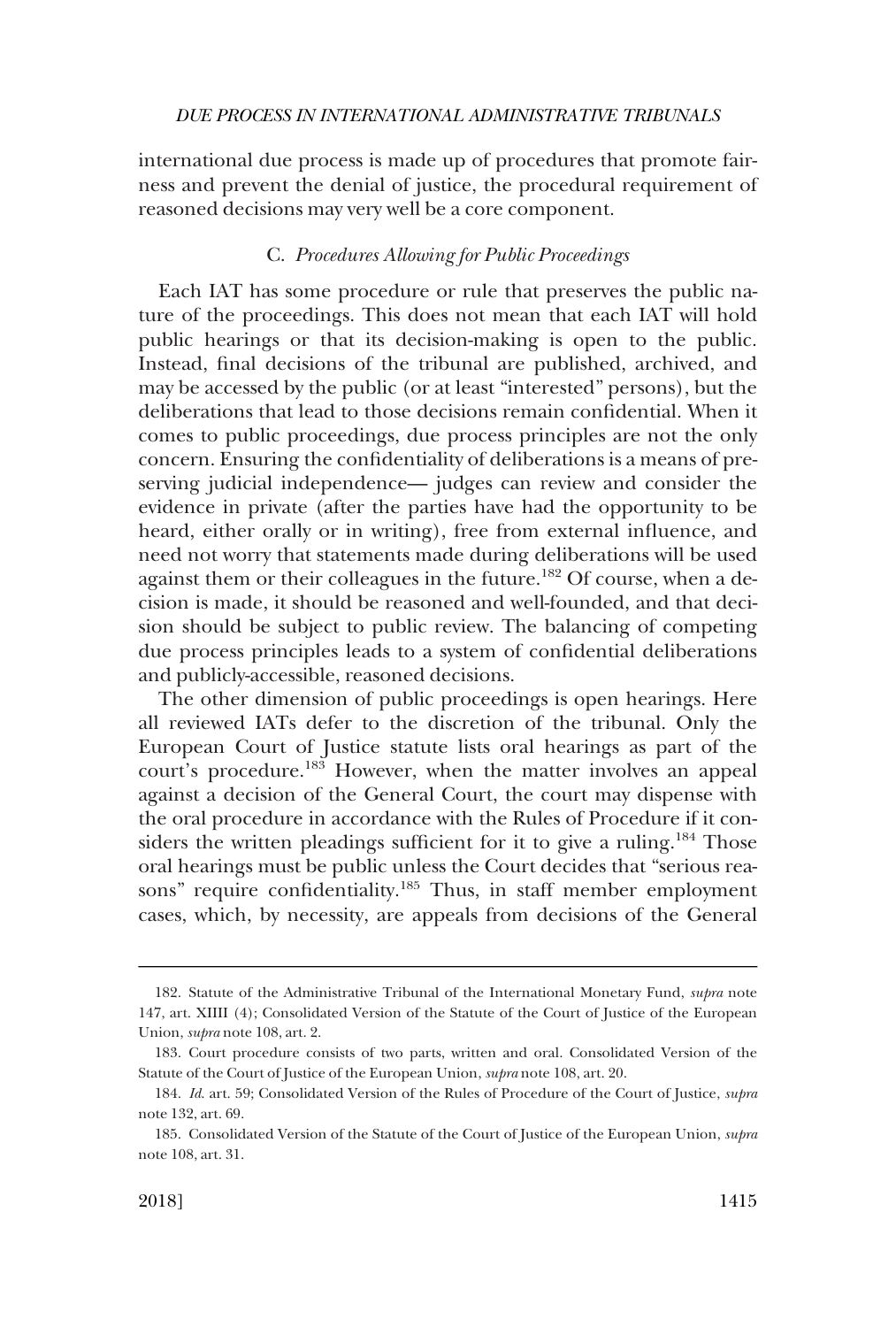<span id="page-33-0"></span>Court, the Court of Justice has the discretion to dispense with the otherwise procedurally required oral hearing.

All other tribunals may hold oral hearings at the discretion of the tribunal. However, apart from the ILOAT, those oral hearings must be public unless, in view of the tribunal, exceptional circumstances require closure. Thus, the discretion of the tribunals to close the hearings is statutorily limited and requires a specific finding necessitating closure. Only the ILOAT operates with unlimited judicial discretion, deciding both whether to hold oral hearings and whether those hearings should be public.

Based on this evidence, it is questionable whether oral hearings are a core component of due process. IAT procedures do not provide for or protect any absolute right to oral hearings. At best, if oral hearings are warranted, IAT procedure presumes that those hearings should be public. However, that presumption is rebuttable and subject to the decision of the tribunal, with an evidentiary threshold that moves from absolute discretion to exceptional circumstances.

## D. *Procedures Allowing for Legal Representation*

Access to legal representation, while important, is not a foundational due process principle evident across IATs. While the right to counsel before the tribunals exists, it is not guaranteed. All reviewed tribunals allow the staff members to employ a legal representative during the proceedings, and the EU tribunals require counsel (litigants may not appear *pro se*). In cases where staff members wish to have legal representation but cannot afford it, some may be entitled to assistance or legal aid in the event of a determination of indigence. Other tribunals, like the ILOAT and the IMFAT, provide no legal aid at all. The UN OAJ, the most recent and well-developed system, does provide for access to professional legal advice. It remains the only IO that ensures free access to counsel (via OSLA) both before and during litigation and without a determination of indigence. Staff members may receive legal advice in assessing, planning, and preparing their case free of charge. However, even OSLA may refuse representation, particularly if the staff member's case lacks merit.186

A distinction arises between a staff member's right to counsel and the obligation of the IO or IAT to ensure that counsel is provided. In

<sup>186.</sup> This is a good thing. Lawyers should not be forced to accept and argue claims that lack a meritorious foundation or are brought by the staff member in bad faith or with the intent to harass. The ultimate point is that, when lawyers' own ethical obligations are considered, the employee does not have an absolute right to counsel in any case.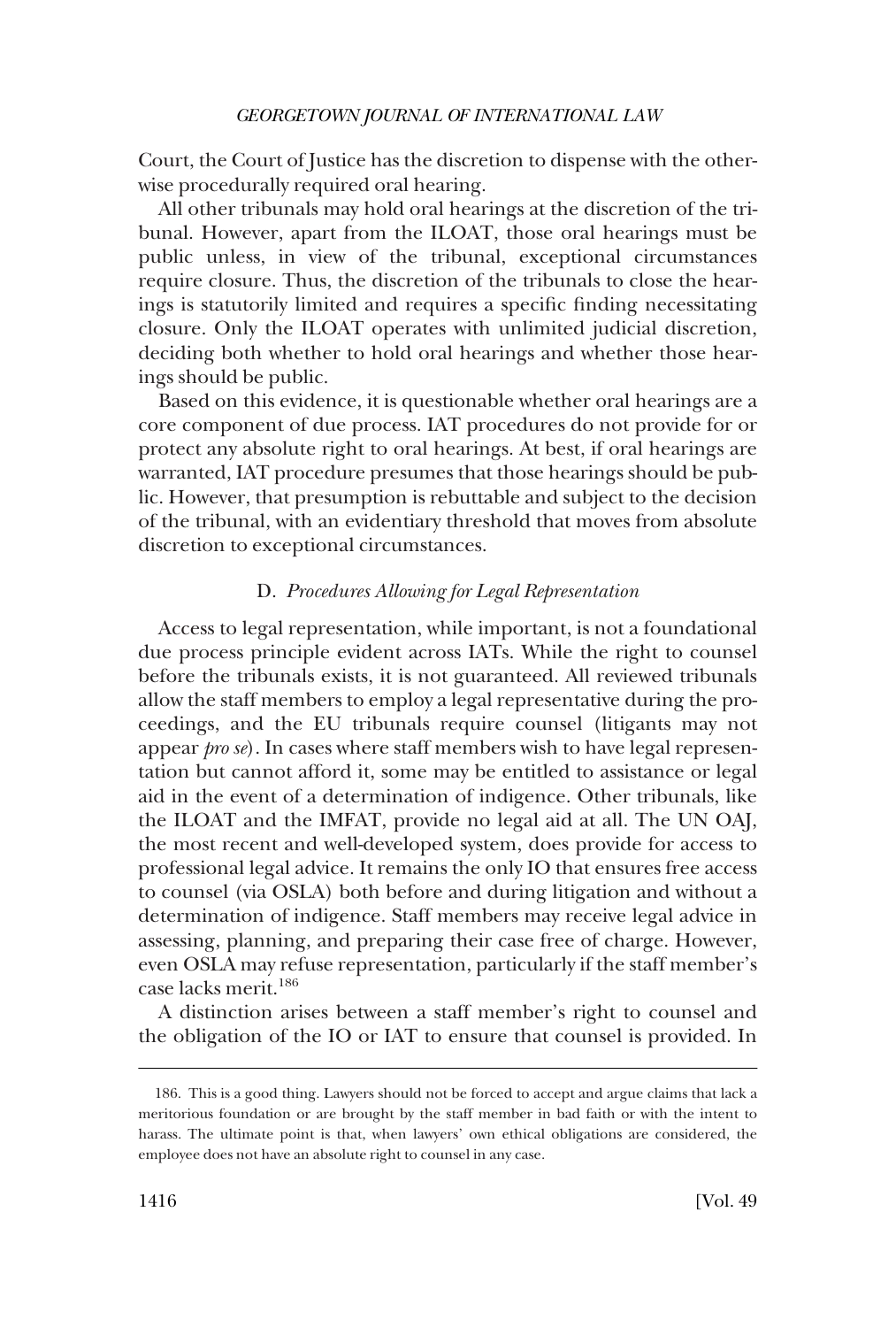<span id="page-34-0"></span>each case, the staff member has the right to obtain counsel. This is as close to absolute as the right to representation comes; an aggrieved employee may be represented by a lawyer before the tribunal if he or she so chooses. But, the obligation is on the employee to obtain counsel; the tribunal will not necessarily provide one, because lawyers cannot be forced to represent clients with fraudulent or bad faith claims. Thus, the due process consideration is allowing the staff member to obtain counsel, not obliging the tribunal to secure counsel on the staff member's behalf. This limited principle of the right to legal representation, while perhaps not considered a core principle in international due process, is nonetheless a principle common to all reviewed IATs.

## E. *Procedures Allowing for Additional Review or Right of Appeal*

When evaluating the relationship between due process principles and the review of judicial decisions, the right of appeal cannot be the sole consideration. There necessarily must be a court of last resort, otherwise no decision would ever be final. However, due process principles of impartiality, access, and fairness may be promoted by introducing additional procedures that provide staff members with the right to be heard after a decision is rendered. While twotiered systems employed by the UN (the UNDT and the UNAT) and the EU (formerly the CST, now the General Court and Court of Justice), are structured around this fundamental principle, other procedures may be introduced in courts of last instance to provide some measure of judicial review. Here the procedures regarding the interpretation, review, and revision of judgments function as a due process mechanism.

The procedural rules of each reviewed tribunal (and in some cases the statutes themselves) provide for the revision of decisions. Revision differs from interpretation because, procedurally, it requires the discovery of a new dispositive fact that was unknown to the tribunal and the moving party at the time of the decision.<sup>187</sup> Thus parties have the opportunity to present tribunals with new evidence that may alter the

<sup>187.</sup> *See* Statute of the World Bank Administrative Tribunal, *supra* note 138, art. XIII, ¶ 1; Rules of Procedure of the Administrative Tribunal of the International Monetary Fund, *supra* note 159, art. XIX; UNDT Rules of Procedure, *supra* note 65, art. 29; UNAT Rules, *supra* note 81, art. 24; Rules of Procedure of the General Court of 4 March 2015, *supra* note 115, art. 169; Consolidated Version of the Rules of Procedure of the Court of Justice, *supra* note 132, art. 159; Consolidated Version of the Statute of the Court of Justice of the European Union*, supra* note 108, art. 44.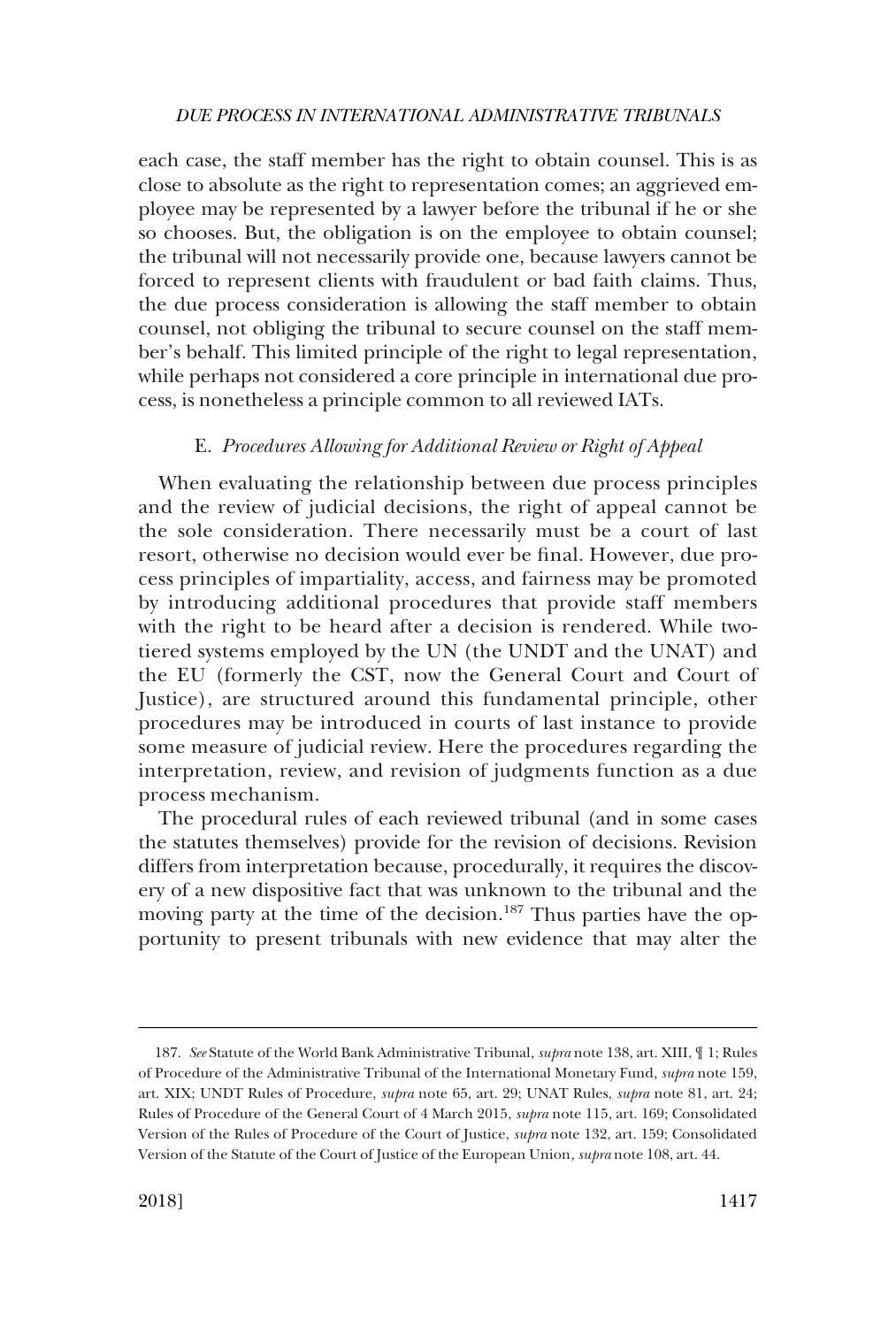|                                                     | UN           | EU | WB           | IMF          | ILO         |
|-----------------------------------------------------|--------------|----|--------------|--------------|-------------|
| Independent/Impartial<br><b>Tribunal Procedures</b> | $\checkmark$ | ✓  | $\checkmark$ | $\checkmark$ | $\mathbf X$ |
| <b>Reasoned Decisions</b>                           | $\checkmark$ | ✓  | ✓            |              | ✓           |
| <b>Public Proceedings</b>                           | $\checkmark$ | ✓  | $\checkmark$ |              | $\mathbf X$ |
| <b>Legal Representation</b>                         | $\checkmark$ |    | $\mathbf X$  | $\mathbf X$  | $\mathbf X$ |
| <b>Right of Review</b>                              | $\checkmark$ | ✓  | $\checkmark$ |              | ✓           |
| Right of Appeal                                     | ✓            | ✓  | $\mathbf X$  | X            | $\mathbf X$ |

This chart should really follow the section (preceding Section XII) and not come two paragraphs before its conclusion. It also appears that the bottom border is cut off.

decision or its reasoning, and the tribunal can review and revise its own decisions considering new evidence. This limited judicial review safeguards access to the tribunal, as well as principles of fairness and the opportunity to be heard.

Interpretation, on the other hand, requires the ruling court to construe its own decision due to questions or doubt about the meaning and scope of the judgment. The rules of procedure of the UN tribunals, the EU tribunals, the IMFAT, and the ILOAT all provide for applications for interpretation of judgments and decisions. Again, this safeguards access, fairness, and the opportunity to be heard. In the event of confusing decisions or conflicting interpretation, parties are provided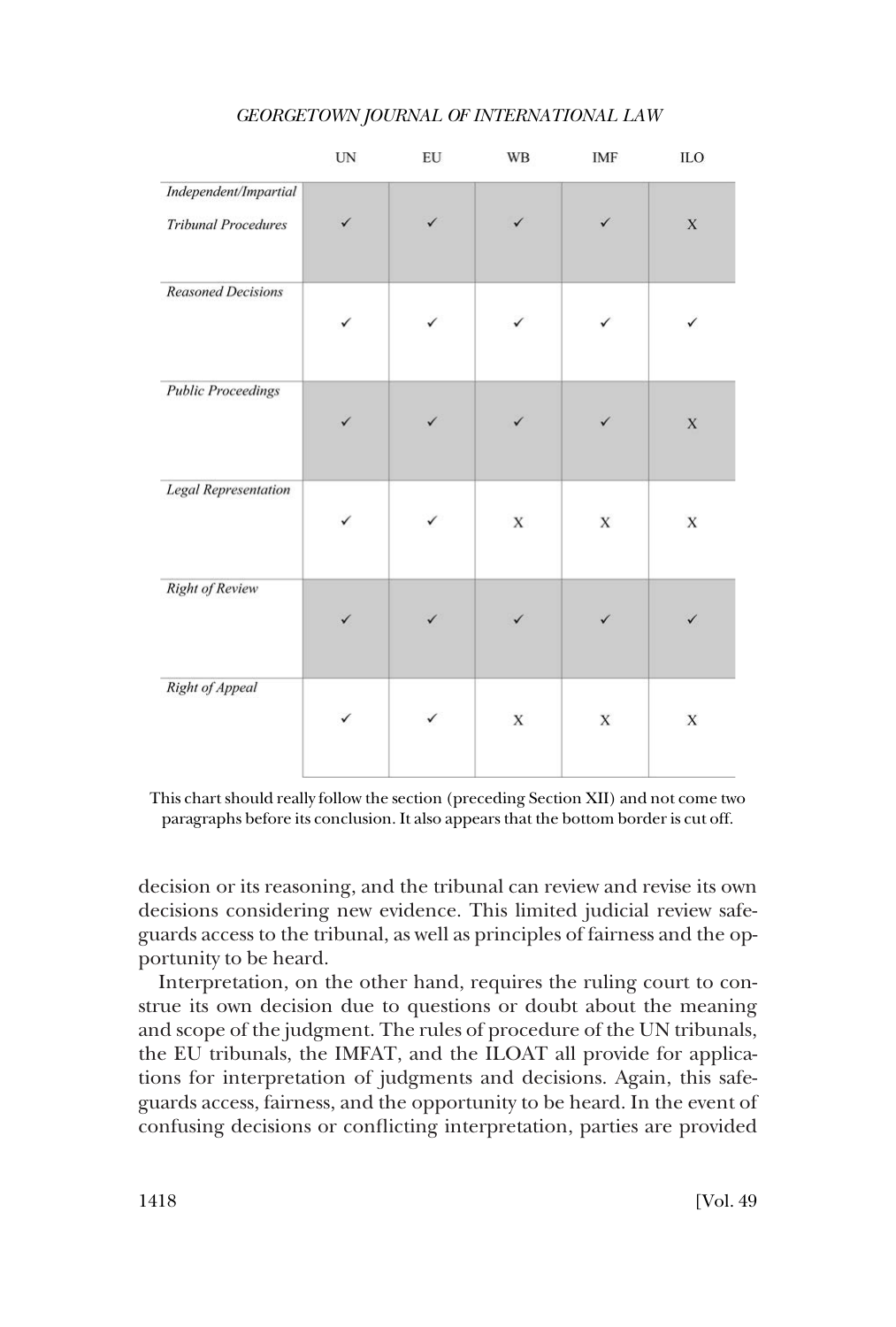<span id="page-36-0"></span>with one final procedural opportunity to raise limited issues about the scope and content of the tribunal's decision.<sup>188</sup>

## XII. IAT DUE PROCESS AND GLOBAL ADMINISTRATIVE LAW PRINCIPLES

The governing statutes and rules of procedure of the administrative tribunals of the UN, EU, IMF, WB, and ILO contain provisions that promote and guarantee the GAL principles of transparency, accountability, participation, and review. The creation of the tribunals themselves suggest that accountability, participation, and review are important operating principles within international organizations. These global organizations, each one an actor in global governance, have taken affirmative measures to provide a mechanism of administrative review and dispute resolution to their staff members, and the design of these mechanisms is informed by certain normative principles.

Transparency serves as the foundation for rules and procedures relating to judicial qualifications and appointments by ensuring IAT judges are able to act independently and impartially. Normative principles of transparency, accountability, and review are at work when judges issue published, reasoned decisions that are publicly accessible. Transparency, accountability, and participation encourage the use of public hearings, allowing direct, real-time engagement with judicial decision-making and the administrative process. Likewise, participation and accountability are encouraged and protected by rules promoting access to legal representation, thus ensuring that litigants have the means to effectively participate in tribunal matters while introducing experienced, professional counsel into the proceedings. Finally, principles of accountability and review animate rules that provide a mechanism for some review of final decisions, or even an appeal to a second-tier chamber.

Simply because existing mechanisms within IATs promote these normative principles does not mean those mechanisms evidence some uniform international law or support the existence of GAL. That said, common procedures based on common norms across disparate judicial mechanisms suggest the existence of some shared legal premise. Here, due process procedures provide that collective foundation. It is generally agreed that due process is a legal concept, though what constitutes due process is not clearly defined. Based on the earlier review of general principles of law and the procedures common to the reviewed

<sup>188.</sup> The argument is easily made that a right of revision and interpretation is an inherent power of any court. However, this paper is concerned with codified rules and procedures that reflect the operation of certain principles, not inherent powers.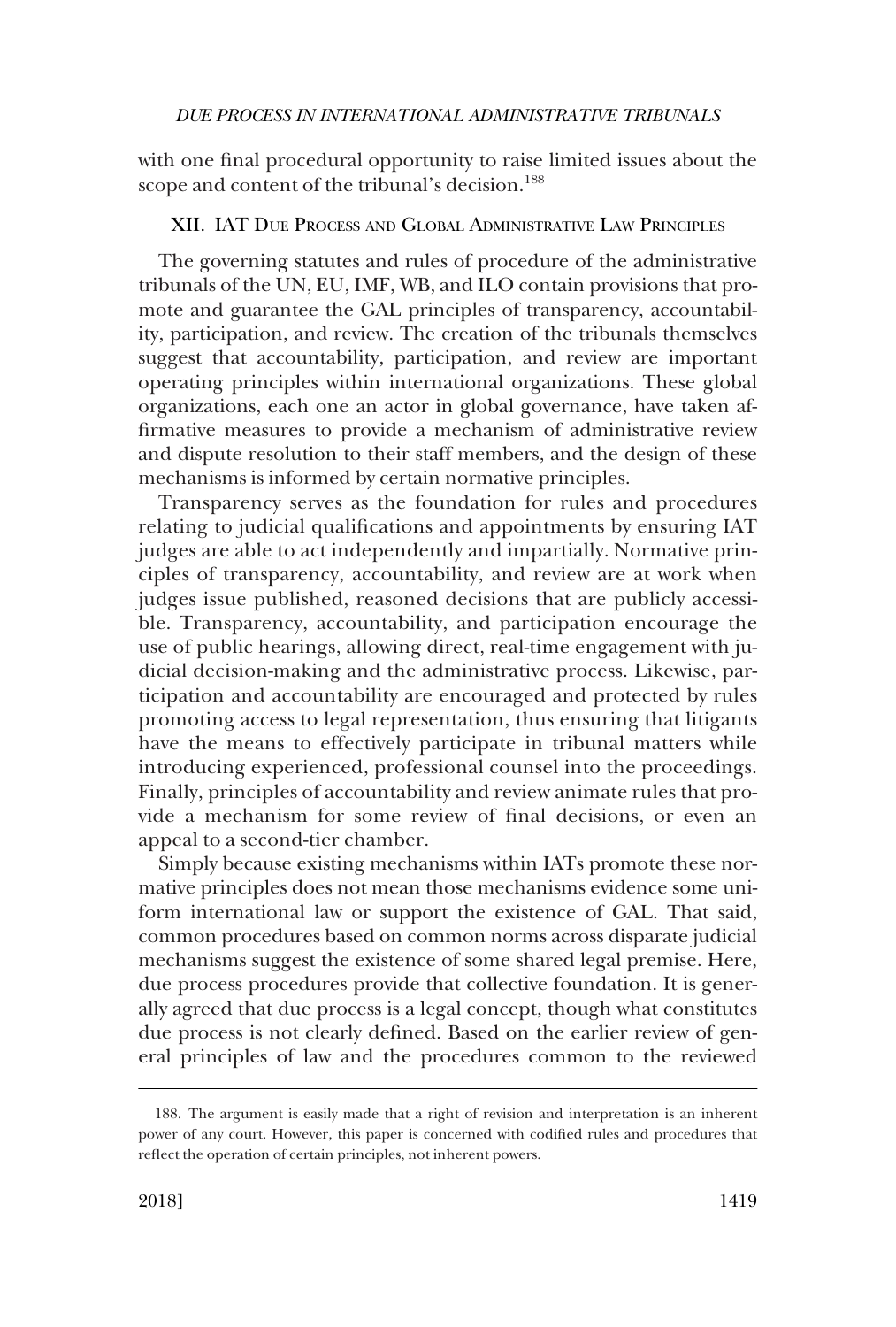IATs, any definition of due process should include access to an impartial, independent tribunal that issues reasoned decisions, and the right to obtain counsel at the party's expense. Depending upon the context, i.e., civil, criminal, or administrative, the definition may expand to public hearings or legal representation. However, in the administrative regime, public proceedings, the provision of legal representation, and appellate review are not essential components. Granted, there is mounting evidence of the importance of public proceedings given that the statutes of all reviewed IATs provide for public oral hearings in some fashion, though by and large, those hearings occurred within the limited discretion of the tribunal.<sup>189</sup> Likewise, all tribunals recognize the right of access to counsel, but not the obligation to see that counsel is provided. Thus, at a minimum, the administrative law of due process is comprised of the rules and procedures that ensure access, impartiality, independence, and reasoned decisions. So, due process, being context dependent, is not uniform. Then how should international lawyers characterize these collective procedures and norms?

Perhaps the field of GAL provides the answer. If global administrative law is a combination of methods, principles, and practices that "promote or otherwise affect the accountability of global administrative bodies," it seems that due process is an integral part of that legal framework. In fact, if GAL is composed of administrative rules and procedures whose function is to ensure adequate standards of transparency, accountability, participation, and review, GAL sounds like an administrative characterization of due process. However, this is too narrow a view of GAL, its normative principles, and the operation of IATs in the global administrative space.

However, GAL is concerned with widespread global governance. It operates in the global administrative space between international law and domestic administrative law and applies to the actions of intergovernmental regulatory bodies, informal intergovernmental regulatory networks, regulatory networks of certain national governments, and public-private or private transnational bodies. Through an examination of rules, procedures, and mechanisms, the GAL project hopes to identify common principles that regulate and direct action between global actors and international policymakers. To imply that GAL boils down

<sup>189.</sup> While many of the pleadings in some IATs, i.e., the written record before the tribunal, may be publicly accessible, there is a difference in substance and kind between having access to the evidence and arguments before the tribunal and having the ability to publicly and dynamically engage the tribunal in real time while evidence and arguments are examined and considered.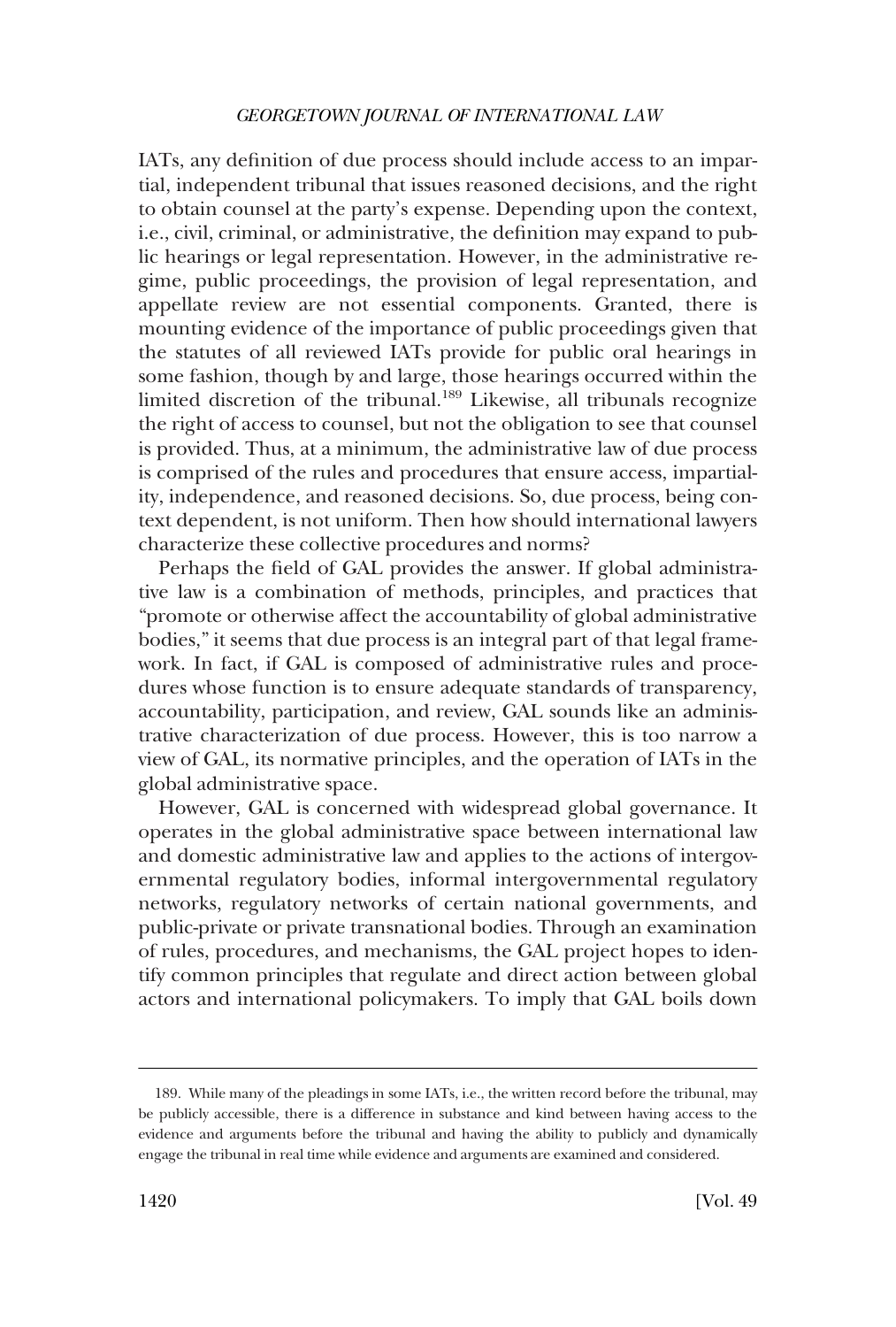to due process rules minimizes the actual scope of the GAL project and untethers due process from its judicial context.

That said, due process is clearly a foundational component of GAL principles—perhaps a seed that has taken root in the soil of the global administrative space. Actors operating within the global administrative space are decision-makers and subject to decision-making (or their constituents may be). Where there is decision-making, there exists the potential for adverse effects on the rights of others. In particular, when this decision-making is divorced from democratic accountability, due process mechanisms, administratively applied, are a means of ensuring accountability. At the very least, due process drives the machinery used to check arbitrary or adverse decisions. The normative concepts of transparency, accountability, participation, and review are operative characteristics of due process, and these concepts inform and encourage the development of due process rules and procedures. Just as importantly, the rules and procedures of due process promote and encourage the evolution of these norms. The field of GAL is advanced, and to a degree crystalized, as due process procedures increasingly occupy the global administrative space. Note how the procedural guarantees of the ILOAT are the least robust of the reviewed IATs. More modern regimes, particularly the UN OAJ tribunals, sport comprehensive due process guarantees. These newer procedures were instituted with the benefit of hindsight; the limitations of past tribunals were evident and corrective measures were instituted. As IAT litigation has increased and IOs have matured, more concrete due process assurances have been introduced through the expansion and clarification of procedural protections aimed at promoting participation, transparency, accountability, and review.

While it is true that these normative principles have affected the design and function of the tribunals, the existence and practice of the tribunals give real content to global administrative law. The proliferation of IATs over the past several decades has provided opportunity for these normative principles to harden into practice within the global administrative space, and within international law more broadly. Each IO that created an IAT, with attendant statutes and rules of procedures, did so autonomously. The IAT statutes operate independently of one another, and yet there are similarities in design and operation. This is partly due to the fact that the independent IATs are intended to deal with the same problem, IO staff member challenges against adverse administrative decisions. Nonetheless, these IATs, with their common purpose, similar design, and overlapping procedures, create an international administrative judicial structure in which IOs, international civil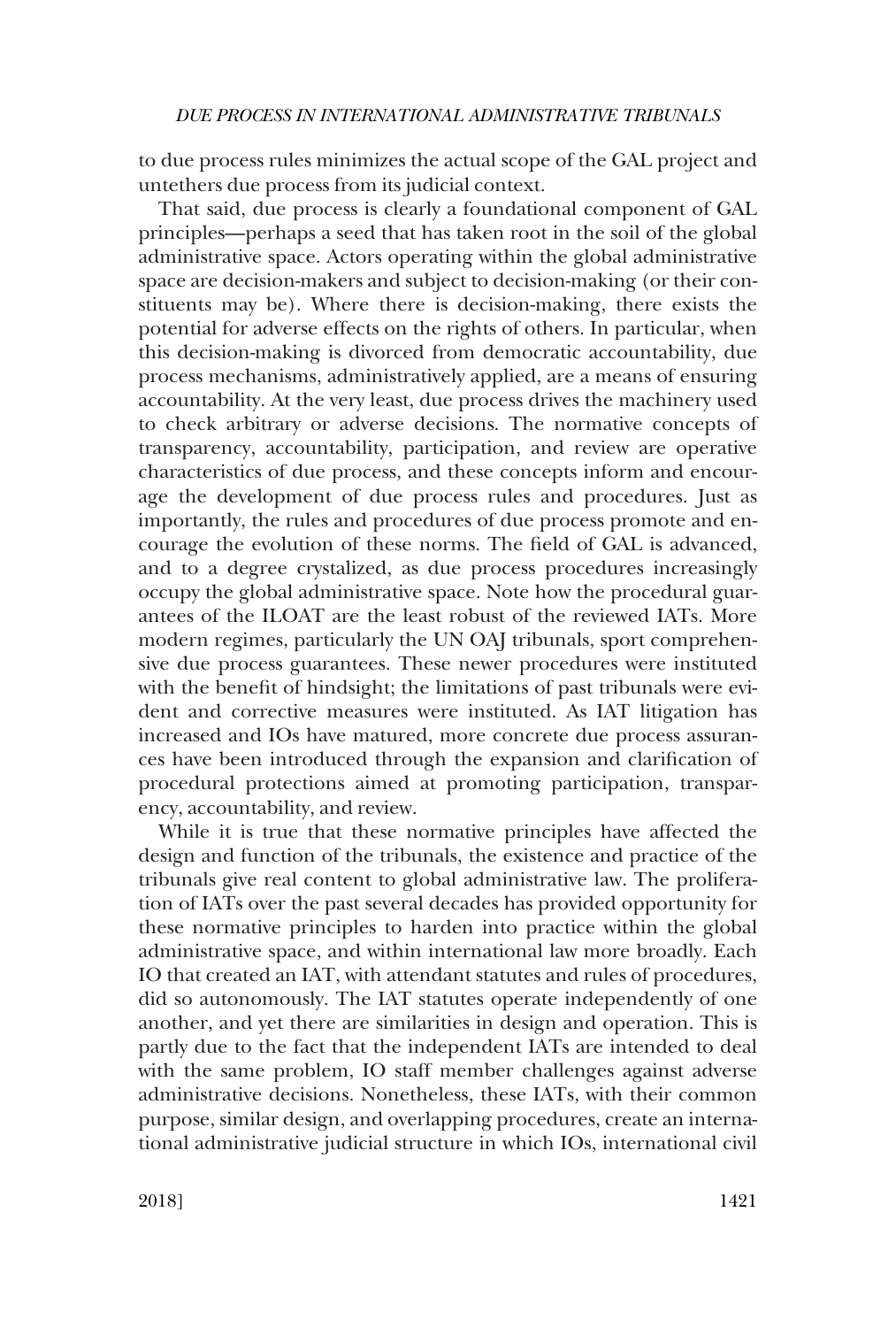servants, and member states operate. For IOs and staff, the IATs are a means of dispute resolution. In addition, the IATs help IOs preserve their privileges and immunities in the domestic courts of member states. In turn, staff members enjoy judicial machinery dedicated to protecting their employment rights. Finally, member states and their domestic courts are not obligated to protect the employment rights of their nationals in international civil service, or to defend the administrative decisions of the IOs they created. If IO employees are provided with sufficient due process via IATs, domestic courts need not concern themselves with international employment disputes.<sup>190</sup>

Due process procedures and normative principles of global administrative law have emerged through the creation and practice of IATs. Undoubtedly, some of these procedures and norms have existed for some time; others have developed with practice. While the rules of the ILOAT, the oldest tribunal reviewed, do not include robust due process safeguards, it is descended from an even earlier attempt to produce an independent and impartial tribunal for international civil servant claims—an attempt to provide access and review and to create an accountability mechanism for IO administrative action. As new IATs have been created, the due process procedures included in their constituent statutes and rules have continued to cement underlying normative principles of transparency, accountability, participation, and review. The most modern of the regimes, the two-tiered UN OAJ system, contains detailed rules and expansive procedures to safeguard traditional due process norms, introducing procedures to ensure judicial independence, impartiality, and accountability, while providing for access to legal advice and representation.

As judicial mechanisms that protect the rights of nationals of IO member states in international civil service, IATs must provide some form of due process. While each tribunal approaches the problem somewhat differently, each has developed a set of rules and procedures designed to guarantee due process rights. Those common procedures, and the underlying normative basis, suggest that IATs are useful forums for the introduction and incubation of administrative law principles in global governance.

<sup>190.</sup> For a greater discussion of national case law regarding IATs, due process, and domestic court review of IO staff member claims, see Reinisch, *supra* note 28; Reinisch & Weber, *supra* note 30.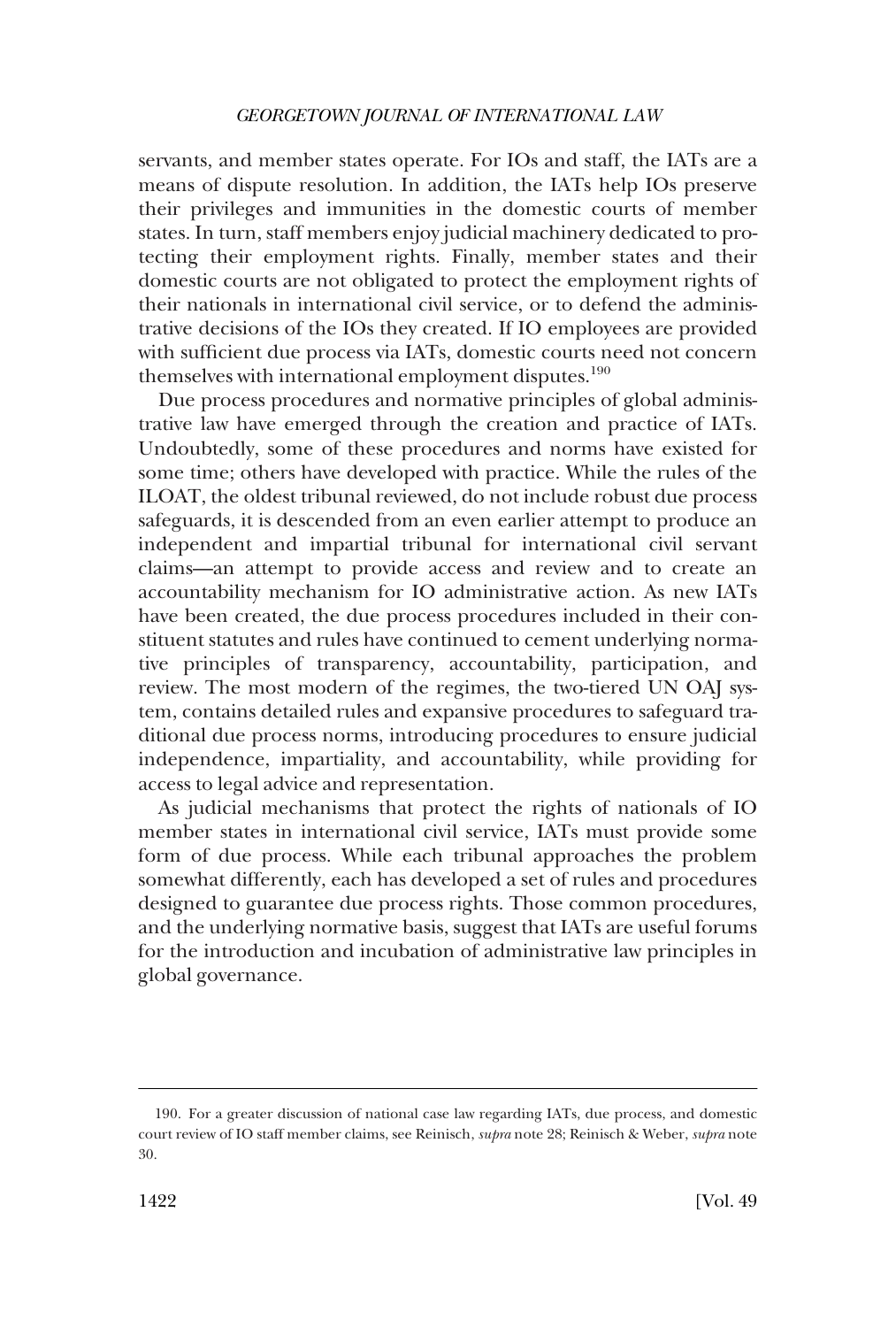### XIII. CONCLUSION

<span id="page-40-0"></span>By acting as a check on arbitrary executive or administrative decisionmaking, administrative law has the ability to "both check and steer the exercise of government power."191 International administrative tribunals are important international machinery designed to act as such a check for the benefit of individuals. "*Procedural participation* constitutes, in the domestic setting at least, one of the classical elements of administrative law; and some aspects of it are being steadily transposed to the realm of global governance."<sup>192</sup> The rules and procedures of IATs suggest this is true. In fact, the due process mechanisms within IATs suggest the possibility of a growing collective understanding of due process rights, at least administratively, and that IATs may be responsible for shaping and developing the underlying normative principles.

Further research is necessary to fully develop this relationship. This article examines the procedures of only a small number of existing IATs. A review of statutes, rules, and procedures of other IATs is recommended (with attention to be paid to IATs not traditionally dominated by western states, such as the Administrative Tribunals of the Asian and African Development Banks).<sup>193</sup> In addition, this article looks nominally at the due process provided by the rules and does not investigate the quality of the process actually provided. A study of the actual operation of these rules within the functioning IATs is necessary to determine whether the due process guaranteed to IO staff members is respected in practice.<sup>194</sup> Finally, given the breadth of the GAL field, additional research should examine similar due process procedures and principles in a global administrative context divorced from judicial

194. In fact, there has been increasing criticism of IAT practice, particularly that of the ILOAT. *See, e.g*., Staff Union of the European Patent Office Central Executive Committee, *ILO-AT: 90 Years Old and in Need of Repair* (May 3, 2017), [https://suepo.org/documents/44077/](https://suepo.org/documents/44077/56254.pdf)  [56254.pdf;](https://suepo.org/documents/44077/56254.pdf) Edward Patrick Flaherty, *Legal Protection in International Organizations—A Practitioner's View*, FLAHERTY LAW GROUP (February 7, 2012), <http://flahertylawgroup.com/legal-protections/>.

<sup>191.</sup> Kingsbury & Stewart, *supra* note 23, at 76.

<sup>192.</sup> *Id*. at 77.

<sup>193.</sup> The Rules of Procedure of the Asian Development Bank Administrative Tribunal address oral proceedings, legal representation, and the publication of tribunal decisions. The Rules of Procedure of the Administrative Tribunal of the African Development Bank contain provisions governing the recusal of judges, the assistance of counsel, the necessity of oral proceedings, and the availability, revision, and interpretation of judgments. *See* Rules of the Asian Development Bank Administrative Tribunal, [https://www.adb.org/sites/default/files/institutional-document/33395/](https://www.adb.org/sites/default/files/institutional-document/33395/administrative-tribunal-rules.pdf)  [administrative-tribunal-rules.pdf](https://www.adb.org/sites/default/files/institutional-document/33395/administrative-tribunal-rules.pdf); Rules of Procedure of the Administrative Tribunal of the African Development Bank (2011), [https://www.afdb.org/fileadmin/uploads/afdb/Documents/](https://www.afdb.org/fileadmin/uploads/afdb/Documents/Administrative-Tribunal/Rules%20of%20Procedure%20of%20the%20Administrative%20Tribunal%20as%20amended%20on%204%20November%202010_1312.pdf) [Administrative-Tribunal/Rules%20of%20Procedure%20of%20the%20Administrative%20Tribunal](https://www.afdb.org/fileadmin/uploads/afdb/Documents/Administrative-Tribunal/Rules%20of%20Procedure%20of%20the%20Administrative%20Tribunal%20as%20amended%20on%204%20November%202010_1312.pdf)  [%20as%20amended%20on%204%20November%202010\\_1312.pdf.](https://www.afdb.org/fileadmin/uploads/afdb/Documents/Administrative-Tribunal/Rules%20of%20Procedure%20of%20the%20Administrative%20Tribunal%20as%20amended%20on%204%20November%202010_1312.pdf)